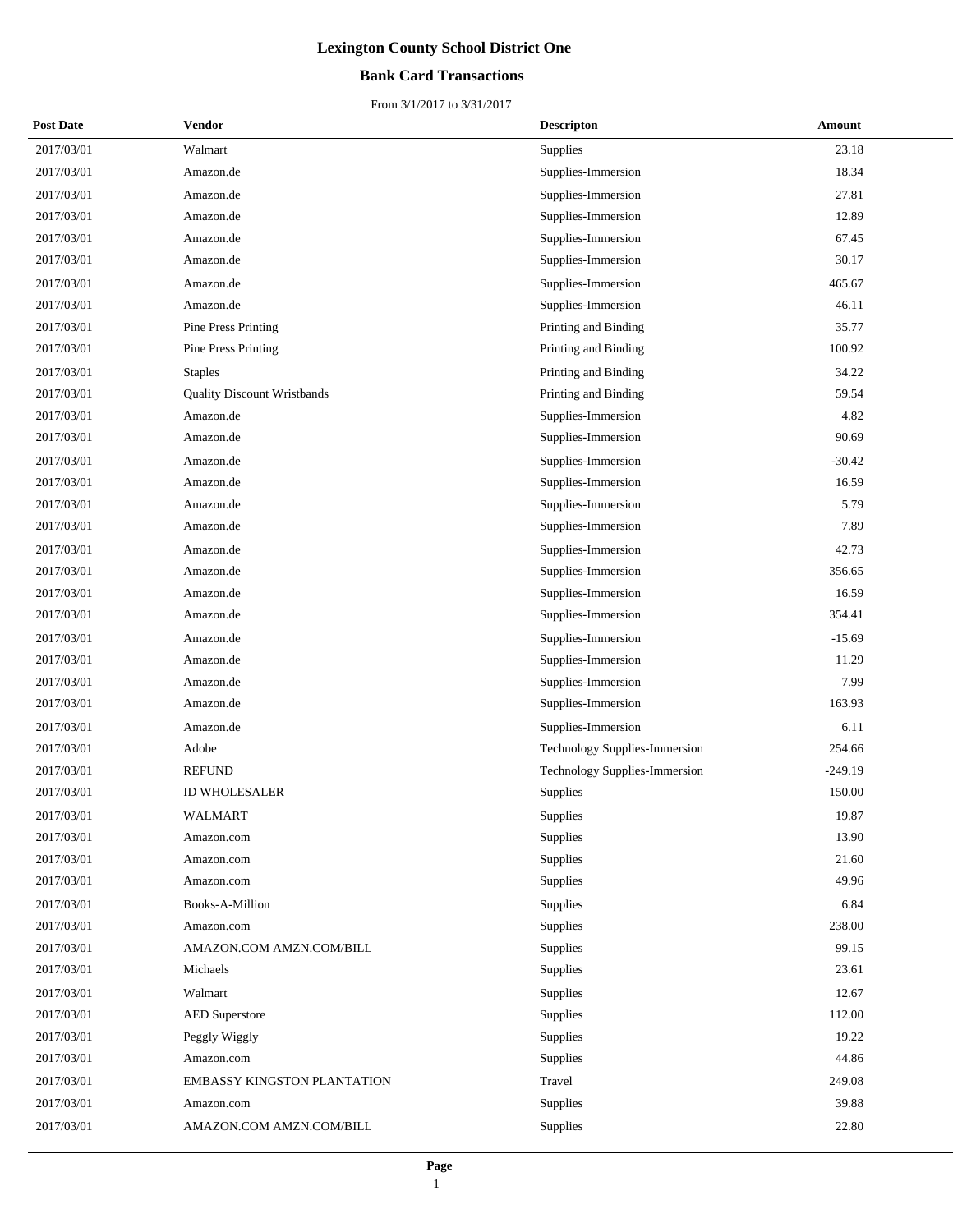## **Bank Card Transactions**

| <b>Post Date</b> | <b>Vendor</b>                  | <b>Descripton</b>         | Amount   |
|------------------|--------------------------------|---------------------------|----------|
| 2017/03/01       | Lexington Post Office          | Supplies                  | 147.00   |
| 2017/03/01       | Lowes.com                      | Supplies                  | 85.39    |
| 2017/03/01       | Seven Oaks Plant Shop          | Supplies                  | 40.64    |
| 2017/03/01       | SCASBO 803-6087124 SC          | Travel                    | 285.00   |
| 2017/03/01       | HITLON HOTEL MYRTLE MYRTLE BEA | Travel                    | 106.56   |
| 2017/03/01       | SCASBO 803-6087124 SC          | Travel                    | 285.00   |
| 2017/03/01       | SCASBO 803-6087124 SC          | Travel                    | 250.00   |
| 2017/03/01       | SCASBO 803-6087124 SC          | Travel                    | 285.00   |
| 2017/03/01       | GOVERNMENT FINANCIAL 312-977-9 | Travel                    | 85.00    |
| 2017/03/01       | HITLON HOTEL MYRTLE MYRTLE BEA | Travel                    | 106.56   |
| 2017/03/01       | SCASBO 803-6087124 SC          | Travel                    | 250.00   |
| 2017/03/01       | HITLON HOTEL MYRTLE MYRTLE BEA | Travel                    | 106.56   |
| 2017/03/01       | HITLON HOTEL MYRTLE MYRTLE BEA | Travel                    | 106.56   |
| 2017/03/01       | OFFICE DEPOT #2196 LEXINGTON S | Supplies                  | 38.50    |
| 2017/03/01       | JIFFYSHIRTS.COM US L.P. 302-30 | Supplies                  | 2,090.90 |
| 2017/03/01       | POSTAL EXPRESS LLC LEXINGTON S | Supplies                  | 7.65     |
| 2017/03/01       | ACCOUNTANCY BOARD 803-896-4326 | Dues and Fees             | 80.00    |
| 2017/03/01       | ACCOUNTANCY BOAD 803-896-4326  | Dues and Fees             | 80.00    |
| 2017/03/01       | SCASBO 803-6087124 SC          | Dues and Fees             | $-35.00$ |
| 2017/03/01       | ACCOUNTANCY BOARD 803-896-4326 | Dues and Fees             | 80.00    |
| 2017/03/01       | SCASBO 803-6087124 SC          | Dues and Fees             | $-35.00$ |
| 2017/03/01       | BI-LO GROCERY #5135 LEXINGTON  | Other Objects             | 98.03    |
| 2017/03/01       | <b>AMAZON</b>                  | Supplies                  | 71.49    |
| 2017/03/01       | <b>AMAZON</b>                  | Supplies                  | 15.98    |
| 2017/03/01       | <b>LOWES</b>                   | Supplies                  | 305.85   |
| 2017/03/01       | LOWES #02967                   | Supplies                  | 8.50     |
| 2017/03/01       | <b>Musician Supply</b>         | Supplies                  | 84.70    |
| 2017/03/01       | Sam's Club                     | Supplies                  | 94.02    |
| 2017/03/01       | <b>US Flag Store</b>           | Supplies                  | 39.48    |
| 2017/03/01       | Dollar General                 | Supplies                  | 29.43    |
| 2017/03/01       | Lowes                          | Supplies                  | $-85.39$ |
| 2017/03/01       | Lowes                          | Supplies                  | 60.03    |
| 2017/03/01       | Walmart                        | Supplies                  | 16.85    |
| 2017/03/01       | AT&T Charter Service           | Pupil Transportation      | 2,379.52 |
| 2017/03/01       | Hampton Inn                    | Travel                    | 179.20   |
| 2017/03/01       | <b>SLED</b>                    | Other Prof & Tech Service | 16.00    |
| 2017/03/01       | Walmart                        | Supplies                  | 13.87    |
| 2017/03/01       | Home Depot                     | Supplies                  | 10.66    |
| 2017/03/01       | Office Depot                   | Supplies                  | 388.34   |
| 2017/03/01       | Interstate                     | Supplies                  | 105.97   |
| 2017/03/01       | Office Depot                   | Supplies                  | 51.33    |
| 2017/03/01       | <b>Batteries Plus</b>          | Supplies                  | 133.22   |
| 2017/03/01       | Enlows                         | Supplies                  | 117.67   |
| 2017/03/01       | <b>Batteries Plus</b>          | Supplies                  | 31.99    |
| 2017/03/01       | <b>SCDMV</b>                   | Supplies                  | 53.50    |
|                  |                                |                           |          |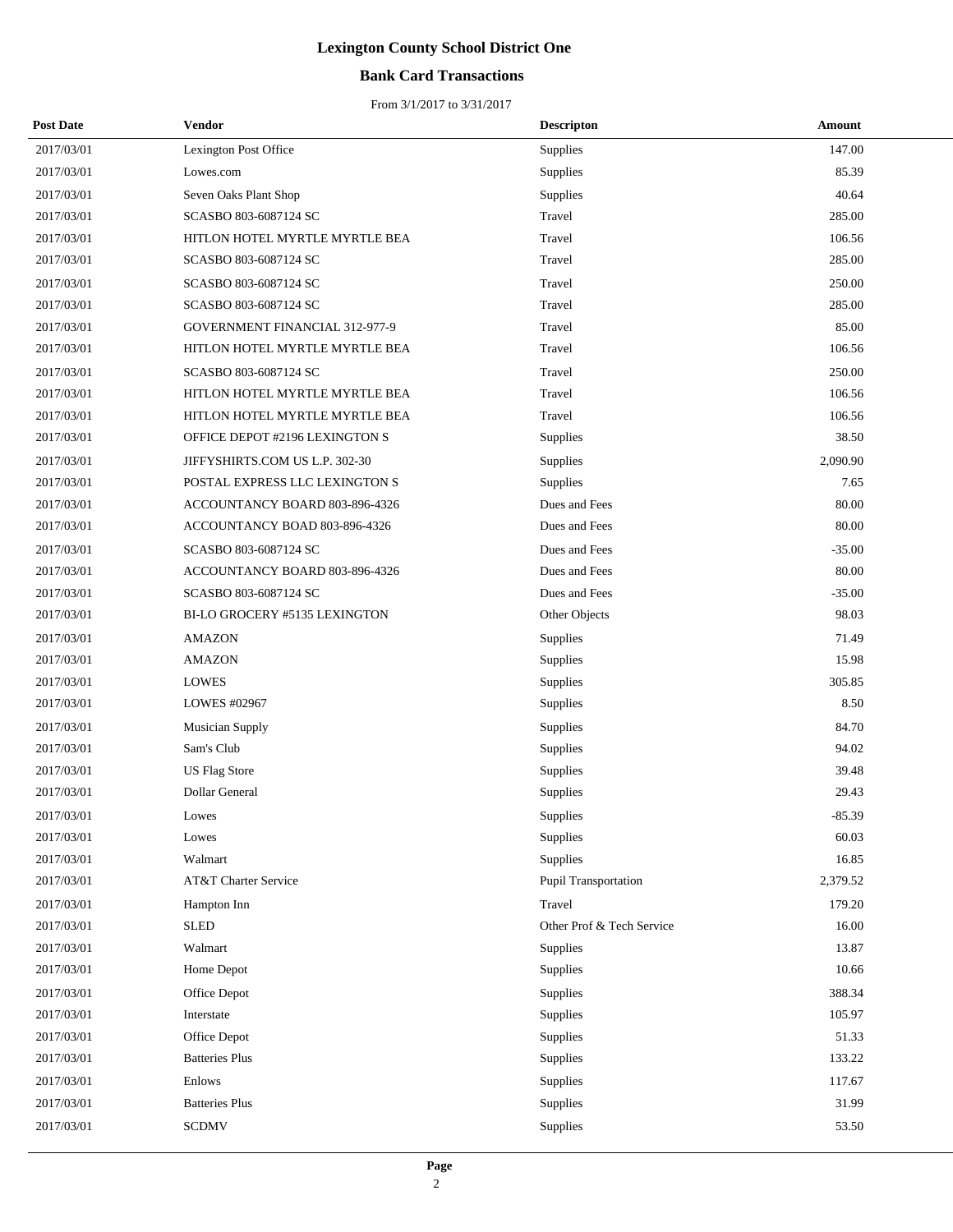## **Bank Card Transactions**

| <b>Post Date</b> | Vendor                                | <b>Descripton</b>          | Amount   |
|------------------|---------------------------------------|----------------------------|----------|
| 2017/03/01       | Interstate                            | Supplies                   | 174.32   |
| 2017/03/01       | Interstate                            | Supplies                   | 224.54   |
| 2017/03/01       | Office Depot                          | Supplies                   | 152.77   |
| 2017/03/01       | Lowes                                 | Supplies                   | 84.39    |
| 2017/03/01       | Worldwide Equipment                   | Supplies                   | 109.89   |
| 2017/03/01       | Enlows                                | Supplies                   | 100.34   |
| 2017/03/01       | Office Depot                          | Supplies                   | 10.48    |
| 2017/03/01       | Lowes                                 | Supplies                   | 1,015.48 |
| 2017/03/01       | True Value                            | Supplies                   | 15.58    |
| 2017/03/01       | Enlows                                | Supplies                   | 51.43    |
| 2017/03/01       | Office Depot                          | <b>Technology Supplies</b> | 94.05    |
| 2017/03/01       | <b>BI-LO</b>                          | Other Objects              | 39.64    |
| 2017/03/01       | Walmart                               | Other Objects              | 89.34    |
| 2017/03/01       | Walmart                               | Other Objects              | 25.56    |
| 2017/03/01       | <b>BI-LO</b>                          | Other Objects              | 30.69    |
| 2017/03/01       | Walmart                               | Other Objects              | 4.16     |
| 2017/03/01       | Sams                                  | Other Objects              | 181.69   |
| 2017/03/01       | AMAZON.COM AMZN.COM/BILL              | Supplies                   | 33.30    |
| 2017/03/01       | Home Depot                            | Pupil Activity             | 35.80    |
| 2017/03/01       | Academic Therapy                      | Pupil Activity             | 33.00    |
| 2017/03/01       | Premier Agenda                        | Pupil Activity             | 119.28   |
| 2017/03/01       | Walmart                               | Pupil Activity             | 10.74    |
| 2017/03/06       | Amazon.com                            | Supplies-Immersion         | 4.98     |
| 2017/03/06       | Computer Design Consulting Ser        | Printing and Binding       | 17.98    |
| 2017/03/06       | <b>Computer Design Consulting Ser</b> | Printing and Binding       | 133.75   |
| 2017/03/06       | Presentation Systems South            | Supplies                   | 435.78   |
| 2017/03/06       | PayPal (SRI)                          | Supplies                   | 89.95    |
| 2017/03/06       | Walgreens                             | Other Objects              | 9.78     |
| 2017/03/06       | Bi Lo                                 | Other Objects              | 64.82    |
| 2017/03/06       | <b>Family Dollar</b>                  | Supplies                   | 5.08     |
| 2017/03/06       | amazon                                | Supplies                   | 13.28    |
| 2017/03/06       | Kirkland's                            | Supplies                   | 59.91    |
| 2017/03/06       | Amazon                                | Supplies                   | 27.44    |
| 2017/03/06       | office depot                          | Supplies                   | 26.73    |
| 2017/03/06       | frameworld enterprise                 | Supplies                   | 73.35    |
| 2017/03/06       | Lowe's                                | Supplies                   | 36.82    |
| 2017/03/06       | Amazon                                | Supplies                   | 61.31    |
| 2017/03/06       | home depot                            | Supplies                   | 47.93    |
| 2017/03/06       | COOP gas                              | Supplies                   | 66.34    |
| 2017/03/06       | office depot                          | Supplies                   | 38.51    |
| 2017/03/06       | Office depot                          | Supplies                   | 71.65    |
| 2017/03/06       | amazon                                | Supplies                   | 14.95    |
| 2017/03/06       | <b>USPS</b>                           | Supplies                   | 6.59     |
| 2017/03/06       | The home depot                        | Supplies                   | 3.79     |
| 2017/03/06       | amazon                                | Supplies                   | 999.50   |
|                  |                                       |                            |          |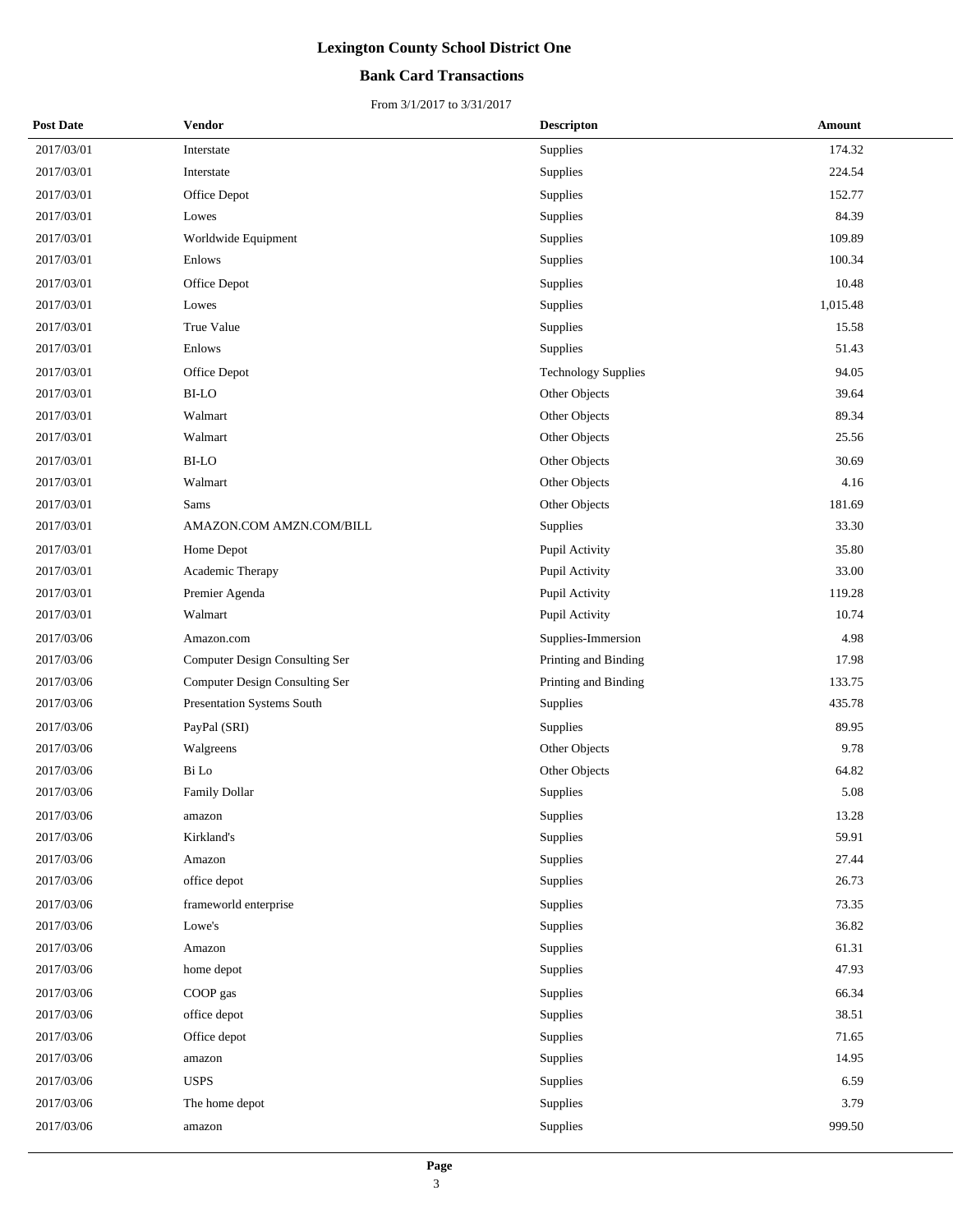## **Bank Card Transactions**

| <b>Post Date</b> | Vendor                         | <b>Descripton</b>     | Amount   |
|------------------|--------------------------------|-----------------------|----------|
| 2017/03/06       | Sheffield Pottery              | Supplies              | 115.00   |
| 2017/03/06       | Amazon                         | Supplies              | 45.42    |
| 2017/03/06       | Walmart                        | Supplies              | 190.30   |
| 2017/03/06       | Amazon                         | Supplies              | 27.80    |
| 2017/03/06       | <b>CVS Pharmacy</b>            | Supplies              | 40.61    |
| 2017/03/06       | Amazon                         | Supplies              | 8.52     |
| 2017/03/06       | Teacher Pay Teachers           | Supplies-Immersion    | 10.00    |
| 2017/03/06       | Walmart                        | Supplies              | 14.95    |
| 2017/03/06       | Family Dollar                  | Supplies              | 38.52    |
| 2017/03/06       | <b>United Airlines</b>         | Travel                | 2,139.30 |
| 2017/03/06       | Delta Air                      | Travel                | 385.60   |
| 2017/03/06       | Office Depot                   | Supplies              | 31.95    |
| 2017/03/06       | Amazon.con                     | Supplies              | 39.84    |
| 2017/03/06       | Target                         | Supplies              | 40.50    |
| 2017/03/06       | Lowe's                         | Supplies              | 78.54    |
| 2017/03/06       | K-Mart                         | Supplies              | 31.01    |
| 2017/03/06       | <b>Batteries and Butter</b>    | Supplies              | 187.86   |
| 2017/03/06       | Lowe's                         | Supplies              | 53.37    |
| 2017/03/06       | Academy Sports                 | Supplies              | 53.99    |
| 2017/03/06       | Office Depot                   | Supplies              | 302.55   |
| 2017/03/06       | Gamestop                       | Supplies              | 15.00    |
| 2017/03/06       | Amazon                         | Supplies              | 188.59   |
| 2017/03/06       | <b>American Airlines</b>       | Travel                | 354.60   |
| 2017/03/06       | <b>American Airlines</b>       | Travel                | 354.60   |
| 2017/03/06       | <b>Staples</b>                 | Supplies              | 46.49    |
| 2017/03/06       | Social Skills Central.com      | Supplies              | 139.95   |
| 2017/03/06       | Calendly LLC                   | Supplies              | 30.00    |
| 2017/03/06       | Amazon.com                     | Supplies              | 7.25     |
| 2017/03/06       | Costco                         | Supplies              | 313.85   |
| 2017/03/06       | Amazon.com                     | Supplies              | 82.65    |
| 2017/03/06       | <b>ACCO Brands Direct</b>      | Supplies              | 43.85    |
| 2017/03/06       | Macgill                        | Supplies              | 90.81    |
| 2017/03/06       | Piggly Wiggly                  | Supplies              | 3.68     |
| 2017/03/06       | School Health Corp             | Supplies              | 51.09    |
| 2017/03/06       | breakout inc.                  | Supplies              | 500.00   |
| 2017/03/06       | Amazon                         | Supplies              | 12.72    |
| 2017/03/06       | Amazon                         | Supplies              | 88.40    |
| 2017/03/06       | Pragmatic Works Consulting     | Inst Prog Improvement | 595.00   |
| 2017/03/06       | Enterprise Car Rental          | Rentals               | 103.45   |
| 2017/03/06       | Courtyard by Marriott, Jackson | Travel                | 103.96   |
| 2017/03/06       | Delta                          | Travel                | 460.58   |
| 2017/03/06       | Courtyard by Marriott, Jackson | Travel                | 103.96   |
| 2017/03/06       | Courtyard by Marriott, Jackson | Travel                | 103.96   |
| 2017/03/06       | <b>ASCD</b>                    | Travel                | 89.00    |
| 2017/03/06       | Travelocity                    | Travel                | 615.30   |
|                  |                                |                       |          |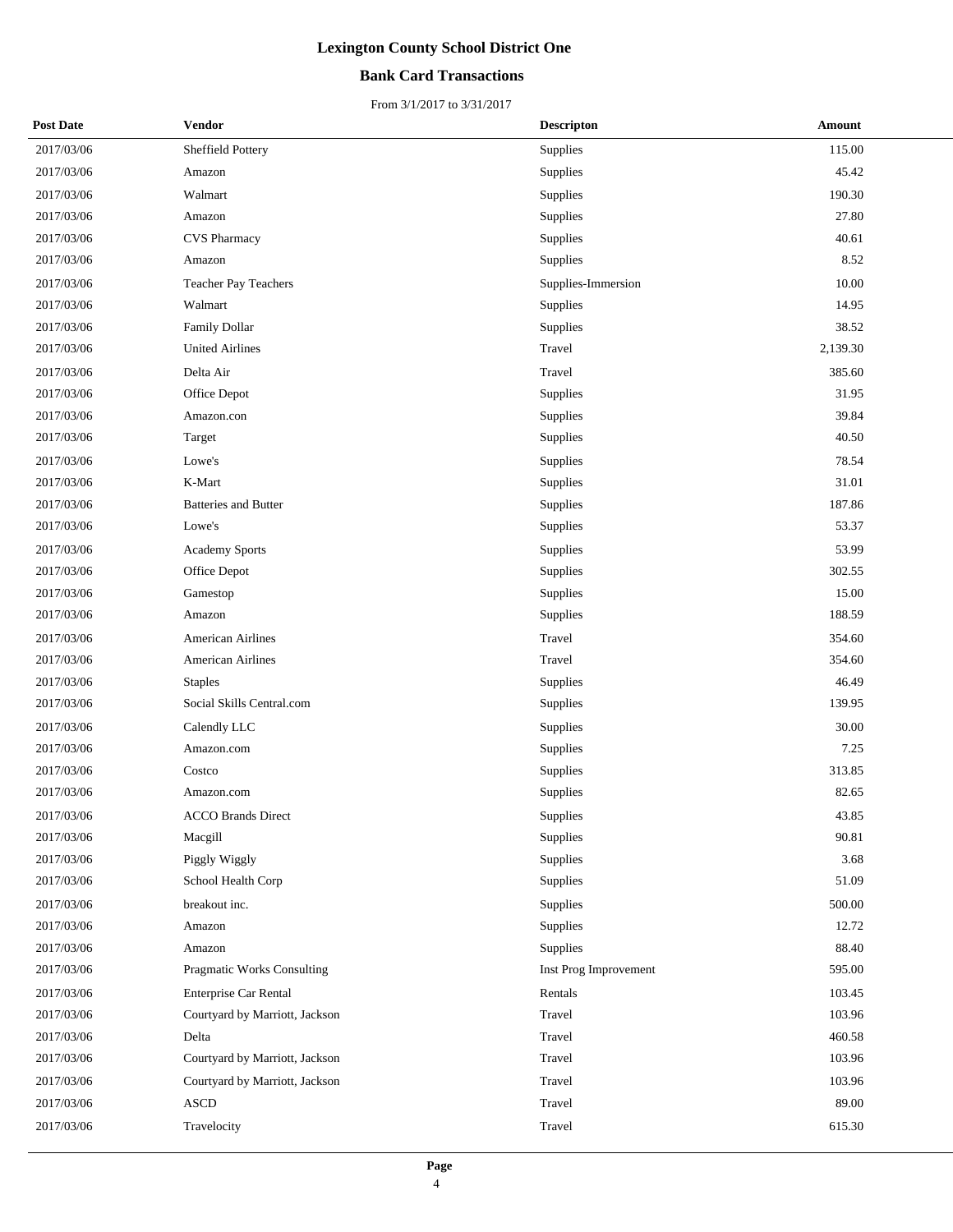## **Bank Card Transactions**

| <b>Post Date</b> | Vendor                         | <b>Descripton</b>         | Amount |
|------------------|--------------------------------|---------------------------|--------|
| 2017/03/06       | Courtyard by Marriott, Jackson | Travel                    | 103.96 |
| 2017/03/06       | PayPal Southern Conf           | Travel                    | 165.00 |
| 2017/03/06       | Courtyard by Marriott, Jackson | Travel                    | 103.96 |
| 2017/03/06       | Amazon                         | Supplies                  | 108.02 |
| 2017/03/06       | Amazon                         | Supplies                  | 40.61  |
| 2017/03/06       | Amazon                         | Supplies                  | 143.87 |
| 2017/03/06       | <b>Murphy Gas</b>              | Supplies                  | 19.99  |
| 2017/03/06       | <b>ASCD</b>                    | Dues and Fees             | 59.00  |
| 2017/03/06       | Piggly Wiggly                  | Other Objects             | 15.98  |
| 2017/03/06       | Dollar general                 | Other Objects             | 3.00   |
| 2017/03/06       | McAlister's                    | Other Objects             | 73.01  |
| 2017/03/06       | <b>SCIRA</b>                   | Travel                    | 207.00 |
| 2017/03/06       | delta                          | Travel                    | 395.60 |
| 2017/03/06       | delta                          | Travel                    | 395.60 |
| 2017/03/06       | <b>SCMEA</b>                   | Travel                    | 200.00 |
| 2017/03/06       | <b>SCASA</b>                   | Travel                    | 60.00  |
| 2017/03/06       | Pelion Post Office             | Supplies                  | 6.59   |
| 2017/03/06       | <b>US Post Office</b>          | Supplies                  | 6.59   |
| 2017/03/06       | Amazon.com                     | Supplies                  | 9.08   |
| 2017/03/06       | Dollar General                 | Supplies                  | 4.28   |
| 2017/03/06       | Walmart                        | Supplies                  | 21.37  |
| 2017/03/06       | Pelion Post Office             | Supplies                  | 6.59   |
| 2017/03/06       | Amazon.com                     | Supplies                  | 22.44  |
| 2017/03/06       | <b>Access Analytical</b>       | Other Prof & Tech Service | 700.00 |
| 2017/03/06       | <b>Access Analytical</b>       | Other Prof & Tech Service | 300.00 |
| 2017/03/06       | <b>Bulb Connection</b>         | Supplies-Maintenace       | 613.00 |
| 2017/03/06       | Block Lighting, Inc.           | Supplies-Maintenace       | 91.67  |
| 2017/03/06       | Lowe's                         | Supplies                  | 89.28  |
| 2017/03/06       | True Value                     | Supplies                  | 18.18  |
| 2017/03/06       | Lowes                          | Supplies                  | 29.19  |
| 2017/03/06       | Shoppe                         | Supplies                  | 44.12  |
| 2017/03/06       | Walmart                        | Supplies                  | 45.86  |
| 2017/03/06       | <b>SUNOCO Pitt Stop</b>        | Supplies                  | 75.00  |
| 2017/03/06       | Lowes                          | Supplies                  | 23.51  |
| 2017/03/06       | Walker Hardware                | Supplies                  | 5.17   |
| 2017/03/06       | Lowes                          | Supplies                  | 110.43 |
| 2017/03/06       | <b>Fast Lift Parts</b>         | Supplies                  | 149.71 |
| 2017/03/06       | Lowe's                         | Supplies                  | 5.84   |
| 2017/03/06       | Lowe's                         | Supplies                  | 44.58  |
| 2017/03/06       | <b>UPS</b> Store               | Supplies-Maintenace       | 61.00  |
| 2017/03/06       | Center for Career&Prof Dev     | Travel                    | 100.00 |
| 2017/03/06       | Career Center                  | Travel                    | 260.00 |
| 2017/03/06       | <b>SCASA</b>                   | Travel                    | 175.00 |
| 2017/03/06       | <b>BGSU Commerce Pymt</b>      | Travel                    | 175.00 |
| 2017/03/06       | SC Assoc for Mid Lev Ed        | Travel                    | 275.00 |
|                  |                                |                           |        |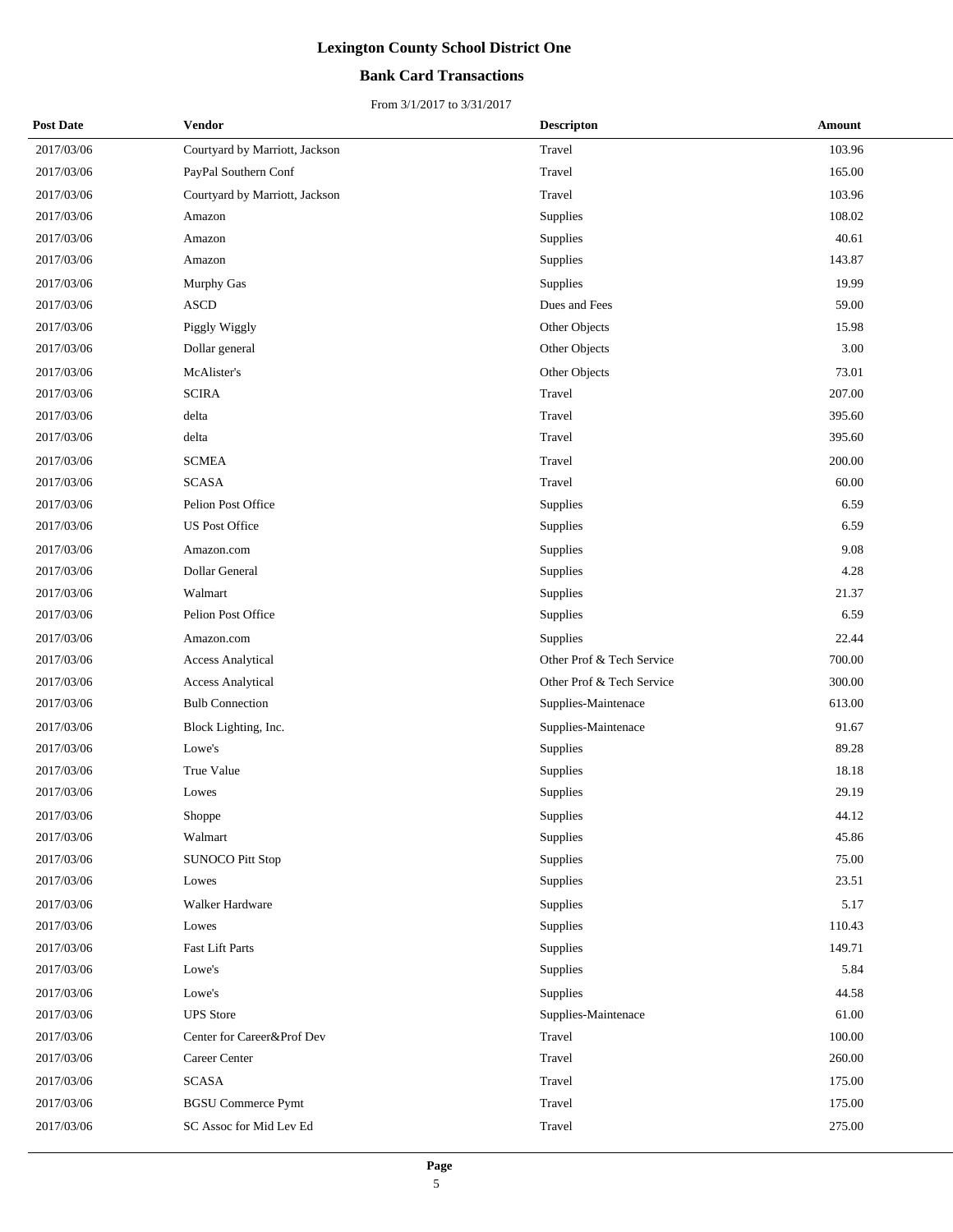## **Bank Card Transactions**

| <b>Post Date</b> | Vendor                       | <b>Descripton</b>          | Amount   |
|------------------|------------------------------|----------------------------|----------|
| 2017/03/06       | Park St Garage               | Travel                     | 8.00     |
| 2017/03/06       | <b>Converse College</b>      | Travel                     | 55.00    |
| 2017/03/06       | <b>SLED</b>                  | Other Prof & Tech Service  | 1,716.00 |
| 2017/03/06       | ETS Praxis                   | Other Prof & Tech Service  | 146.00   |
| 2017/03/06       | <b>ETS Praxis</b>            | Other Prof & Tech Service  | 146.00   |
| 2017/03/06       | <b>ETS Praxis</b>            | Other Prof & Tech Service  | 160.00   |
| 2017/03/06       | Amazon                       | Supplies                   | 42.92    |
| 2017/03/06       | Amazon                       | Supplies                   | 8.99     |
| 2017/03/06       | Kitty's Hallmark             | Supplies                   | 50.16    |
| 2017/03/06       | Wal Mart                     | Supplies                   | 4.25     |
| 2017/03/06       | <b>CVS</b> Pharmacy          | Supplies                   | 53.70    |
| 2017/03/06       | Dollar General               | Supplies                   | 5.64     |
| 2017/03/06       | Walmart                      | Supplies                   | 46.81    |
| 2017/03/06       | Amazon                       | Supplies                   | 65.68    |
| 2017/03/06       | Sam's Club                   | Supplies                   | 45.00    |
| 2017/03/06       | Amazon                       | Supplies                   | 31.01    |
| 2017/03/06       | Amazon                       | Supplies                   | 41.72    |
| 2017/03/06       | Costco                       | Supplies                   | 55.00    |
| 2017/03/06       | Amazon                       | Supplies                   | 24.18    |
| 2017/03/06       | Amazon                       | Supplies                   | 22.21    |
| 2017/03/06       | Parker's of Lexington        | Supplies                   | 10.70    |
| 2017/03/06       | Adobe Acrobat                | <b>Technology Supplies</b> | 14.99    |
| 2017/03/06       | Fatz Caf??                   | Other Objects              | 31.56    |
| 2017/03/06       | Pizza Hut                    | Other Objects              | 65.40    |
| 2017/03/06       | Firehouse Subs               | Other Objects              | 152.38   |
| 2017/03/06       | Costco                       | Other Objects              | 211.03   |
| 2017/03/06       | <b>Teachers Pay Teachers</b> | Supplies                   | 11.45    |
| 2017/03/06       | Teachers Pay Teachers        | Supplies                   | 16.88    |
| 2017/03/06       | Teachers Pay teachers        | Supplies                   | 8.00     |
| 2017/03/06       | Teachers Pay Teachers        | Supplies                   | 9.50     |
| 2017/03/06       | GAIAM                        | Supplies                   | 1,999.50 |
| 2017/03/06       | Resource for Educators       | Printing and Binding       | 20.28    |
| 2017/03/06       | PES Caf??                    | Supplies                   | 62.48    |
| 2017/03/06       | Walmart                      | Supplies                   | 17.74    |
| 2017/03/06       | Smoak House                  | Supplies                   | 63.67    |
| 2017/03/06       | Smoke House Restaurant       | Supplies                   | 54.57    |
| 2017/03/06       | Wal Mart                     | Supplies                   | 42.39    |
| 2017/03/06       | Krispy Kreme                 | Supplies                   | 189.00   |
| 2017/03/06       | Walmart                      | Supplies                   | 67.41    |
| 2017/03/06       | Walmart                      | Supplies                   | 37.81    |
| 2017/03/06       | Office Depot                 | Supplies                   | 47.03    |
| 2017/03/06       | Walmart                      | Supplies                   | 63.04    |
| 2017/03/06       | <b>IGA</b>                   | Supplies                   | 92.95    |
| 2017/03/06       | Food Lion                    | Supplies                   | 49.94    |
| 2017/03/06       | Firehouse Subs               | Other Objects              | 115.52   |
|                  |                              |                            |          |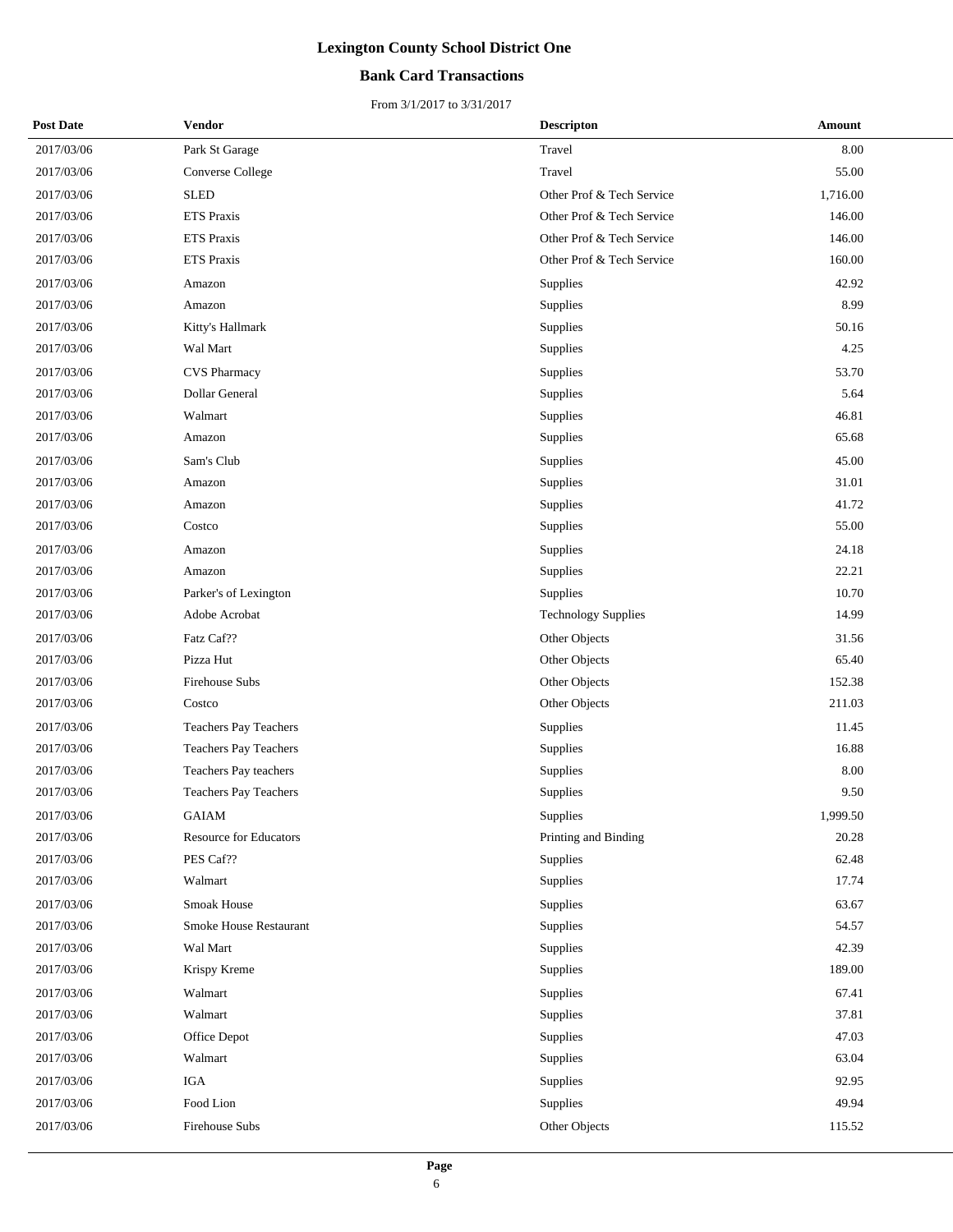## **Bank Card Transactions**

| <b>Post Date</b> | <b>Vendor</b>                  | <b>Descripton</b>              | Amount |
|------------------|--------------------------------|--------------------------------|--------|
| 2017/03/06       | Publix                         | Other Objects                  | 29.12  |
| 2017/03/06       | <b>SCASA</b>                   | Inst Prog Improvement          | 195.00 |
| 2017/03/06       | <b>SCASA</b>                   | Inst Prog Improvement          | 390.00 |
| 2017/03/06       | Early SCFLTA Conference Regist | Travel                         | 25.00  |
| 2017/03/06       | American Airlines              | Travel                         | 165.80 |
| 2017/03/06       | <b>American Airlines</b>       | Travel                         | 165.80 |
| 2017/03/06       | <b>American Airlines</b>       | Travel                         | 165.80 |
| 2017/03/06       | Travelocity                    | Travel                         | 20.00  |
| 2017/03/06       | <b>United Airlines</b>         | Travel                         | 273.80 |
| 2017/03/06       | <b>United Airlines</b>         | Travel                         | 273.80 |
| 2017/03/06       | <b>United Airlines</b>         | Travel                         | 273.80 |
| 2017/03/06       | <b>United Airlines</b>         | Travel                         | 273.80 |
| 2017/03/06       | <b>American Airlines</b>       | Travel                         | 165.80 |
| 2017/03/06       | <b>United Airlines</b>         | Travel                         | 273.80 |
| 2017/03/06       | <b>American Airlines</b>       | Travel                         | 165.80 |
| 2017/03/06       | Walmart                        | Supplies                       | 84.06  |
| 2017/03/06       | Scholastic                     | Supplies                       | 231.00 |
| 2017/03/06       | <b>Scholastic Reading</b>      | Supplies                       | 301.00 |
| 2017/03/06       | <b>NCS GED Exam</b>            | Software Renewal/Agreemen      | 412.50 |
| 2017/03/06       | Books a million                | Supplies                       | 12.82  |
| 2017/03/06       | Office Depot                   | Supplies                       | 177.42 |
| 2017/03/06       | PMS Caf??                      | Pupil Act-Fee/Collection Refnd | 8.00   |
| 2017/03/06       | <b>JW</b> Pepper               | Pupil Activity                 | 176.50 |
| 2017/03/06       | West Music                     | Pupil Activity                 | 373.15 |
| 2017/03/06       | Musical Theatre international  | Pupil Activity                 | 35.00  |
| 2017/03/06       | Playscripts                    | Pupil Activity                 | 291.35 |
| 2017/03/06       | TheatreFolk                    | Pupil Activity                 | 130.95 |
| 2017/03/06       | Joann Fabrics                  | Pupil Activity                 | 67.97  |
| 2017/03/06       | Wlmart                         | Pupil Activity                 | 29.02  |
| 2017/03/06       | Amazon.com                     | Pupil Activity                 | 51.17  |
| 2017/03/06       | Riley's                        | Pupil Activity                 | 96.30  |
| 2017/03/06       | Sweetwater Sounds              | Pupil Activity                 | 99.99  |
| 2017/03/06       | Dollar Tree                    | Pupil Activity                 | 3.21   |
| 2017/03/06       | <b>USPS</b>                    | Pupil Activity                 | 110.71 |
| 2017/03/06       | Pine Press Printing            | Pupil Activity                 | 32.67  |
| 2017/03/06       | Computer Design Consulting Ser | Pupil Activity                 | 8.98   |
| 2017/03/06       | George Patten                  | Pupil Activity                 | 322.47 |
| 2017/03/06       | Publix                         | Pupil Activity                 | 192.00 |
| 2017/03/06       | Wal-Mart Grocery               | Pupil Activity                 | 101.88 |
| 2017/03/06       | walmart                        | Pupil Activity                 | 28.60  |
| 2017/03/06       | amazon                         | Pupil Activity                 | 34.98  |
| 2017/03/06       | Lexington Florist              | Pupil Activity                 | 144.45 |
| 2017/03/06       | IGA                            | Pupil Activity                 | 15.10  |
| 2017/03/06       | <b>Educational Wonderland</b>  | Pupil Activity                 | 90.68  |
| 2017/03/06       | PetSmart                       | Pupil Activity                 | 42.34  |
|                  |                                |                                |        |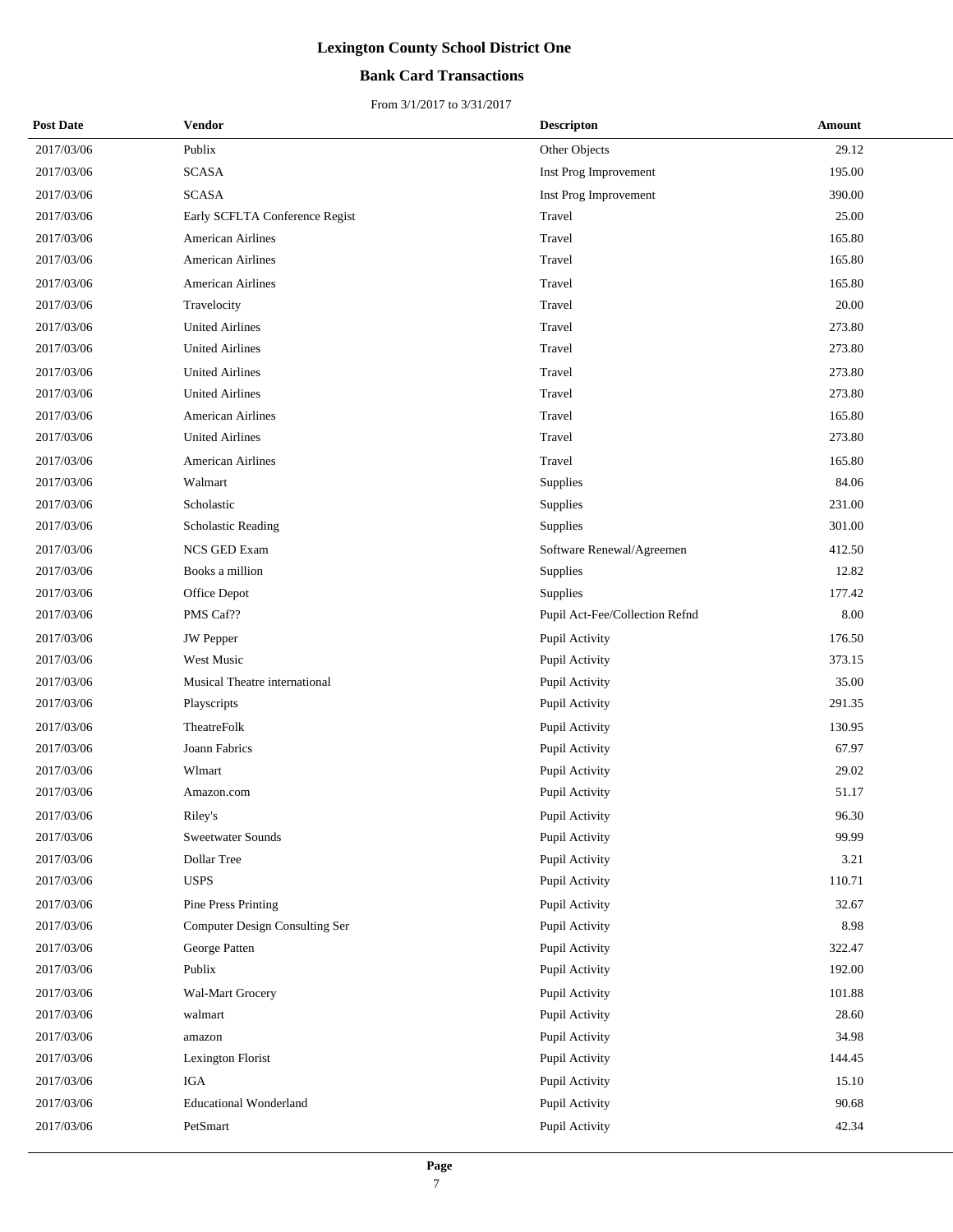## **Bank Card Transactions**

| <b>Post Date</b> | <b>Vendor</b>                | <b>Descripton</b>         | Amount |
|------------------|------------------------------|---------------------------|--------|
| 2017/03/06       | Lowe's                       | Pupil Activity            | 27.89  |
| 2017/03/06       | SP*Learning Labs             | Pupil Activity            | 171.19 |
| 2017/03/06       | Lowes                        | Pupil Activity            | 29.66  |
| 2017/03/06       | Wal-Mart                     | Pupil Activity            | 48.05  |
| 2017/03/06       | 88 Oriental Market           | Pupil Activity            | 38.25  |
| 2017/03/06       | Wal-Mart                     | Pupil Activity            | 52.71  |
| 2017/03/06       | Walmart                      | Pupil Activity            | 134.37 |
| 2017/03/06       | Renaissance Hotel            | Pupil Activity            | 154.44 |
| 2017/03/06       | Renaissance Hotel            | Pupil Activity            | 308.88 |
| 2017/03/06       | Renaissance Hotel            | Pupil Activity            | 154.44 |
| 2017/03/06       | Storey's Florist             | Pupil Activity            | 105.00 |
| 2017/03/06       | $\rm BP$                     | Pupil Activity            | 25.00  |
| 2017/03/06       | El Paso                      | Pupil Activity            | 89.86  |
| 2017/03/06       | Publix                       | Pupil Activity            | 96.78  |
| 2017/03/06       | Publix                       | Pupil Activity            | 89.97  |
| 2017/03/06       | Publix                       | Pupil Activity            | 23.45  |
| 2017/03/06       | little Caesars               | Pupil Activity            | 21.34  |
| 2017/03/06       | little Caesars               | Pupil Activity            | 21.34  |
| 2017/03/06       | <b>Little Caesars</b>        | Pupil Activity            | 21.34  |
| 2017/03/06       | Bi-Lo                        | Pupil Activity            | 67.41  |
| 2017/03/06       | Walmart                      | Pupil Activity            | 38.00  |
| 2017/03/06       | Chick Fil A                  | Pupil Activity            | 88.97  |
| 2017/03/06       | Chick Fil A                  | Pupil Activity            | 80.07  |
| 2017/03/06       | Chick Fil A                  | Pupil Activity            | 88.97  |
| 2017/03/06       | Chick Fil A                  | Pupil Activity            | 74.35  |
| 2017/03/06       | Chick Fil A                  | Pupil Activity            | 80.07  |
| 2017/03/06       | Chick Fil A                  | Pupil Activity            | 80.07  |
| 2017/03/06       | Chick Fil A                  | Pupil Activity            | 95.32  |
| 2017/03/06       | Chick Fil A                  | Pupil Activity            | 50.84  |
| 2017/03/06       | <b>NHSSCA</b>                | Pupil Activity            | 75.00  |
| 2017/03/06       | <b>NSCA</b>                  | Pupil Activity            | 80.00  |
| 2017/03/06       | <b>Dick's Sporting Goods</b> | Pupil Activity            | 438.57 |
| 2017/03/06       | Larry's Giant Subs           | Pupil Activity            | 158.90 |
| 2017/03/06       | Larry's Giant Subs           | Pupil Activity            | 85.33  |
| 2017/03/06       | Chick - fila                 | Pupil Activity            | 84.20  |
| 2017/03/06       | Larry's Giant Subs           | Pupil Activity            | 85.33  |
| 2017/03/06       | Chick - Fila                 | Pupil Activity            | 117.88 |
| 2017/03/06       | Larry's Giant Subs           | Pupil Activity            | 128.40 |
| 2017/03/06       | Larry's Giant Subs           | Pupil Activity            | 93.09  |
| 2017/03/06       | Wal Mart                     | Supplies                  | 29.86  |
| 2017/03/06       | Office Depot                 | Supplies                  | 63.12  |
| 2017/03/07       | Walker and Williams          | Supplies                  | 19.94  |
| 2017/03/07       | Heinemann                    | Software Renewal/Agreemen | 567.00 |
| 2017/03/07       | Wal Mart                     | Supplies                  | 98.18  |
| 2017/03/07       | School Health                | Supplies                  | 63.88  |
|                  |                              |                           |        |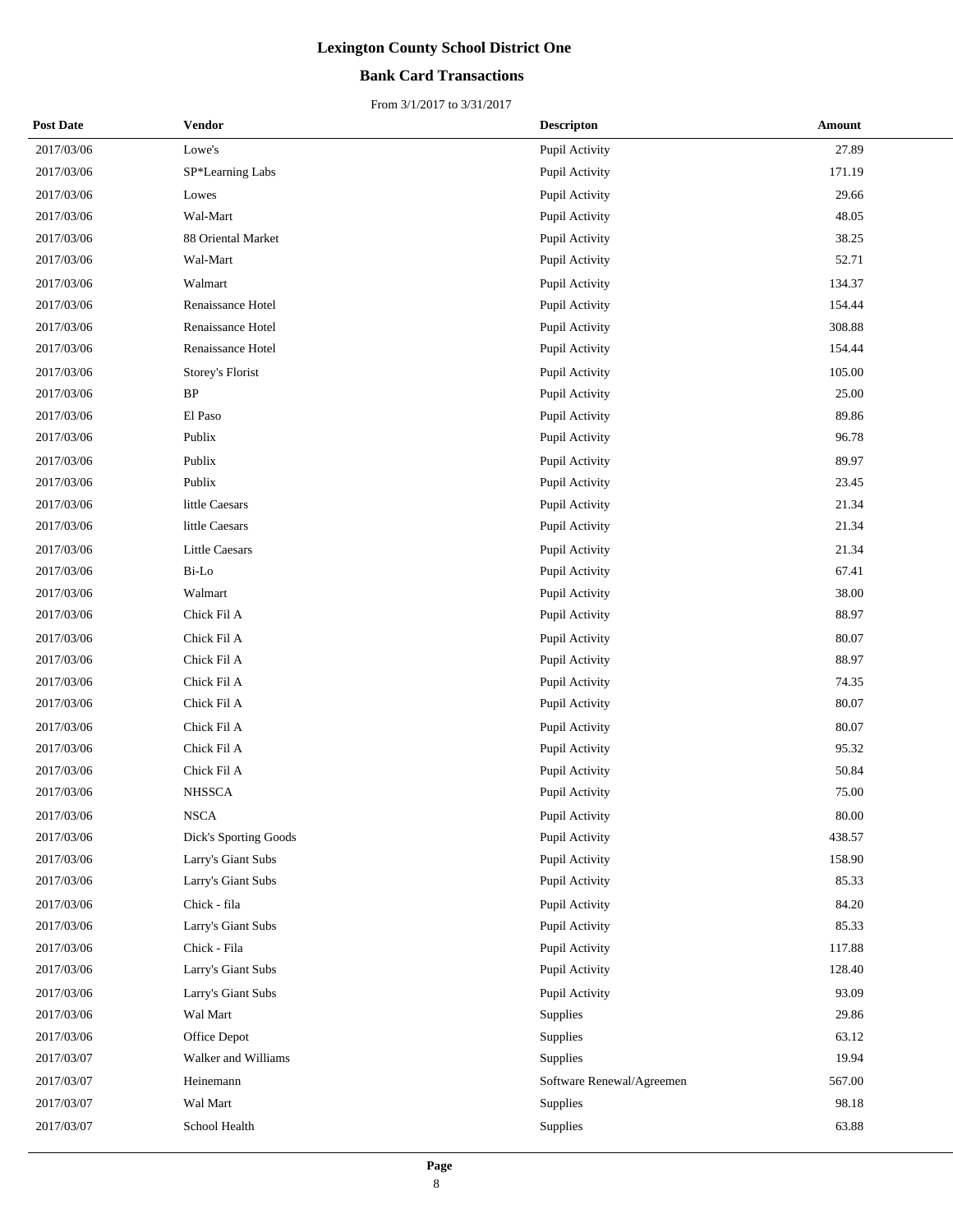## **Bank Card Transactions**

| <b>Post Date</b> | <b>Vendor</b>                  | <b>Descripton</b>           | Amount   |
|------------------|--------------------------------|-----------------------------|----------|
| 2017/03/07       | SHELL OIL                      | <b>Pupil Transportation</b> | 47.90    |
| 2017/03/07       | AMAZON.COM                     | Supplies                    | 19.31    |
| 2017/03/07       | WALMART                        | Supplies                    | 107.55   |
| 2017/03/07       | AMAZON.COM                     | Supplies                    | 73.78    |
| 2017/03/07       | AMAZON.COM                     | Supplies                    | 116.72   |
| 2017/03/07       | AMAZON.COM                     | Supplies                    | 175.08   |
| 2017/03/07       | Exxon - Pitt Stop #37          | Pupil Transportation        | 41.69    |
| 2017/03/07       | <b>Enterprise Rental</b>       | Pupil Transportation        | 103.45   |
| 2017/03/07       | Expedia                        | Travel                      | 730.60   |
| 2017/03/07       | Expedia                        | Travel                      | 5,252.86 |
| 2017/03/07       | Trophy & Award                 | Supplies                    | 8.03     |
| 2017/03/07       | ARC - Machine Welding & Supply | Supplies                    | 165.85   |
| 2017/03/07       | <b>SCHEDULEONCE</b>            | Software Renewal/Agreemen   | 47.00    |
| 2017/03/07       | School Health                  | Supplies                    | 153.12   |
| 2017/03/07       | <b>SILOUETTE AMERICA</b>       | Supplies                    | 19.35    |
| 2017/03/07       | AMAZON.COM                     | <b>Technology Supplies</b>  | 15.15    |
| 2017/03/07       | Weebly PRO                     | Software Renewal/Agreemen   | 144.00   |
| 2017/03/07       | Amazon.com                     | <b>Library Books</b>        | 42.76    |
| 2017/03/07       | Amazon.com                     | <b>Library Books</b>        | 496.39   |
| 2017/03/07       | Amazon.com                     | <b>Library Books</b>        | 165.29   |
| 2017/03/07       | Amazon.com                     | <b>Library Books</b>        | 6.40     |
| 2017/03/07       | Amazon.com                     | <b>Library Books</b>        | 9.42     |
| 2017/03/07       | University of SC               | Travel                      | 95.00    |
| 2017/03/07       | Oriental Trading Company       | Supplies                    | 156.65   |
| 2017/03/07       | <b>EVENTBRITE</b>              | Travel                      | $-27.37$ |
| 2017/03/07       | <b>EVENT BRITE</b>             | Travel                      | 27.37    |
| 2017/03/07       | <b>UPS</b>                     | Supplies                    | 20.73    |
| 2017/03/07       | <b>UPS</b>                     | Supplies                    | 49.83    |
| 2017/03/07       | Amazon.Com                     | Supplies                    | 9.04     |
| 2017/03/07       | Walmart                        | Supplies                    | 42.16    |
| 2017/03/07       | A-Z Lawnmower Parts            | Supplies                    | 352.94   |
| 2017/03/07       | Ed Smith Lumber                | Supplies                    | 9.53     |
| 2017/03/07       | Ed Smith Lumber                | <b>Supplies</b>             | 60.51    |
| 2017/03/07       | Ed Smith Lumber                | Supplies                    | 47.73    |
| 2017/03/07       | LOWE'S                         | Supplies                    | 511.48   |
| 2017/03/07       | Ed Smith Lumber                | Supplies                    | 2.40     |
| 2017/03/07       | Derrick's Service Center       | <b>Supplies</b>             | 32.78    |
| 2017/03/07       | IGA                            | Supplies                    | 5.94     |
| 2017/03/07       | Lowe's                         | Supplies                    | 27.85    |
| 2017/03/07       | Derricks Service Center        | Supplies                    | 25.00    |
| 2017/03/07       | Ed Smith Lumber                | Supplies                    | 31.10    |
| 2017/03/07       | RR Books                       | Supplies                    | 65.73    |
| 2017/03/07       | Wal Mart                       | Supplies                    | 28.86    |
| 2017/03/07       | Amazon.com                     | Supplies                    | 139.71   |
| 2017/03/07       | Food Lion                      | Supplies                    | 14.44    |
|                  |                                |                             |          |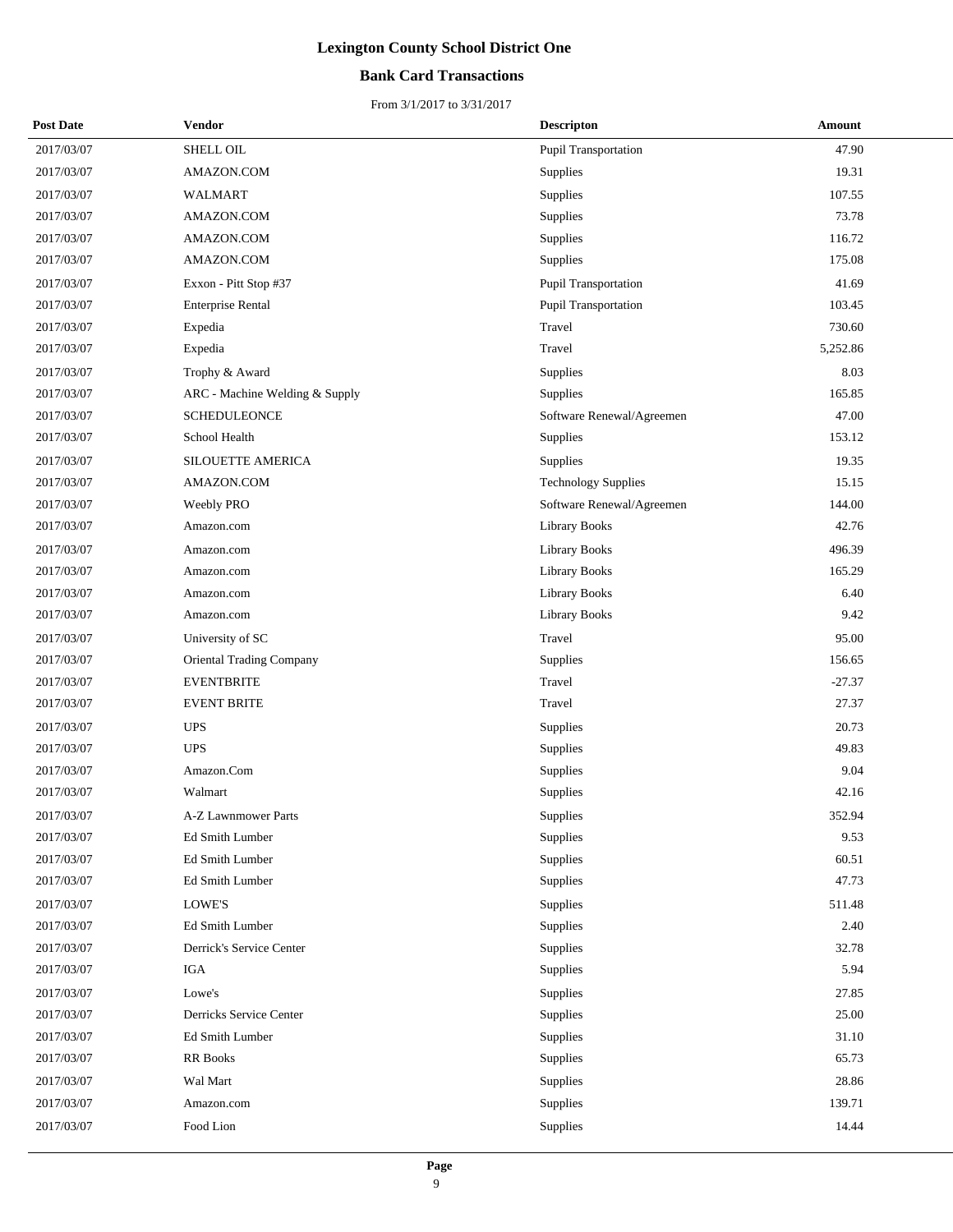## **Bank Card Transactions**

| <b>Post Date</b> | Vendor                       | <b>Descripton</b> | Amount  |
|------------------|------------------------------|-------------------|---------|
| 2017/03/07       | <b>USPS</b> Gilbert          | Supplies          | 196.00  |
| 2017/03/07       | Home Depot                   | Supplies          | 56.92   |
| 2017/03/07       | Amazon.com                   | Supplies          | 504.63  |
| 2017/03/07       | Amazon.com                   | Supplies          | 480.60  |
| 2017/03/07       | Office Depot                 | Supplies          | 136.72  |
| 2017/03/07       | Amazon                       | Supplies          | 256.30  |
| 2017/03/07       | Something Borrowed           | Supplies          | 153.01  |
| 2017/03/07       | <b>SNA Emporium</b>          | Supplies          | 69.50   |
| 2017/03/07       | NRA ServSafe                 | Supplies          | 155.64  |
| 2017/03/07       | Walmart                      | Food              | 3.24    |
| 2017/03/07       | <b>BI-LO</b>                 | Food              | 2.75    |
| 2017/03/07       | <b>BI-LO</b>                 | Food              | 48.89   |
| 2017/03/07       | Publix                       | Food              | 130.96  |
| 2017/03/07       | Chef Store                   | Food              | 240.87  |
| 2017/03/07       | Walmart                      | Food              | 66.17   |
| 2017/03/07       | Kids Day of Lexington        | Dues and Fees     | 125.00  |
| 2017/03/07       | Pro Kitchen                  | Supplies          | 193.97  |
| 2017/03/07       | Whaley Parts and Supply      | Supplies          | 29.66   |
| 2017/03/07       | <b>United Refrigeration</b>  | Supplies          | 195.24  |
| 2017/03/07       | School Nutrition Association | Dues and Fees     | 43.00   |
| 2017/03/07       | Grainger                     | Supplies          | 166.39  |
| 2017/03/07       | Johnstone Supply             | Supplies          | 131.39  |
| 2017/03/07       | Webstaurant Store            | Supplies          | 443.87  |
| 2017/03/07       | Grainger                     | Supplies          | 166.39  |
| 2017/03/07       | City Electric                | Supplies          | 16.69   |
| 2017/03/07       | Lowes                        | Supplies          | 24.31   |
| 2017/03/07       | Lowe's                       | Supplies          | 17.10   |
| 2017/03/07       | Lowes                        | Supplies          | 3.63    |
| 2017/03/07       | <b>Big Lots</b>              | Supplies          | 23.54   |
| 2017/03/07       | Grainger                     | Supplies          | 166.39  |
| 2017/03/07       | Walmart                      | Food              | 83.46   |
| 2017/03/07       | Walmart                      | Food              | $-6.42$ |
| 2017/03/07       | Walmart                      | Food              | 51.36   |
| 2017/03/07       | Grainger                     | Supplies          | 166.38  |
| 2017/03/07       | Pro Kitchen                  | Supplies          | 311.65  |
| 2017/03/07       | WW Grainger                  | Supplies          | 32.10   |
| 2017/03/07       | Lowes                        | Supplies          | 16.14   |
| 2017/03/07       | BI-LO                        | Food              | 59.40   |
| 2017/03/07       | Office Depot                 | Food              | 342.36  |
| 2017/03/07       | Office Depot                 | Food              | 426.90  |
| 2017/03/07       | $_{\rm BI\text{-}LO}$        | Food              | 59.40   |
| 2017/03/07       | Pro Kitchen                  | Supplies          | 44.46   |
| 2017/03/07       | Lowes                        | Supplies          | 67.95   |
| 2017/03/07       | Lowes                        | Supplies          | 8.47    |
| 2017/03/07       | <b>United Refrigeration</b>  | Supplies          | 239.61  |
|                  |                              |                   |         |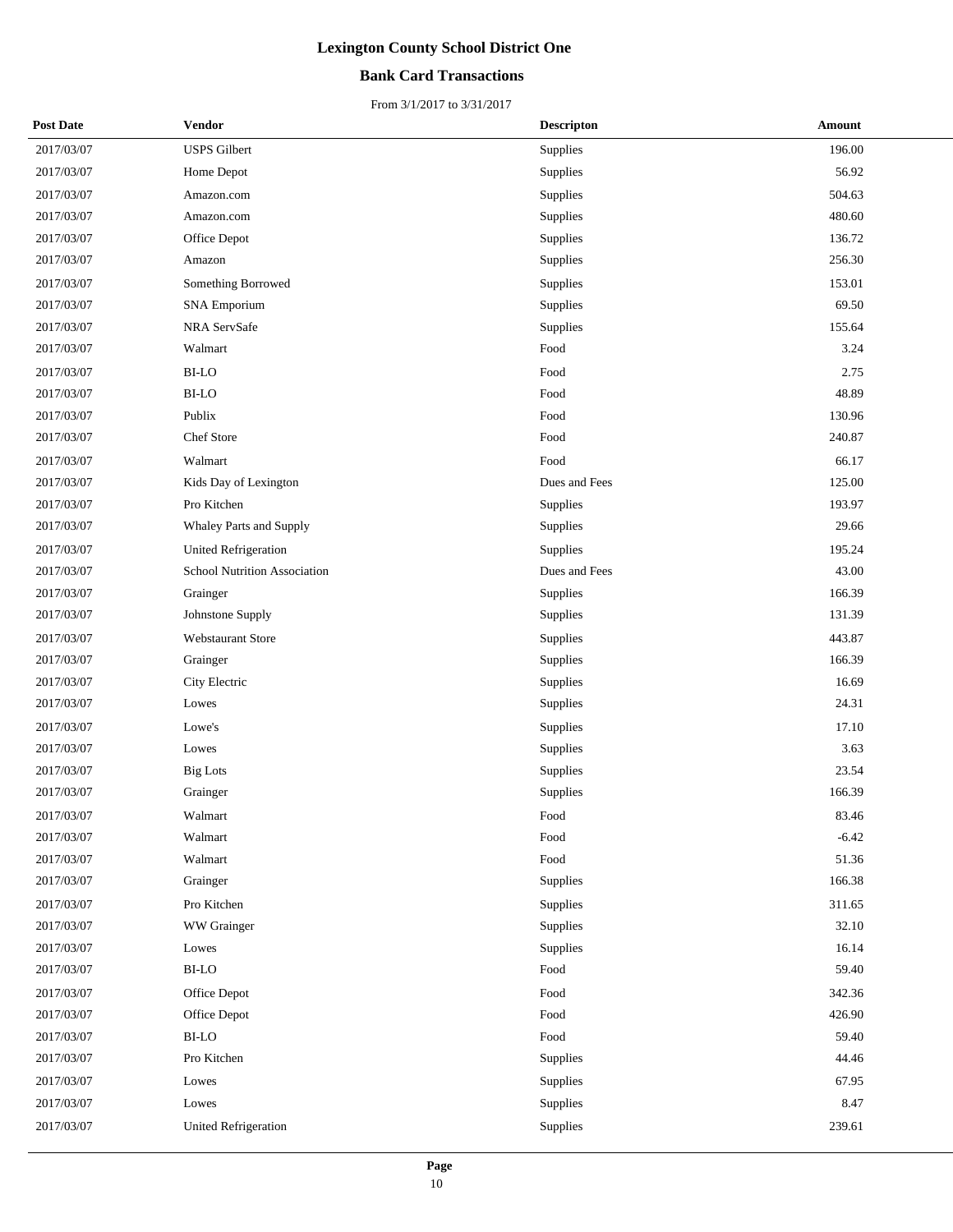## **Bank Card Transactions**

| <b>Post Date</b> | Vendor                              | <b>Descripton</b> | Amount |
|------------------|-------------------------------------|-------------------|--------|
| 2017/03/07       | Walmart                             | Supplies          | 20.49  |
| 2017/03/07       | Whaley Parts and Supply             | Supplies          | 59.92  |
| 2017/03/07       | Lowes                               | Food              | 10.69  |
| 2017/03/07       | Amazon                              | Supplies          | 19.73  |
| 2017/03/07       | Grainger                            | Supplies          | 166.38 |
| 2017/03/07       | <b>BI-LO</b>                        | Food              | 59.40  |
| 2017/03/07       | <b>United Refrigeration</b>         | Supplies          | 355.06 |
| 2017/03/07       | Lowes                               | Supplies          | 70.03  |
| 2017/03/07       | Pro Kitchen                         | Supplies          | 58.46  |
| 2017/03/07       | <b>Webstaurant Store</b>            | Supplies          | 228.96 |
| 2017/03/07       | Tribles, Inc.                       | Supplies          | 27.53  |
| 2017/03/07       | Pro Kitchen                         | Supplies          | 117.70 |
| 2017/03/07       | CK Parts                            | Supplies          | 232.73 |
| 2017/03/07       | United Refrigeration                | Supplies          | 148.76 |
| 2017/03/07       | Pro Kitchen                         | Supplies          | 92.58  |
| 2017/03/07       | Grainger                            | Supplies          | 166.38 |
| 2017/03/07       | Walgreens                           | Supplies          | 5.13   |
| 2017/03/07       | Lowes                               | Supplies          | 33.51  |
| 2017/03/07       | <b>Webstaurant Store</b>            | Supplies          | 57.49  |
| 2017/03/07       | Walgreens                           | Food              | 263.93 |
| 2017/03/07       | <b>WALMART</b>                      | Pupil Activity    | 329.51 |
| 2017/03/07       | <b>BILO</b>                         | Pupil Activity    | 102.15 |
| 2017/03/07       | <b>BILO</b>                         | Pupil Activity    | 21.72  |
| 2017/03/07       | <b>WALMART</b>                      | Pupil Activity    | 201.11 |
| 2017/03/07       | <b>US Postal Service</b>            | Pupil Activity    | 7.10   |
| 2017/03/07       | Amazon.com                          | Pupil Activity    | 39.70  |
| 2017/03/07       | Amazon.com                          | Pupil Activity    | 280.59 |
| 2017/03/07       | Amazon.com                          | Pupil Activity    | 65.99  |
| 2017/03/07       | Amazon.com                          | Pupil Activity    | 293.74 |
| 2017/03/07       | Wal Mart                            | Pupil Activity    | 13.14  |
| 2017/03/07       | <b>USPS</b>                         | Pupil Activity    | 235.00 |
| 2017/03/07       | Amazon.com                          | Pupil Activity    | 45.96  |
| 2017/03/07       | LEXINGTON TRUE VALUE                | Pupil Activity    | 51.70  |
| 2017/03/07       | <b>WALMART</b>                      | Pupil Activity    | 33.32  |
| 2017/03/07       | AMAZON.COM                          | Pupil Activity    | 4.39   |
| 2017/03/07       | Amazon.com                          | Pupil Activity    | 311.96 |
| 2017/03/07       | <b>Renaissance Charlotte Suites</b> | Pupil Activity    | 515.16 |
| 2017/03/07       | Derrick's Service Center            | Pupil Activity    | 51.11  |
| 2017/03/07       | Lowe's                              | Supplies          | 28.87  |
| 2017/03/07       | Amazon.com                          | Supplies          | 55.60  |
| 2017/03/08       | Walmart                             | Supplies          | 168.96 |
| 2017/03/08       | Scholastic                          | Supplies          | 111.00 |
| 2017/03/08       | JW Pepper and Son Inc               | Supplies          | 50.24  |
| 2017/03/08       | Publix                              | Supplies          | 17.08  |
| 2017/03/08       | Publix                              | Supplies          | 17.08  |
|                  |                                     |                   |        |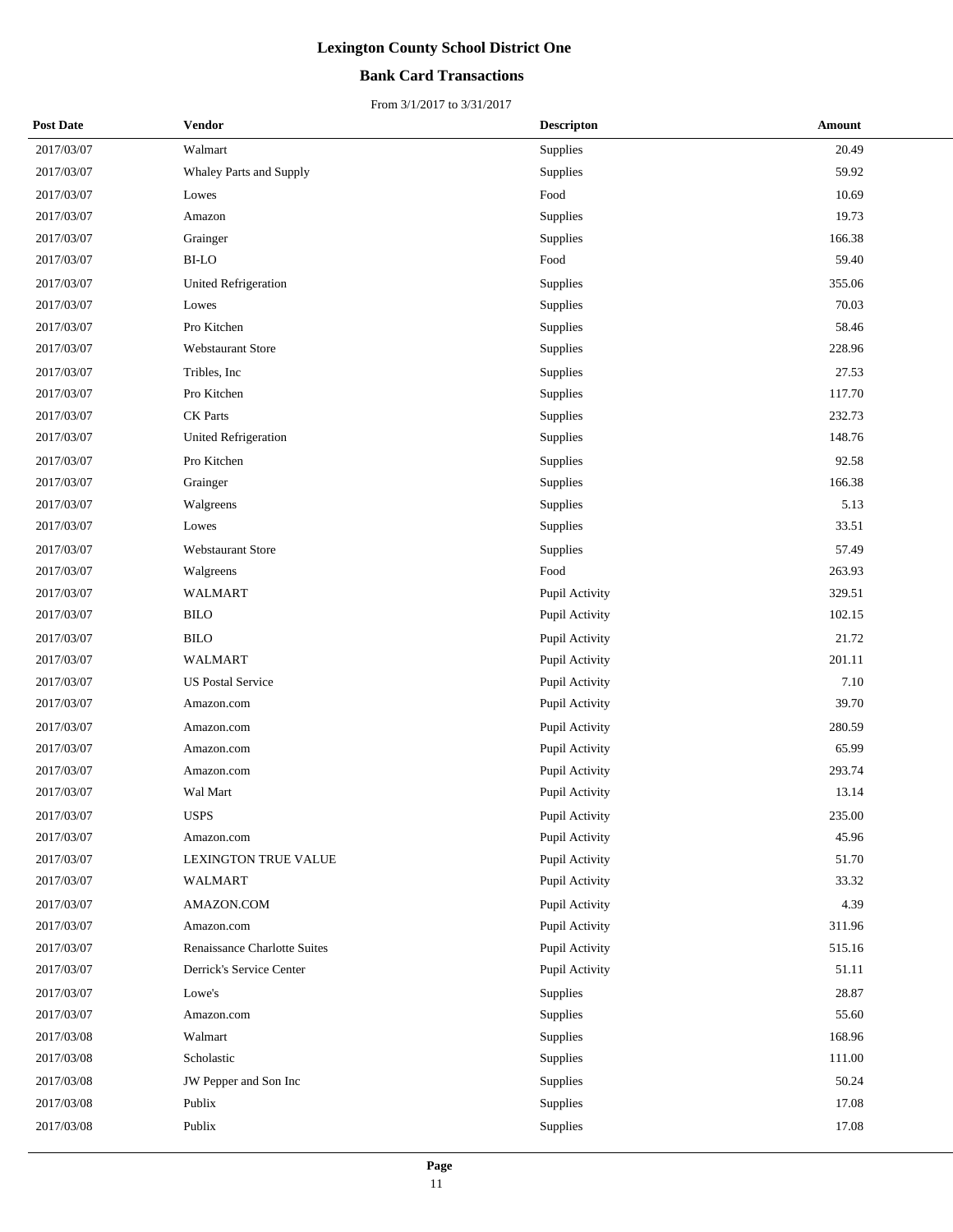## **Bank Card Transactions**

| <b>Post Date</b> | Vendor                  | <b>Descripton</b>    | <b>Amount</b> |
|------------------|-------------------------|----------------------|---------------|
| 2017/03/08       | Finance Charge Reversal | Printing and Binding | $-1.02$       |
| 2017/03/08       | Vista Print             | Printing and Binding | 37.96         |
| 2017/03/08       | Dell                    | Supplies             | 205.43        |
| 2017/03/08       | JW Pepper and Son Inc   | Supplies             | 11.25         |
| 2017/03/08       | Office Depot            | Supplies             | 43.31         |
| 2017/03/08       | Pitt Stop #41           | Supplies             | 40.77         |
| 2017/03/08       | Pitt Stop #41           | Supplies             | 41.18         |
| 2017/03/08       | Kiawah Island           | Travel               | 161.22        |
| 2017/03/08       | Amazon.com              | Pupil Activity       | 88.96         |
| 2017/03/08       | Amazon.com              | Pupil Activity       | 59.48         |
| 2017/03/08       | Walmart                 | Pupil Activity       | 56.43         |
| 2017/03/08       | <b>ASCD</b>             | Dues and Fees        | 239.00        |
| 2017/03/10       | Teachers Pay Teachers   | Supplies-Immersion   | 6.00          |
| 2017/03/10       | Amazon                  | Supplies             | 7.49          |
| 2017/03/10       | Amazon                  | Supplies             | 8.81          |
| 2017/03/10       | Amazon                  | Supplies             | 7.98          |
| 2017/03/10       | Amazon                  | Supplies             | 34.08         |
| 2017/03/10       | Amazon                  | Supplies             | 15.50         |
| 2017/03/10       | Amazon                  | <b>Supplies</b>      | 7.71          |
| 2017/03/10       | Amazon                  | Supplies             | 4.77          |
| 2017/03/10       | Amazon                  | Supplies             | 6.94          |
| 2017/03/10       | Amazon                  | Supplies             | 12.98         |
| 2017/03/10       | Amazon                  | Supplies             | 8.10          |
| 2017/03/10       | Amazon                  | Supplies             | 6.37          |
| 2017/03/10       | Amazon                  | Supplies             | 8.56          |
| 2017/03/10       | Amazon                  | Supplies             | 5.03          |
| 2017/03/10       | Amazon                  | <b>Supplies</b>      | 9.98          |
| 2017/03/10       | Amazon                  | Supplies             | 6.35          |
| 2017/03/10       | Amazon                  | Supplies             | 9.65          |
| 2017/03/10       | Amazon                  | Supplies             | 4.28          |
| 2017/03/10       | Amazon                  | Supplies             | 4.00          |
| 2017/03/10       | Amazon                  | Supplies             | 13.94         |
| 2017/03/10       | Amazon                  | Supplies             | 51.71         |
| 2017/03/10       | Amazon                  | Supplies             | 8.78          |
| 2017/03/10       | Amazon                  | Supplies             | 25.72         |
| 2017/03/10       | Amazon - CREDIT         | Supplies             | $-6.42$       |
| 2017/03/10       | Amazon                  | Supplies             | 4.00          |
| 2017/03/10       | Amazon                  | Supplies             | 13.88         |
| 2017/03/10       | Amazon                  | Supplies             | 14.18         |
| 2017/03/10       | Amazon                  | Supplies             | 7.47          |
| 2017/03/10       | Amazon                  | Supplies             | 30.97         |
| 2017/03/10       | Amazon                  | Supplies             | 78.41         |
| 2017/03/10       | Amazon                  | Supplies             | 18.98         |
| 2017/03/10       | Amazon                  | Supplies             | 26.68         |
| 2017/03/10       | Amazon                  | Supplies             | $4.00\,$      |
|                  |                         |                      |               |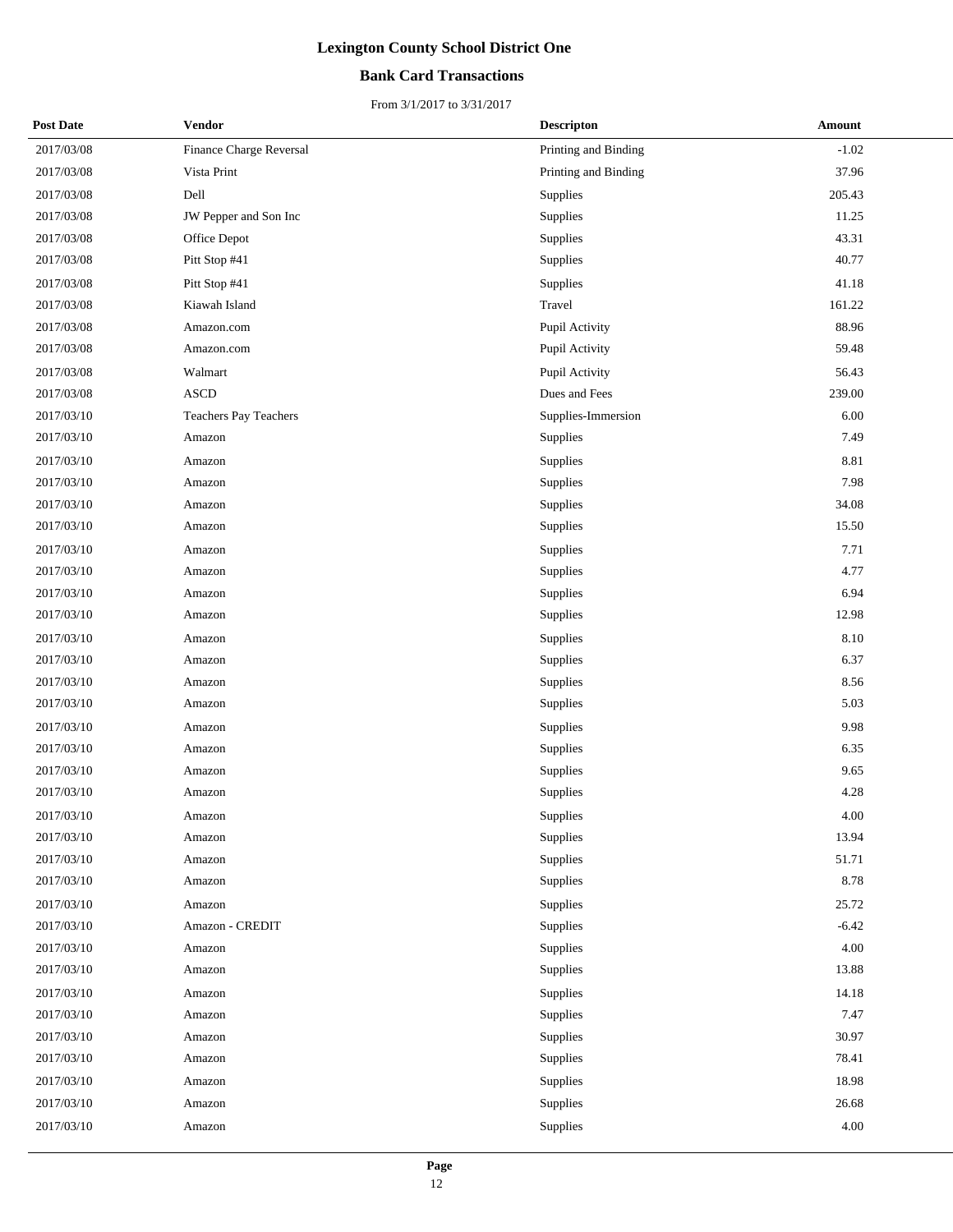## **Bank Card Transactions**

| <b>Post Date</b> | Vendor                          | <b>Descripton</b>  | Amount   |
|------------------|---------------------------------|--------------------|----------|
| 2017/03/10       | Amazon                          | Supplies           | 11.98    |
| 2017/03/10       | Amazon                          | Supplies           | 202.72   |
| 2017/03/10       | Amazon                          | Supplies           | 10.43    |
| 2017/03/10       | Amazon                          | Supplies           | 179.00   |
| 2017/03/10       | Amazon                          | Supplies           | 4.28     |
| 2017/03/10       | Amazon                          | Supplies           | 105.93   |
| 2017/03/10       | Amazon                          | Supplies           | 7.44     |
| 2017/03/10       | Amazon                          | Supplies           | 7.98     |
| 2017/03/10       | Amazon                          | Supplies           | 118.25   |
| 2017/03/10       | Amazon                          | Supplies           | 4.00     |
| 2017/03/10       | Amazon                          | Supplies           | 240.90   |
| 2017/03/10       | Amazon                          | Supplies           | 7.83     |
| 2017/03/10       | Amazon                          | Supplies           | 52.18    |
| 2017/03/10       | <b>Teachers Pay Teachers</b>    | Supplies-Immersion | 10.00    |
| 2017/03/10       | Walmart                         | Supplies           | 101.98   |
| 2017/03/10       | Ikea                            | Supplies           | 47.25    |
| 2017/03/10       | <b>Digital Office Solutions</b> | Supplies           | 79.28    |
| 2017/03/10       | Walgreens                       | Supplies           | 25.53    |
| 2017/03/10       | Ikea.com                        | Supplies           | 47.25    |
| 2017/03/10       | Office Depot                    | Supplies           | 30.96    |
| 2017/03/10       | Lowes                           | Supplies           | 38.37    |
| 2017/03/10       | Lowes - CREDIT                  | Supplies           | $-33.15$ |
| 2017/03/10       | Amazon                          | Supplies           | 13.09    |
| 2017/03/10       | <b>Gator's Market Place</b>     | Supplies           | 10.32    |
| 2017/03/10       | Lowes                           | Supplies           | 58.83    |
| 2017/03/10       | Amazon                          | Pupil Activity     | 36.99    |
| 2017/03/10       | Amazon                          | Pupil Activity     | 13.40    |
| 2017/03/10       | Office Depot                    | Pupil Activity     | 39.73    |
| 2017/03/10       | Learning A-Z                    | Pupil Activity     | 117.65   |
| 2017/03/23       | <b>WALMART</b>                  | Supplies           | 17.17    |
| 2017/03/23       | WALMART                         | Supplies           | 6.96     |
| 2017/03/23       | SAMs                            | Supplies           | 73.10    |
| 2017/03/23       | Wal-Mart                        | Supplies           | 27.71    |
| 2017/03/23       | Columbia Flag & Sign Company    | Supplies           | 31.03    |
| 2017/03/23       | <b>AMAZON</b>                   | Supplies           | 5.06     |
| 2017/03/23       | WALMART                         | Supplies           | 0.37     |
| 2017/03/23       | REALLY GOOD STUFF               | Supplies           | 44.60    |
| 2017/03/23       | Amazon.com                      | Supplies           | 57.99    |
| 2017/03/23       | Amazon.com                      | Supplies           | 73.13    |
| 2017/03/23       | Travelocity                     | Travel             | 44.00    |
| 2017/03/23       | Travelocity                     | Travel             | 609.59   |
| 2017/03/23       | Enterprise Rent-A-Car           | Travel             | 296.13   |
| 2017/03/23       | <b>Comfort Suites</b>           | Travel             | 168.00   |
| 2017/03/23       | Spinx                           | Travel             | 10.52    |
| 2017/03/23       | <b>SCSBA</b>                    | Travel             | 390.00   |
|                  |                                 |                    |          |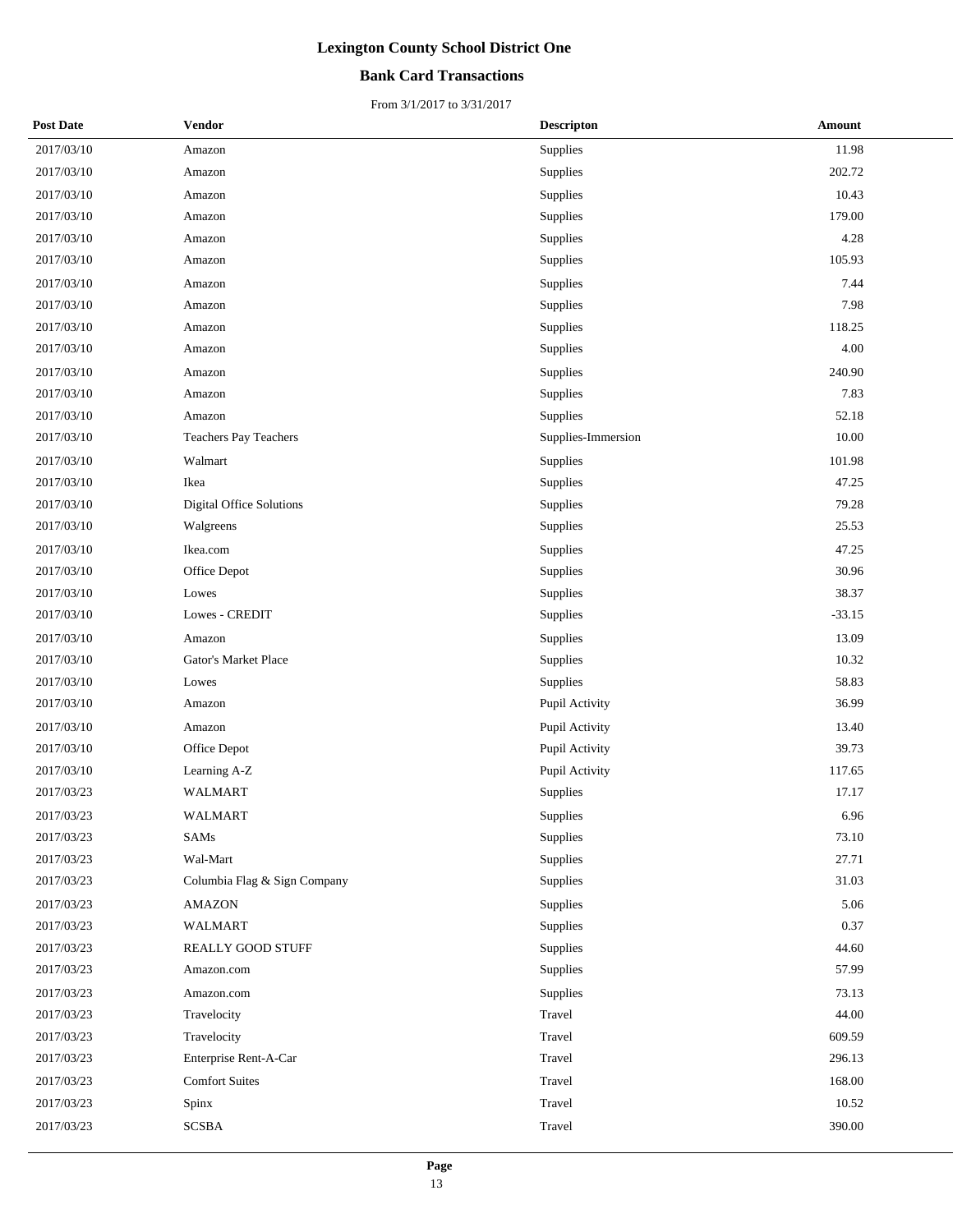## **Bank Card Transactions**

| <b>Post Date</b> | Vendor                  | <b>Descripton</b>   | Amount   |
|------------------|-------------------------|---------------------|----------|
| 2017/03/23       | <b>Comfort Suites</b>   | Travel              | 2,497.50 |
| 2017/03/23       | Publix                  | Supplies            | 135.03   |
| 2017/03/23       | Walmart                 | Supplies            | 106.45   |
| 2017/03/23       | Office Depot            | Supplies            | 14.96    |
| 2017/03/23       | Office Depot            | Supplies            | $-22.45$ |
| 2017/03/23       | Best Buy                | Supplies            | 64.18    |
| 2017/03/23       | Office Depot            | Supplies            | 59.89    |
| 2017/03/23       | Chick Fil A             | Other Objects       | 108.17   |
| 2017/03/23       | Walmart                 | Other Objects       | 7.50     |
| 2017/03/23       | Antai Asian Gourment    | Other Objects       | 17.99    |
| 2017/03/23       | Fatz Caf??              | Other Objects       | 52.31    |
| 2017/03/23       | Chick Fil A             | Other Objects       | 62.13    |
| 2017/03/23       | Panera Bread            | Other Objects       | 115.27   |
| 2017/03/23       | <b>SCAAA</b>            | Travel              | 125.00   |
| 2017/03/23       | Mid State               | Supplies-Maintenace | 94.43    |
| 2017/03/23       | Lowe's                  | Supplies-Maintenace | 64.18    |
| 2017/03/23       | Gateway                 | Supplies-Maintenace | 16.53    |
| 2017/03/23       | <b>Academy Sports</b>   | Supplies-Maintenace | 225.62   |
| 2017/03/23       | Tri State Pump          | Supplies-Maintenace | 116.37   |
| 2017/03/23       | Lowe's                  | Supplies-Maintenace | 92.85    |
| 2017/03/23       | Shell Oil               | Supplies-Maintenace | 85.00    |
| 2017/03/23       | Shell Oil               | Supplies-Maintenace | 85.00    |
| 2017/03/23       | Mann Tool               | Supplies-Maintenace | 385.15   |
| 2017/03/23       | WinSupply               | Supplies-Maintenace | 69.44    |
| 2017/03/23       | Lowe's                  | Supplies-Maintenace | 19.71    |
| 2017/03/23       | Lowe's                  | Supplies-Maintenace | 15.79    |
| 2017/03/23       | Gateway                 | Supplies-Maintenace | 294.81   |
| 2017/03/23       | Ferguson                | Supplies-Maintenace | 12.78    |
| 2017/03/23       | Lowe's                  | Supplies-Maintenace | 192.54   |
| 2017/03/23       | Lexington True Value    | Supplies-Maintenace | 14.42    |
| 2017/03/23       | City Electric           | Supplies-Maintenace | 20.52    |
| 2017/03/23       | City Electric           | Supplies-Maintenace | 12.38    |
| 2017/03/23       | Ed Smith Lumber         | Supplies-Maintenace | 186.80   |
| 2017/03/23       | Lexington True Value    | Supplies-Maintenace | 34.91    |
| 2017/03/23       | Lowe's                  | Supplies-Maintenace | 7.49     |
| 2017/03/23       | Gateway                 | Supplies-Maintenace | 92.02    |
| 2017/03/23       | City Electric           | Supplies-Maintenace | 152.67   |
| 2017/03/23       | A-Z Lawnmower           | Supplies-Maintenace | 13.38    |
| 2017/03/23       | Ceramic Central         | Supplies-Maintenace | 304.95   |
| 2017/03/23       | LOWE'S                  | Supplies            | 26.73    |
| 2017/03/23       | Ferguson                | Supplies-Maintenace | 12.10    |
| 2017/03/23       | Interlight              | Supplies-Maintenace | 472.88   |
| 2017/03/23       | Lexington True Value    | Supplies-Maintenace | 4.27     |
| 2017/03/23       | Lowe's                  | Supplies-Maintenace | 78.16    |
| 2017/03/23       | Master Pitching Machine | Supplies-Maintenace | 59.86    |
|                  |                         |                     |          |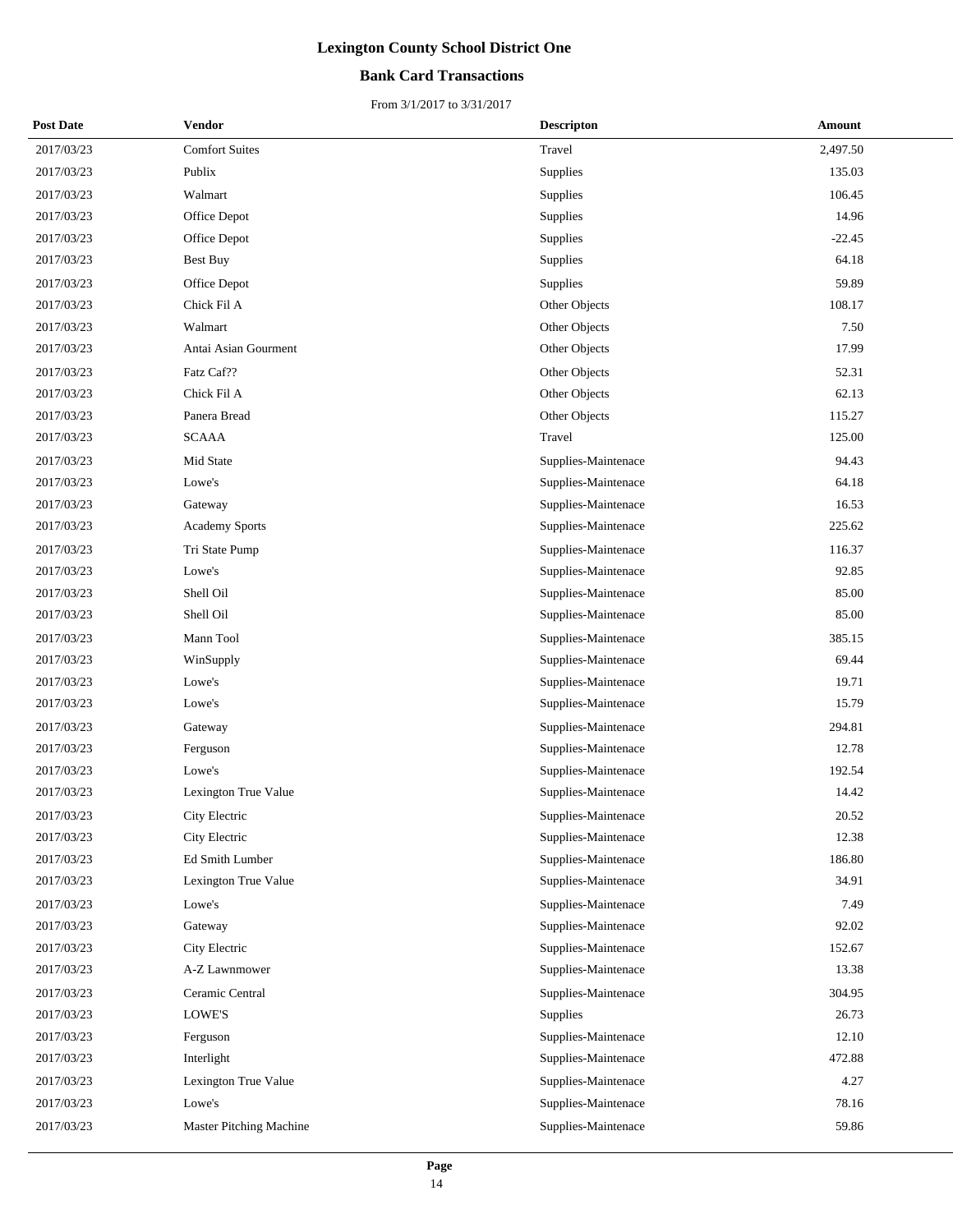## **Bank Card Transactions**

| <b>Post Date</b> | <b>Vendor</b>       | <b>Descripton</b>   | Amount |
|------------------|---------------------|---------------------|--------|
| 2017/03/23       | Ferguson            | Supplies-Maintenace | 6.39   |
| 2017/03/23       | City Electric       | Supplies-Maintenace | 101.45 |
| 2017/03/23       | Walker Hardware LLC | Supplies            | 3.69   |
| 2017/03/23       | City Electric       | Supplies-Maintenace | 91.30  |
| 2017/03/23       | Sparrow & Kennedy   | Supplies-Maintenace | 62.55  |
| 2017/03/23       | <b>CK</b> Parts     | Supplies-Maintenace | 73.92  |
| 2017/03/23       | Enlows              | Supplies-Maintenace | 37.84  |
| 2017/03/23       | Home Depot          | Supplies-Maintenace | 21.37  |
| 2017/03/23       | Sparrow & Kennedy   | Supplies-Maintenace | 35.71  |
| 2017/03/23       | Lowe's              | Supplies-Maintenace | 43.90  |
| 2017/03/23       | Gateway Supply      | Supplies-Maintenace | 15.98  |
| 2017/03/23       | Sherwin Williams    | Supplies-Maintenace | 88.80  |
| 2017/03/23       | WinSupply           | Supplies-Maintenace | 5.74   |
| 2017/03/23       | Lowe's              | Supplies-Maintenace | 111.46 |
| 2017/03/23       | Sherwin Williams    | Supplies-Maintenace | 159.44 |
| 2017/03/23       | Wise Mobile Home    | Supplies-Maintenace | 206.00 |
| 2017/03/23       | City Electric       | Supplies-Maintenace | 3.51   |
| 2017/03/23       | <b>ADM</b> Signs    | Supplies-Maintenace | 19.26  |
| 2017/03/23       | Sparrow & Kennedy   | Supplies-Maintenace | 167.45 |
| 2017/03/23       | Lowe's              | Supplies-Maintenace | 183.95 |
| 2017/03/23       | Ferguson            | Supplies-Maintenace | 7.50   |
| 2017/03/23       | Ferguson            | Supplies-Maintenace | 21.81  |
| 2017/03/23       | WinSupply           | Supplies-Maintenace | 7.14   |
| 2017/03/23       | Ferguson            | Supplies-Maintenace | 13.13  |
| 2017/03/23       | Ferguson            | Supplies-Maintenace | 7.44   |
| 2017/03/23       | Ferguson            | Supplies-Maintenace | 27.78  |
| 2017/03/23       | Home Depot          | Supplies-Maintenace | 26.13  |
| 2017/03/23       | Ferguson            | Supplies-Maintenace | 171.16 |
| 2017/03/23       | Sears               | Supplies-Maintenace | 106.99 |
| 2017/03/23       | Gateway             | Supplies-Maintenace | 108.68 |
| 2017/03/23       | Home Depot          | Supplies-Maintenace | 122.96 |
| 2017/03/23       | WinSupply           | Supplies-Maintenace | 48.15  |
| 2017/03/23       | Ferguson            | Supplies-Maintenace | 36.09  |
| 2017/03/23       | Lowe's              | Supplies-Maintenace | 14.95  |
| 2017/03/23       | Mayer               | Supplies-Maintenace | 133.10 |
| 2017/03/23       | Lowe's              | Supplies-Maintenace | 19.84  |
| 2017/03/23       | City Electric       | Supplies-Maintenace | 27.50  |
| 2017/03/23       | Gateway             | Supplies-Maintenace | 11.95  |
| 2017/03/23       | Lowe's              | Supplies-Maintenace | 61.89  |
| 2017/03/23       | WinSupply           | Supplies-Maintenace | 381.41 |
| 2017/03/23       | WP Law              | Supplies-Maintenace | 15.26  |
| 2017/03/23       | WP Law              | Supplies-Maintenace | 179.67 |
| 2017/03/23       | WinSupply           | Supplies-Maintenace | 22.44  |
| 2017/03/23       | Hajoca              | Supplies-Maintenace | 154.29 |
| 2017/03/23       | Ferguson            | Supplies-Maintenace | 21.53  |
|                  |                     |                     |        |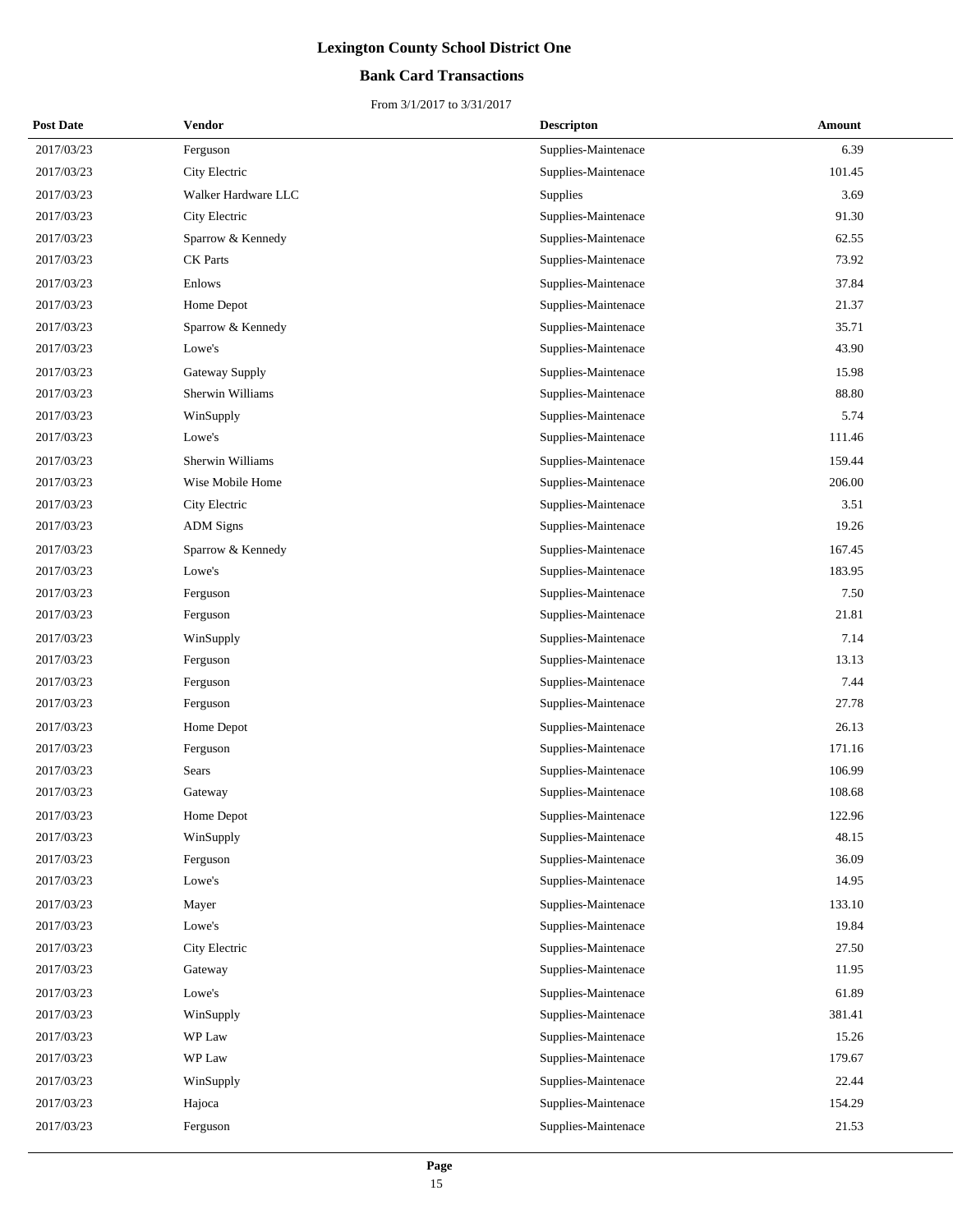## **Bank Card Transactions**

| <b>Post Date</b> | <b>Vendor</b>                  | <b>Descripton</b>       | Amount  |
|------------------|--------------------------------|-------------------------|---------|
| 2017/03/23       | Ferguson                       | Supplies-Maintenace     | 12.56   |
| 2017/03/23       | Lowe's                         | Supplies-Maintenace     | 81.20   |
| 2017/03/23       | LR Hook Tire                   | Repairs and Maintenance | 19.90   |
| 2017/03/23       | Ronco                          | Supplies-Maintenace     | 229.52  |
| 2017/03/23       | <b>Bearing Distributors</b>    | Supplies-Maintenace     | 29.70   |
| 2017/03/23       | Ferguson                       | Supplies-Maintenace     | 48.61   |
| 2017/03/23       | <b>Ed Smith Lumber</b>         | Supplies-Maintenace     | 11.76   |
| 2017/03/23       | WP Law                         | Supplies-Maintenace     | 94.83   |
| 2017/03/23       | Ferguson                       | Supplies-Maintenace     | 30.74   |
| 2017/03/23       | Lexington True Value           | Supplies-Maintenace     | 13.08   |
| 2017/03/23       | Lowe's                         | Supplies-Maintenace     | 25.67   |
| 2017/03/23       | Lowe's                         | Supplies-Maintenace     | 11.35   |
| 2017/03/23       | Lowe's                         | Supplies-Maintenace     | 8.67    |
| 2017/03/23       | Lowes                          | Supplies                | 78.63   |
| 2017/03/23       | Lowes                          | Supplies                | $-8.04$ |
| 2017/03/23       | Gateway                        | Supplies-Maintenace     | 8.28    |
| 2017/03/23       | Lowe's                         | Supplies-Maintenace     | 17.16   |
| 2017/03/23       | Lowe's                         | Supplies-Maintenace     | 81.16   |
| 2017/03/23       | Lowe's                         | Supplies-Maintenace     | 71.11   |
| 2017/03/23       | Walker Hardware                | Supplies-Maintenace     | 12.60   |
| 2017/03/23       | Gateway Supply                 | Supplies-Maintenace     | 49.57   |
| 2017/03/23       | City Electric                  | Supplies-Maintenace     | 62.92   |
| 2017/03/23       | Lowe's                         | Supplies-Maintenace     | 37.23   |
| 2017/03/23       | Fortiline                      | Supplies-Maintenace     | 294.25  |
| 2017/03/23       | Gateway                        | Supplies-Maintenace     | 151.06  |
| 2017/03/23       | Hosepower                      | Supplies-Maintenace     | 53.13   |
| 2017/03/23       | WP Law                         | Supplies-Maintenace     | 182.85  |
| 2017/03/23       | City Electric                  | Supplies-Maintenace     | 12.79   |
| 2017/03/23       | Lowe's                         | Supplies-Maintenace     | 16.01   |
| 2017/03/23       | City Electric                  | Supplies-Maintenace     | 17.32   |
| 2017/03/23       | Lowe's                         | Supplies-Maintenace     | 21.24   |
| 2017/03/23       | Enlows                         | Supplies-Maintenace     | 139.10  |
| 2017/03/23       | Sloan Appliance                | Repairs and Maintenance | 89.00   |
| 2017/03/23       | Tribles                        | Supplies-Maintenace     | 32.44   |
| 2017/03/23       | Lexington True Value           | Supplies-Maintenace     | 3.96    |
| 2017/03/23       | Lowes                          | Supplies                | 57.78   |
| 2017/03/23       | WW Grainger                    | Supplies                | 472.52  |
| 2017/03/23       | Northern Tool & Equipment      | Supplies                | 224.18  |
| 2017/03/23       | Ruby Tuesday                   | Other Objects           | 82.40   |
| 2017/03/23       | Association for Learning Envir | Travel                  | 280.00  |
| 2017/03/23       | Speedway                       | Travel                  | 35.49   |
| 2017/03/23       | BP                             | Travel                  | 40.87   |
| 2017/03/23       | Association for Learning Envir | Travel                  | 280.00  |
| 2017/03/23       | Association for Learning Envir | Travel                  | 200.00  |
| 2017/03/23       | Otterbox/Life Proof            | Supplies                | 106.99  |
|                  |                                |                         |         |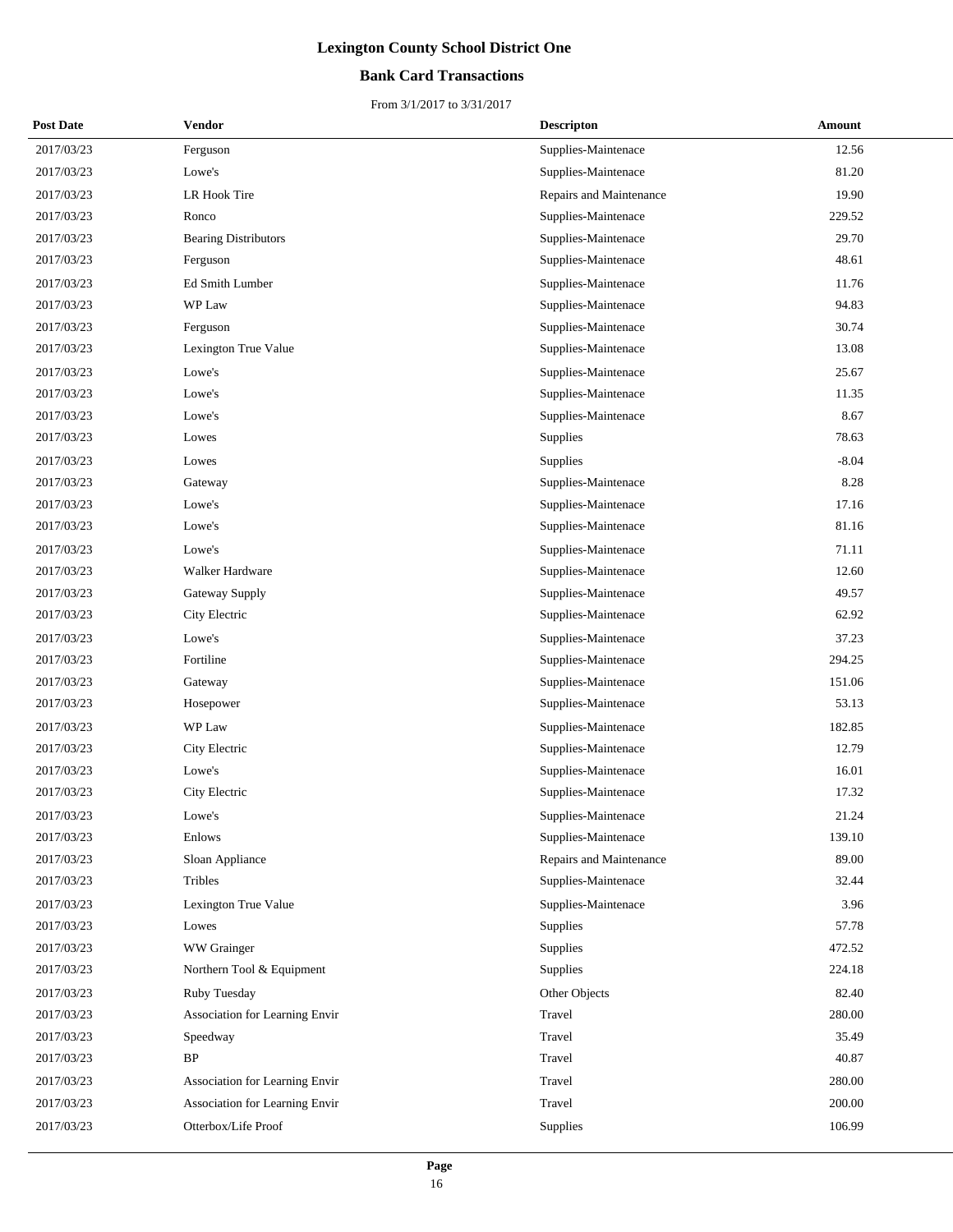## **Bank Card Transactions**

| <b>Post Date</b> | Vendor                         | <b>Descripton</b> | Amount   |
|------------------|--------------------------------|-------------------|----------|
| 2017/03/23       | Best Buy Credit Voucher        | Supplies          | $-96.29$ |
| 2017/03/23       | Crutchfield                    | Supplies          | 149.99   |
| 2017/03/23       | The Home Depot                 | Supplies          | 42.07    |
| 2017/03/23       | <b>Franks Discount Tire</b>    | Supplies          | 38.55    |
| 2017/03/23       | Libby's                        | Other Objects     | 44.15    |
| 2017/03/23       | Fatz                           | Other Objects     | 10.88    |
| 2017/03/23       | Walmart                        | Other Objects     | 19.92    |
| 2017/03/23       | The UPS Store                  | Supplies          | 48.08    |
| 2017/03/23       | South Carolina ASCD            | Travel            | 1,050.00 |
| 2017/03/23       | Creative Sewing Machine Center | Supplies          | 182.73   |
| 2017/03/23       | Amazon                         | Supplies          | 217.95   |
| 2017/03/23       | Amazon                         | Supplies          | 306.90   |
| 2017/03/23       | Office Depot                   | Supplies          | 176.05   |
| 2017/03/23       | Walmart                        | Supplies          | 36.97    |
| 2017/03/23       | Dollar Tree                    | Supplies          | 10.70    |
| 2017/03/23       | Amazon                         | Supplies          | 21.39    |
| 2017/03/23       | Amazon                         | Supplies          | 126.57   |
| 2017/03/23       | Dollar General                 | Supplies          | 5.35     |
| 2017/03/23       | Amazon                         | Supplies          | 324.78   |
| 2017/03/23       | Walmart                        | Supplies          | 10.67    |
| 2017/03/23       | Walmart                        | Supplies          | 18.12    |
| 2017/03/23       | K-Mart                         | Supplies          | 23.82    |
| 2017/03/23       | Amazon                         | Supplies          | 52.78    |
| 2017/03/23       | Lowes                          | Supplies          | 30.64    |
| 2017/03/23       | Amazon                         | Dues and Fees     | 105.93   |
| 2017/03/23       | Amazon.com                     | Supplies          | 126.80   |
| 2017/03/23       | <b>Family Dollar</b>           | Supplies          | 16.05    |
| 2017/03/23       | <b>AMAZON</b>                  | Supplies          | 59.92    |
| 2017/03/23       | HANDWRITING WITHOUT TEARS      | <b>Supplies</b>   | 421.32   |
| 2017/03/23       | <b>USPS</b>                    | Pupil Activity    | 6.65     |
| 2017/03/23       | Amazon                         | Pupil Activity    | 180.87   |
| 2017/03/23       | Shell Oil                      | Pupil Activity    | 20.00    |
| 2017/03/23       | Shell Oil                      | Pupil Activity    | 21.07    |
| 2017/03/23       | Office Depot                   | Pupil Activity    | 86.09    |
| 2017/03/23       | Exxon Mobile                   | Pupil Activity    | 11.00    |
| 2017/03/23       | Lowes                          | Pupil Activity    | 8.43     |
| 2017/03/23       | Tim's Touch                    | Pupil Activity    | 233.21   |
| 2017/03/23       | Lexington Florist              | Pupil Activity    | 69.00    |
| 2017/03/23       | <b>SCAAA</b>                   | Pupil Activity    | 125.00   |
| 2017/03/23       | Caribbean Resort               | Pupil Activity    | 188.16   |
| 2017/03/23       | Caribbean Resort               | Pupil Activity    | 21.60    |
| 2017/03/23       | Riddell All American           | Pupil Activity    | 585.60   |
| 2017/03/23       | The Costumer                   | Pupil Activity    | 87.89    |
| 2017/03/23       | The Costumer                   | Pupil Activity    | 45.93    |
| 2017/03/23       | Howard Johnson                 | Pupil Activity    | 153.18   |
|                  |                                |                   |          |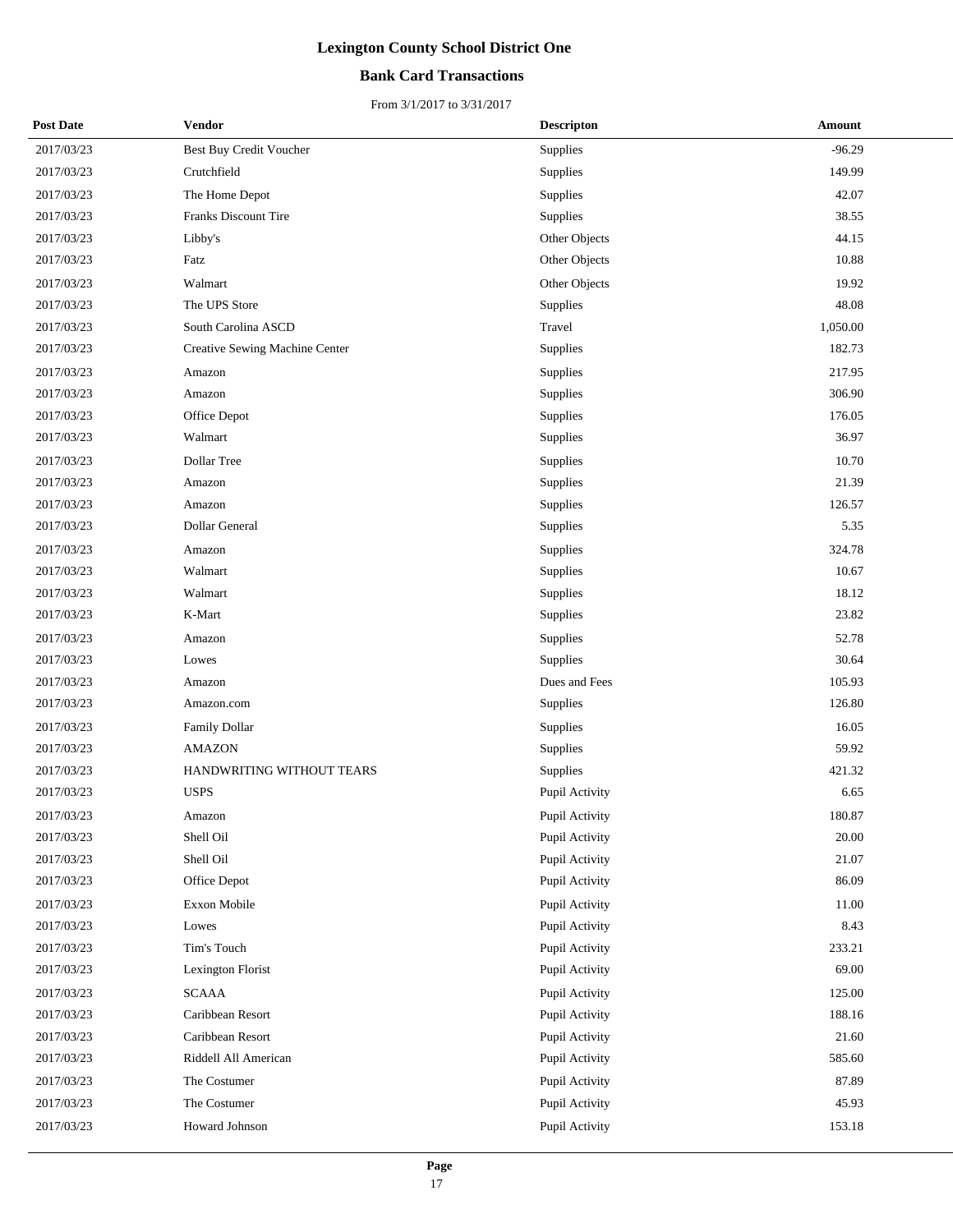## **Bank Card Transactions**

| <b>Post Date</b> | Vendor                        | <b>Descripton</b>              | Amount  |
|------------------|-------------------------------|--------------------------------|---------|
| 2017/03/23       | Golden Corral                 | Pupil Activity                 | 50.92   |
| 2017/03/23       | <b>Halo Branded Solutions</b> | Pupil Activity                 | 239.64  |
| 2017/03/23       | <b>JASON'S DELI</b>           | Pupil Activity                 | 91.93   |
| 2017/03/23       | <b>EMBASSY SUITES</b>         | Pupil Act-Fee/Collection Refnd | $-2.99$ |
| 2017/03/23       | <b>EMBASSY SUITES</b>         | Pupil Act-Fee/Collection Refnd | $-2.99$ |
| 2017/03/23       | <b>EMBASSY SUITES</b>         | Pupil Act-Fee/Collection Refnd | $-3.00$ |
| 2017/03/24       | <b>Best Buy</b>               | Supplies                       | 192.49  |
| 2017/03/24       | Amazon.com                    | Supplies                       | 20.01   |
| 2017/03/24       | Amazon.com                    | Supplies                       | 251.85  |
| 2017/03/24       | Stenhouse.com                 | Supplies                       | 64.50   |
| 2017/03/24       | Office Depot                  | Supplies                       | 121.97  |
| 2017/03/24       | Amazon                        | Supplies                       | 79.95   |
| 2017/03/24       | Gilbert PO                    | Supplies                       | 154.60  |
| 2017/03/24       | Office Depot                  | Supplies                       | 200.02  |
| 2017/03/24       | Office Depot                  | Supplies                       | 86.63   |
| 2017/03/24       | Office Depot                  | Supplies                       | 1.07    |
| 2017/03/24       | Dollar Tree                   | Supplies                       | 34.24   |
| 2017/03/24       | Office Depot                  | Supplies                       | 101.10  |
| 2017/03/24       | Amazon                        | Supplies                       | 28.82   |
| 2017/03/24       | BuySeasons                    | Supplies                       | 112.70  |
| 2017/03/24       | Amazon                        | Supplies                       | 384.80  |
| 2017/03/24       | Sunoco                        | Supplies                       | 4.89    |
| 2017/03/24       | Walker Hardware LLC           | Supplies                       | 36.31   |
| 2017/03/24       | Office Depot #1214            | Supplies                       | 60.41   |
| 2017/03/24       | Amazon                        | Supplies                       | 67.36   |
| 2017/03/24       | <b>Best Buy</b>               | Supplies                       | 17.10   |
| 2017/03/24       | Paper Pro                     | Supplies                       | 101.65  |
| 2017/03/24       | <b>DHL</b> Express            | Supplies                       | 65.34   |
| 2017/03/24       | <b>American Airlines</b>      | Pupil Transportation           | 401.30  |
| 2017/03/24       | American Airlines             | <b>Pupil Transportation</b>    | 401.30  |
| 2017/03/24       | <b>American Airlines</b>      | <b>Pupil Transportation</b>    | 401.30  |
| 2017/03/24       | <b>American Airlines</b>      | <b>Pupil Transportation</b>    | 579.60  |
| 2017/03/24       | American Airlines             | Travel                         | 579.60  |
| 2017/03/24       | Walmart                       | Supplies                       | 7.99    |
| 2017/03/24       | Gilbert IGA                   | Supplies                       | 58.76   |
| 2017/03/24       | Amazon                        | Supplies                       | 521.93  |
| 2017/03/24       | Deafinitely taking requests   | Supplies                       | 130.00  |
| 2017/03/24       | Smith Rubber Stamp            | Supplies                       | 11.98   |
| 2017/03/24       | Presentation systems south    | Supplies                       | 544.67  |
| 2017/03/24       | Forms and Supply              | Supplies                       | 24.40   |
| 2017/03/24       | Kelly Registration            | Periodicals                    | 10.00   |
| 2017/03/24       | Patricia Grand Resort         | Travel                         | 128.98  |
| 2017/03/24       | <b>SCASA</b>                  | Dues and Fees                  | 195.00  |
| 2017/03/24       | S-Z Lawnmower                 | Supplies-Maintenace            | 19.28   |
| 2017/03/24       | A-Z Lawnmower                 | Supplies-Maintenace            | 44.72   |
|                  |                               |                                |         |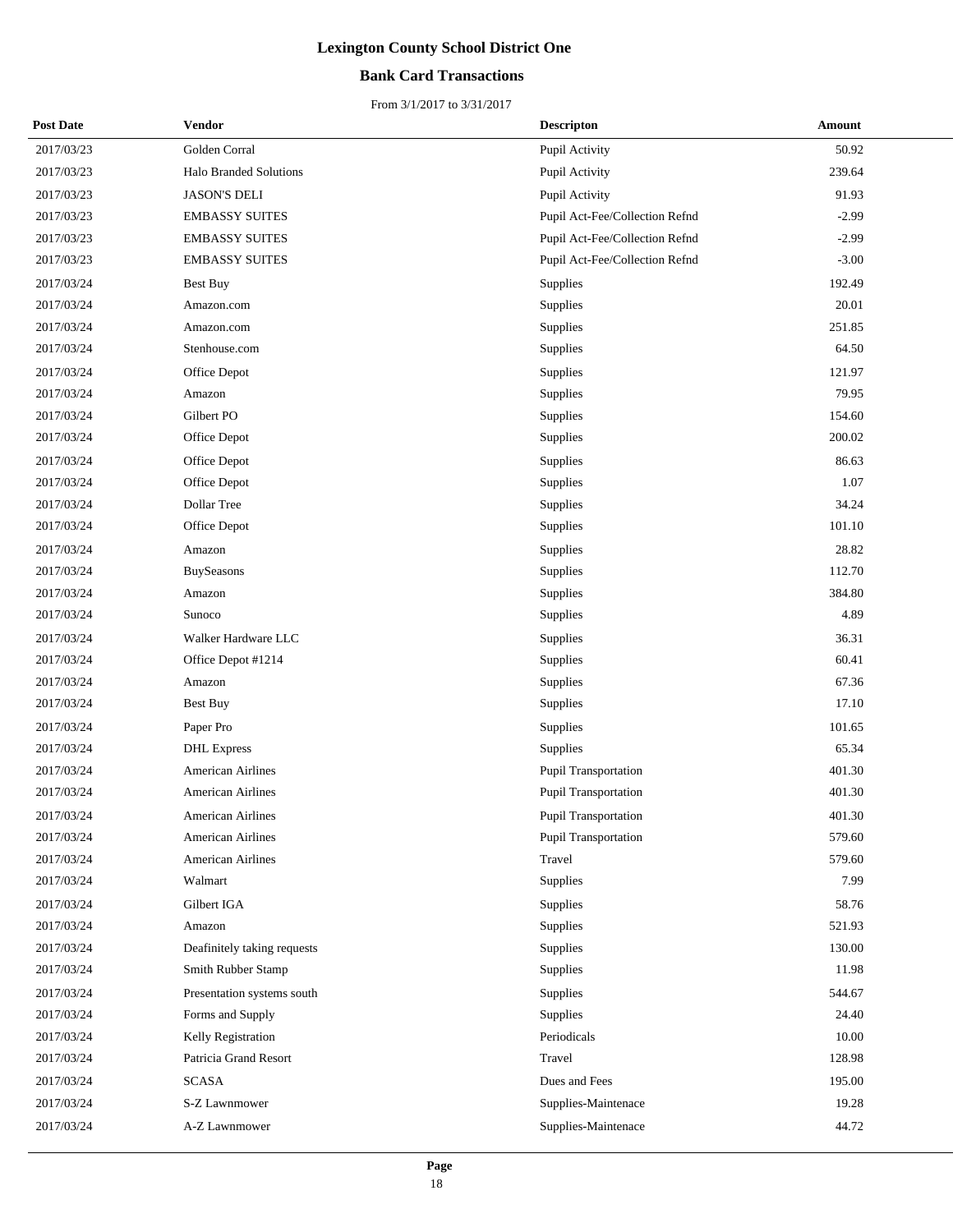## **Bank Card Transactions**

| <b>Post Date</b> | Vendor               | <b>Descripton</b>       | Amount |
|------------------|----------------------|-------------------------|--------|
| 2017/03/24       | Enlows               | Supplies-Maintenace     | 43.39  |
| 2017/03/24       | Enlows               | Supplies-Maintenace     | 76.17  |
| 2017/03/24       | Enlows               | Supplies-Maintenace     | 196.02 |
| 2017/03/24       | Enlows               | Supplies-Maintenace     | 64.82  |
| 2017/03/24       | A-Z Lawnmower        | Supplies-Maintenace     | 21.40  |
| 2017/03/24       | Lee Transport        | Supplies-Maintenace     | 73.83  |
| 2017/03/24       | Enlows               | Supplies-Maintenace     | 12.51  |
| 2017/03/24       | AutoZone             | Supplies-Maintenace     | 129.32 |
| 2017/03/24       | Enlows               | Supplies-Maintenace     | 114.24 |
| 2017/03/24       | Herndon Chevrolet    | Supplies-Maintenace     | 79.37  |
| 2017/03/24       | <b>Sears</b>         | Supplies-Maintenace     | 21.39  |
| 2017/03/24       | A-Z Lawnmower        | Supplies-Maintenace     | 70.62  |
| 2017/03/24       | <b>NAPA</b>          | Supplies-Maintenace     | 17.10  |
| 2017/03/24       | Lexington True Value | Supplies-Maintenace     | 169.06 |
| 2017/03/24       | A-Z lawnmower        | Supplies-Maintenace     | 106.41 |
| 2017/03/24       | A-Z Lawnmower        | Supplies-Maintenace     | 91.97  |
| 2017/03/24       | A-Z Lawnmower        | Supplies-Maintenace     | 108.30 |
| 2017/03/24       | A-Z Lawnmower        | Supplies-Maintenace     | 81.34  |
| 2017/03/24       | City Electric        | Supplies-Maintenace     | 168.53 |
| 2017/03/24       | Carts Plus           | Supplies-Maintenace     | 95.97  |
| 2017/03/24       | City Electric        | Supplies-Maintenace     | 100.09 |
| 2017/03/24       | Home Depot           | Supplies-Maintenace     | 127.64 |
| 2017/03/24       | Shell Oil            | Supplies                | 55.17  |
| 2017/03/24       | Walker Hardware LLC  | Supplies                | 11.20  |
| 2017/03/24       | Walker Hardware LLC  | <b>Supplies</b>         | 7.58   |
| 2017/03/24       | Shell Oil            | <b>Supplies</b>         | 9.05   |
| 2017/03/24       | Lexington True Value | Supplies-Maintenace     | 33.15  |
| 2017/03/24       | Sparrow & Kennedy    | Supplies-Maintenace     | 32.53  |
| 2017/03/24       | A-Z Lawnmower        | Supplies-Maintenace     | 58.93  |
| 2017/03/24       | A-Z Lawnmower        | Supplies-Maintenace     | 44.34  |
| 2017/03/24       | LR Hook Tire         | Repairs and Maintenance | 50.76  |
| 2017/03/24       | Lowes                | Supplies                | 62.98  |
| 2017/03/24       | Murphy Express       | <b>Supplies</b>         | 30.79  |
| 2017/03/24       | City Electric        | Supplies-Maintenace     | 220.00 |
| 2017/03/24       | A-Z Lawnmower        | Supplies-Maintenace     | 237.38 |
| 2017/03/24       | Lowe's               | Supplies-Maintenace     | 96.86  |
| 2017/03/24       | City Electric        | Supplies-Maintenace     | 107.22 |
| 2017/03/24       | Carts Plus           | Supplies-Maintenace     | 117.70 |
| 2017/03/24       | Lowe's               | Supplies-Maintenace     | 93.99  |
| 2017/03/24       | Carts Plus           | Repairs and Maintenance | 250.94 |
| 2017/03/24       | Ed Smith Lumber      | Supplies                | 8.22   |
| 2017/03/24       | Home Depot           | Supplies                | 83.26  |
| 2017/03/24       | Bob's Ace            | Supplies                | 12.82  |
| 2017/03/24       | City Electric        | Supplies-Maintenace     | 122.24 |
| 2017/03/24       | A-Z Lawnmower        | Supplies-Maintenace     | 23.92  |
|                  |                      |                         |        |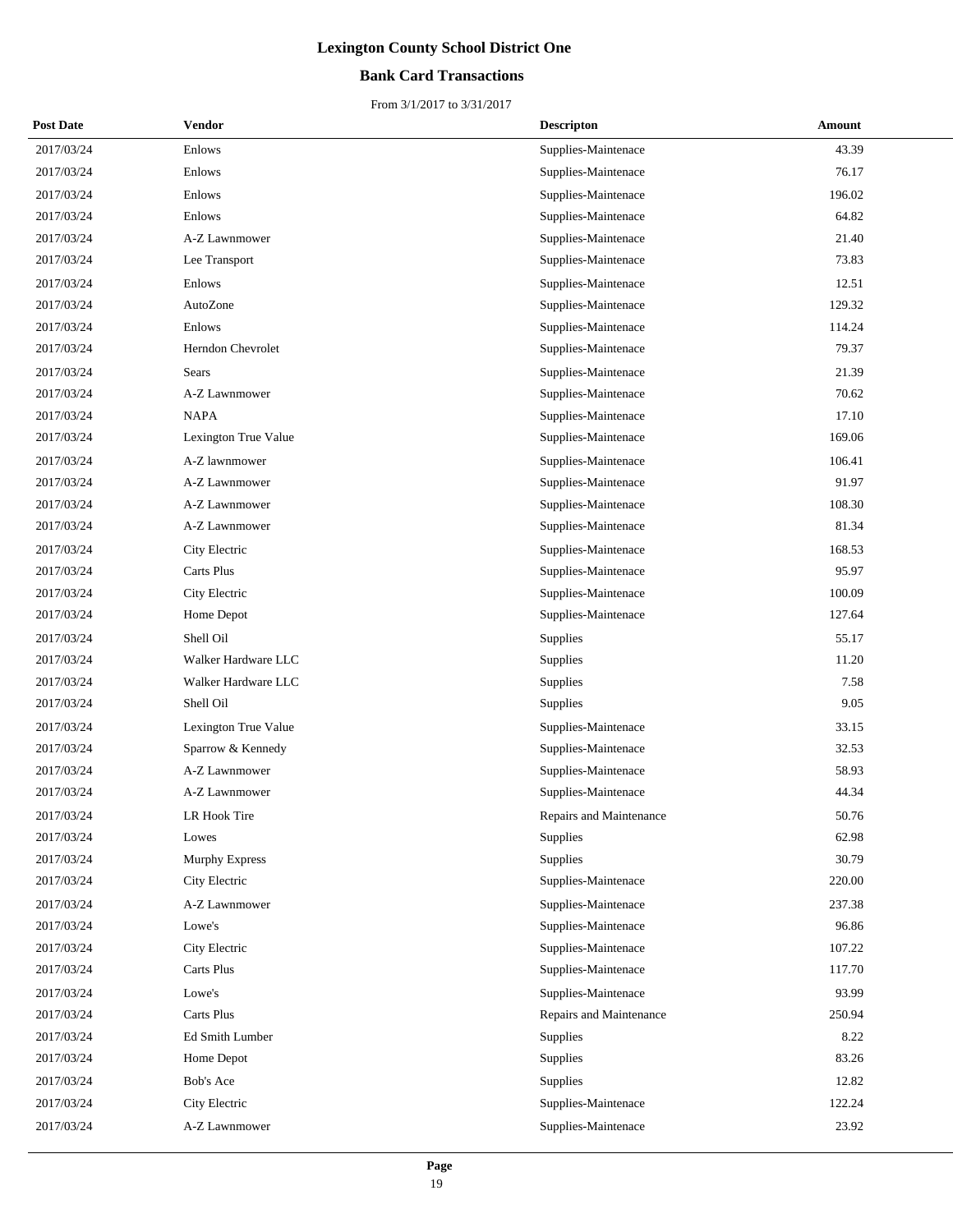## **Bank Card Transactions**

| <b>Post Date</b> | <b>Vendor</b>                  | <b>Descripton</b>          | Amount   |
|------------------|--------------------------------|----------------------------|----------|
| 2017/03/24       | Whaley Parts & Supply          | Supplies-Maintenace        | 260.01   |
| 2017/03/24       | A-Z Lawnmower                  | Supplies-Maintenace        | 36.91    |
| 2017/03/24       | <b>Murphy Express</b>          | Supplies                   | 67.56    |
| 2017/03/24       | Murphy express                 | Supplies                   | 65.48    |
| 2017/03/24       | Lowe's                         | Supplies                   | 176.39   |
| 2017/03/24       | Lowe's                         | Supplies                   | 23.04    |
| 2017/03/24       | <b>Tractor Supply</b>          | Supplies                   | 16.04    |
| 2017/03/24       | <b>NAPA</b>                    | <b>Supplies</b>            | 12.98    |
| 2017/03/24       | Amazon                         | Supplies                   | 67.19    |
| 2017/03/24       | Enlows                         | Supplies-Maintenace        | 80.90    |
| 2017/03/24       | Enlows                         | Supplies-Maintenace        | 82.66    |
| 2017/03/24       | Enlows                         | Supplies-Maintenace        | 88.07    |
| 2017/03/24       | Enlows                         | Supplies-Maintenace        | 60.50    |
| 2017/03/24       | Enlows                         | Supplies-Maintenace        | 167.63   |
| 2017/03/24       | Enlows                         | Supplies-Maintenace        | 206.11   |
| 2017/03/24       | Smith & Jones                  | Supplies-Maintenace        | 53.50    |
| 2017/03/24       | A-Z Lawnmower                  | Supplies-Maintenace        | 108.30   |
| 2017/03/24       | Delta Air                      | Travel                     | 2,062.80 |
| 2017/03/24       | Fairfield Inn & Suites, Floren | Travel                     | 101.92   |
| 2017/03/24       | Fairfield Inn & Suites, Floren | Travel                     | 101.92   |
| 2017/03/24       | Michaels                       | Supplies                   | 10.69    |
| 2017/03/24       | Lexington True Value           | Supplies                   | 11.86    |
| 2017/03/24       | Modem Express                  | <b>Technology Supplies</b> | 32.63    |
| 2017/03/24       | Publix                         | Other Objects              | 48.59    |
| 2017/03/24       | Printrbot                      | Pupil Activity             | 264.00   |
| 2017/03/24       | <b>JW</b> Pepper               | Pupil Activity             | 162.49   |
| 2017/03/24       | Woodwind                       | Pupil Activity             | 50.97    |
| 2017/03/24       | Lowes                          | Pupil Activity             | 57.59    |
| 2017/03/24       | Rowloff                        | Pupil Activity             | 52.00    |
| 2017/03/24       | Office Depot                   | Pupil Activity             | 164.73   |
| 2017/03/24       | Haan Craft                     | Pupil Activity             | 351.26   |
| 2017/03/24       | Food Lion                      | Pupil Activity             | 134.06   |
| 2017/03/24       | <b>IGA</b>                     | Pupil Activity             | 100.38   |
| 2017/03/24       | Junior Acheivement             | Pupil Activity             | 200.00   |
| 2017/03/24       | Walmart                        | Pupil Activity             | 10.57    |
| 2017/03/24       | Walmart                        | Pupil Activity             | 64.74    |
| 2017/03/24       | Amazon                         | Pupil Activity             | 55.98    |
| 2017/03/24       | Walmart                        | Pupil Activity             | 25.42    |
| 2017/03/24       | Office Depot                   | Pupil Activity             | 83.35    |
| 2017/03/24       | Walgreen's                     | Pupil Activity             | 181.64   |
| 2017/03/24       | MF Athletic                    | Pupil Activity             | 42.69    |
| 2017/03/24       | Allens Crown & Trophies        | Pupil Activity             | 450.74   |
| 2017/03/27       | Walmart                        | Supplies                   | 67.47    |
| 2017/03/27       | Lowes                          | Supplies                   | 14.73    |
| 2017/03/27       | Wal-Mart                       | Supplies                   | 106.65   |
|                  |                                |                            |          |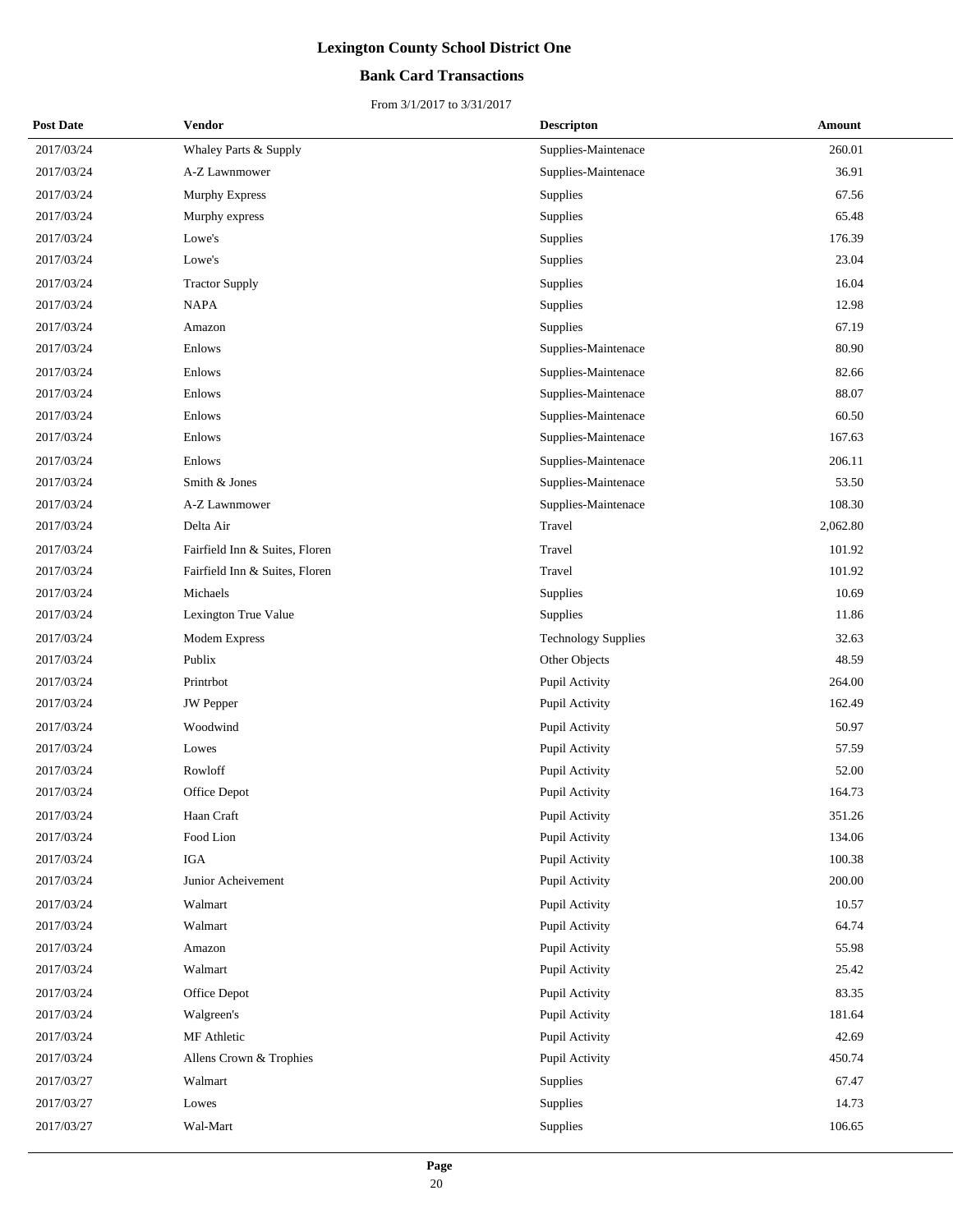## **Bank Card Transactions**

| <b>Post Date</b> | Vendor                    | <b>Descripton</b>          | Amount   |
|------------------|---------------------------|----------------------------|----------|
| 2017/03/27       | Walmart                   | Supplies                   | 95.86    |
| 2017/03/27       | Sports Flags and Products | Supplies                   | 206.55   |
| 2017/03/27       | EasyKeysCom Inc           | Supplies                   | 20.85    |
| 2017/03/27       | Walmart                   | Supplies                   | 20.46    |
| 2017/03/27       | JW Pepper                 | Supplies                   | 53.97    |
| 2017/03/27       | Amazon                    | Supplies                   | 62.00    |
| 2017/03/27       | Sports Flags and Products | Supplies                   | 236.75   |
| 2017/03/27       | MyOfficeInn               | Supplies                   | 31.35    |
| 2017/03/27       | Apperson                  | Supplies                   | 851.18   |
| 2017/03/27       | <b>USPS</b>               | Supplies                   | 7.08     |
| 2017/03/27       | <b>USPS</b>               | Supplies                   | 7.20     |
| 2017/03/27       | <b>JW</b> Pepper          | Supplies                   | 27.99    |
| 2017/03/27       | Signwave                  | Supplies                   | 56.10    |
| 2017/03/27       | Amazon                    | <b>Technology Supplies</b> | 154.97   |
| 2017/03/27       | Monoprice                 | <b>Technology Supplies</b> | 6.89     |
| 2017/03/27       | Monoprice                 | <b>Technology Supplies</b> | 1,622.87 |
| 2017/03/27       | Precision Roller          | Supplies                   | 219.95   |
| 2017/03/27       | DEMCO                     | Supplies                   | 18.94    |
| 2017/03/27       | WALMART                   | Supplies                   | 85.47    |
| 2017/03/27       | <b>ENLOWS AUTO</b>        | Supplies                   | 24.85    |
| 2017/03/27       | <b>FOODLION</b>           | Supplies                   | 15.95    |
| 2017/03/27       | <b>EXXONMOBIL</b>         | Supplies                   | 25.50    |
| 2017/03/27       | <b>AMAZON</b>             | Supplies                   | 5.68     |
| 2017/03/27       | WALMART                   | Supplies                   | 47.29    |
| 2017/03/27       | <b>EXXONMOBIL</b>         | Supplies                   | 54.00    |
| 2017/03/27       | <b>WALMART</b>            | Supplies                   | 43.23    |
| 2017/03/27       | <b>EXXONMOBIL</b>         | Supplies                   | 62.00    |
| 2017/03/27       | WALMART                   | Supplies                   | 49.53    |
| 2017/03/27       | <b>EXXONMOBIL</b>         | Supplies                   | 31.45    |
| 2017/03/27       | <b>TRUE VALUE</b>         | Supplies                   | 13.23    |
| 2017/03/27       | <b>HOME DEPOT</b>         | Supplies                   | 144.13   |
| 2017/03/27       | PUBLIX                    | Supplies                   | 9.16     |
| 2017/03/27       | PUBLIX                    | Supplies                   | 29.98    |
| 2017/03/27       | $\operatorname{BIO}$      | Supplies                   | 51.09    |
| 2017/03/27       | <b>KMART</b>              | Supplies                   | 35.07    |
| 2017/03/27       | PUBLIX                    | Supplies                   | 28.65    |
| 2017/03/27       | WALMART                   | Supplies                   | 15.84    |
| 2017/03/27       | <b>PUBLIX</b>             | Supplies                   | 28.57    |
| 2017/03/27       | <b>MICROBOARDS</b>        | Supplies                   | 100.13   |
| 2017/03/27       | <b>EXXONMOBIL</b>         | Supplies                   | 51.00    |
| 2017/03/27       | HOME DEPOT                | Supplies                   | 86.48    |
| 2017/03/27       | Amazon                    | Supplies                   | 302.67   |
| 2017/03/27       | Marco Products            | Supplies                   | 60.85    |
| 2017/03/27       | Amazon                    | Library Books              | 108.62   |
| 2017/03/27       | <b>COMFORT INN</b>        | Travel                     | 322.53   |
|                  |                           |                            |          |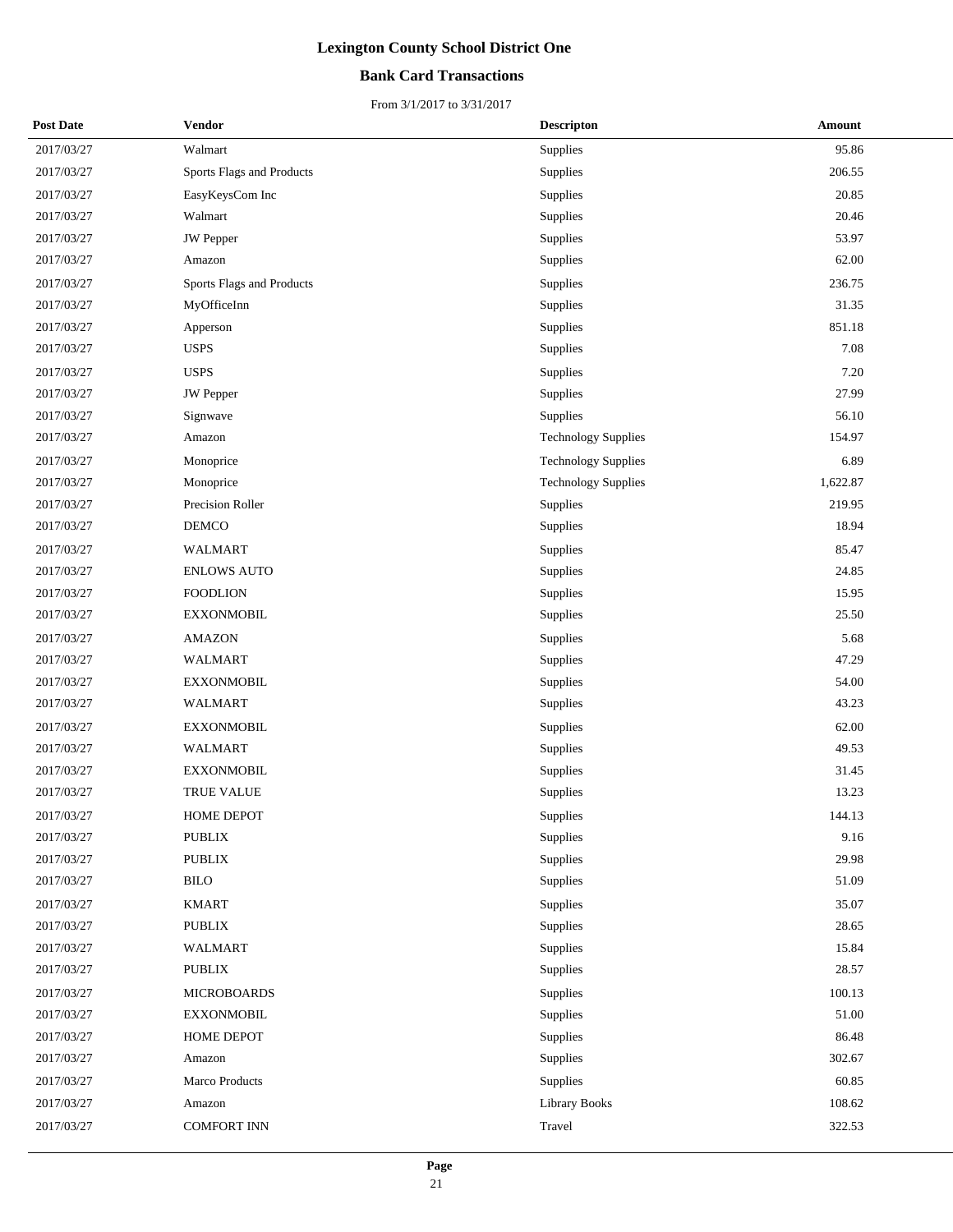## **Bank Card Transactions**

| <b>Post Date</b> | Vendor                     | <b>Descripton</b>    | Amount |
|------------------|----------------------------|----------------------|--------|
| 2017/03/27       | <b>EXTENDED STAY</b>       | Travel               | 237.20 |
| 2017/03/27       | South Carolina Council     | Travel               | 105.00 |
| 2017/03/27       | South Carolina Council     | Travel               | 105.00 |
| 2017/03/27       | <b>United Airlines</b>     | Travel               | 143.80 |
| 2017/03/27       | Delta Air                  | Travel               | 143.80 |
| 2017/03/27       | Delta Air                  | Travel               | 143.80 |
| 2017/03/27       | <b>United Airlines</b>     | Travel               | 143.80 |
| 2017/03/27       | Travelocity                | Travel               | 8.00   |
| 2017/03/27       | <b>LEXINGTON MPO</b>       | Supplies             | 6.71   |
| 2017/03/27       | <b>WALGREENS</b>           | Supplies             | 7.48   |
| 2017/03/27       | <b>AMAZON</b>              | Supplies             | 69.99  |
| 2017/03/27       | South Carolina Association | Travel               | 195.00 |
| 2017/03/27       | LEXINGTON TRUE VALUE       | Supplies             | 69.37  |
| 2017/03/27       | <b>EXXONMOBIL</b>          | Supplies             | 50.80  |
| 2017/03/27       | LOWE'S                     | Supplies             | 228.92 |
| 2017/03/27       | Smith & Jones Janitorial   | Supplies             | 51.36  |
| 2017/03/27       | Walmart                    | Supplies             | 6.38   |
| 2017/03/27       | <b>Advance Auto</b>        | Supplies             | 8.54   |
| 2017/03/27       | Walmart                    | Supplies             | 39.58  |
| 2017/03/27       | Lowes                      | Supplies             | 31.38  |
| 2017/03/27       | <b>Murphy Express</b>      | Supplies             | 50.40  |
| 2017/03/27       | Walmart                    | Supplies             | 12.75  |
| 2017/03/27       | <b>BUILDASIGN.COM</b>      | Printing and Binding | 60.98  |
| 2017/03/27       | <b>AMERICAN SIGN</b>       | Printing and Binding | 54.00  |
| 2017/03/27       | <b>NASCO</b>               | Supplies             | 55.85  |
| 2017/03/27       | ART.COM                    | Supplies             | 241.46 |
| 2017/03/27       | <b>TRACTOR SUPPLY</b>      | Supplies             | 97.30  |
| 2017/03/27       | ART.COM                    | Supplies             | 233.96 |
| 2017/03/27       | AMAZON.COM                 | Supplies             | 108.18 |
| 2017/03/27       | <b>DOLLAR TREE</b>         | Supplies             | 77.04  |
| 2017/03/27       | <b>ADV AUTHORITIES</b>     | Supplies             | 296.80 |
| 2017/03/27       | 3D SYSTEMS                 | Supplies             | 251.12 |
| 2017/03/27       | <b>USC EDUCATION</b>       | Travel               | 75.00  |
| 2017/03/27       | Lowes                      | Supplies             | 99.53  |
| 2017/03/27       | Lowes                      | Supplies             | 406.88 |
| 2017/03/27       | Amazon                     | Supplies             | 197.63 |
| 2017/03/27       | Lowes                      | Pupil Activity       | 67.25  |
| 2017/03/27       | <b>JW</b> Pepper           | Pupil Activity       | 24.00  |
| 2017/03/27       | <b>JW</b> Pepper           | Pupil Activity       | 56.52  |
| 2017/03/27       | Goodwill                   | Pupil Activity       | 20.25  |
| 2017/03/27       | Amazon                     | Pupil Activity       | 40.11  |
| 2017/03/27       | Epic Sports                | Pupil Activity       | 23.66  |
| 2017/03/27       | Mardigras Imports          | Pupil Activity       | 87.30  |
| 2017/03/27       | Dollar Tree                | Pupil Activity       | 13.91  |
| 2017/03/27       | <b>LOWES</b>               | Pupil Activity       | 303.75 |
|                  |                            |                      |        |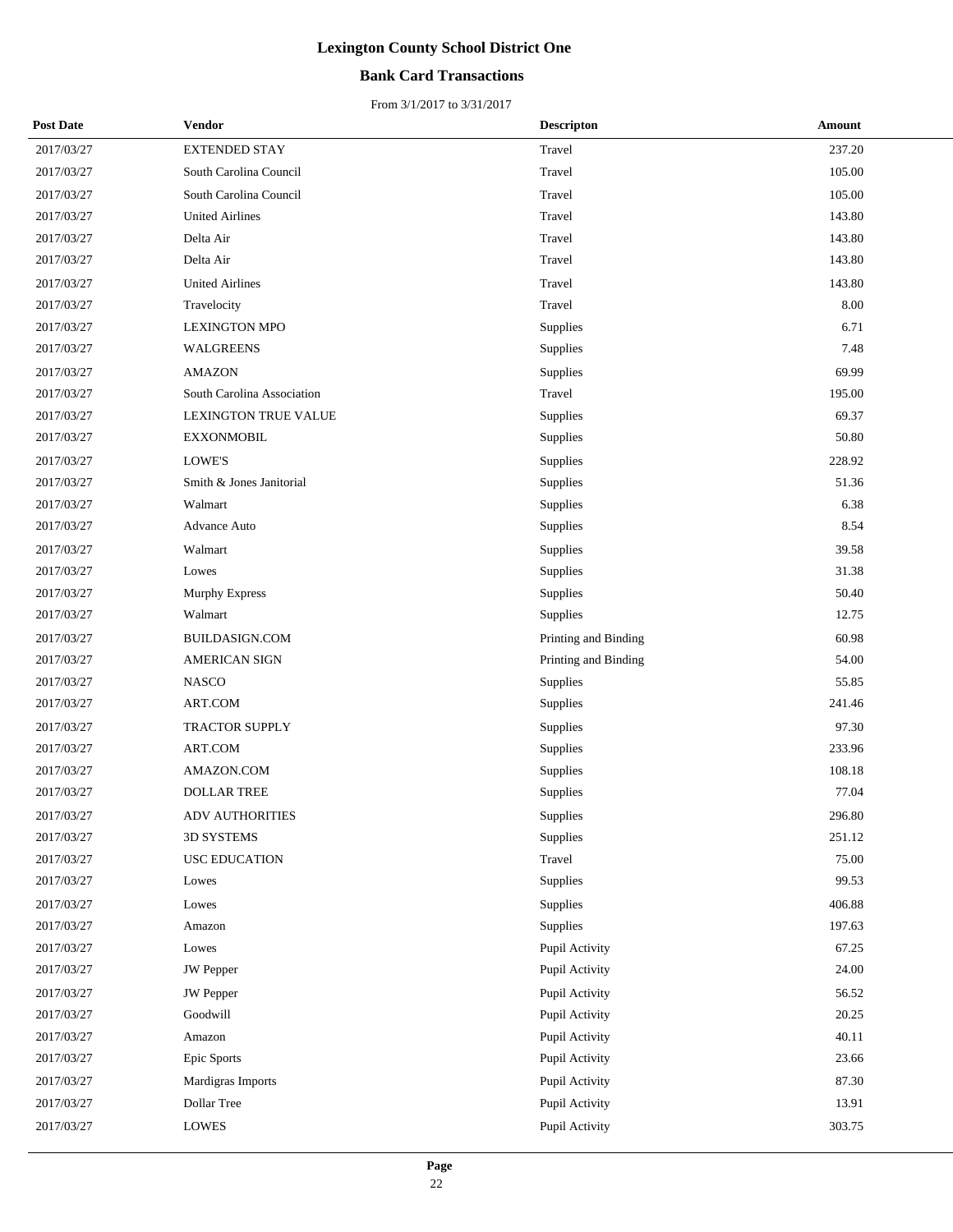## **Bank Card Transactions**

| <b>Post Date</b> | Vendor                         | <b>Descripton</b>           | Amount |
|------------------|--------------------------------|-----------------------------|--------|
| 2017/03/27       | <b>PUBLIX</b>                  | Pupil Activity              | 18.84  |
| 2017/03/27       | Lowes                          | Pupil Activity              | 111.01 |
| 2017/03/27       | Walmart                        | Pupil Activity              | 21.89  |
| 2017/03/27       | Amazon                         | Pupil Activity              | 94.93  |
| 2017/03/27       | <b>Caslon Publishing</b>       | Pupil Activity              | 308.00 |
| 2017/03/27       | Walmart                        | Pupil Activity              | 17.93  |
| 2017/03/27       | Dollar General                 | Pupil Activity              | 7.49   |
| 2017/03/27       | Dollar General                 | Pupil Activity              | 2.14   |
| 2017/03/27       | JW Pepper                      | Pupil Activity              | 98.50  |
| 2017/03/27       | <b>JW</b> Pepper               | Pupil Activity              | 55.00  |
| 2017/03/27       | NAfMe                          | Pupil Activity              | 36.00  |
| 2017/03/27       | JW Pepper                      | Pupil Activity              | 12.00  |
| 2017/03/27       | Lowes                          | Supplies                    | 33.60  |
| 2017/03/30       | <b>Brain Pop</b>               | Software Renewal/Agreemen   | 170.00 |
| 2017/03/30       | Learning A-Z, Raz-Kids, Scienc | Software Renewals-Immersion | 459.89 |
| 2017/03/30       | Walmart                        | Supplies                    | 58.72  |
| 2017/03/30       | Amazon.com                     | Supplies                    | 15.94  |
| 2017/03/30       | Amazon.com                     | Supplies                    | 240.72 |
| 2017/03/30       | Amazon.com                     | Supplies                    | 133.52 |
| 2017/03/30       | Amazon.com                     | Supplies                    | 198.68 |
| 2017/03/30       | Amazon.com                     | Supplies                    | 95.12  |
| 2017/03/30       | Amazon.com                     | Supplies                    | 38.40  |
| 2017/03/30       | Amazon.com                     | Supplies                    | 304.97 |
| 2017/03/30       | Amazon.com                     | Supplies                    | 124.02 |
| 2017/03/30       | Amazon.com                     | Supplies-Immersion          | 32.64  |
| 2017/03/30       | Amazon.com                     | Supplies-Immersion          | 22.24  |
| 2017/03/30       | Amazon.com                     | Supplies-Immersion          | 17.89  |
| 2017/03/30       | Amazon.com                     | Supplies-Immersion          | 23.37  |
| 2017/03/30       | Amazon.com                     | Supplies-Immersion          | 19.98  |
| 2017/03/30       | Amazon.com                     | Supplies-Immersion          | 21.37  |
| 2017/03/30       | Amazon.com                     | Supplies-Immersion          | 6.95   |
| 2017/03/30       | Amazon.com                     | Supplies-Immersion          | 24.98  |
| 2017/03/30       | Amazon.com                     | Supplies-Immersion          | 192.92 |
| 2017/03/30       | Amazon.com                     | Supplies-Immersion          | 10.69  |
| 2017/03/30       | Amazon.com                     | Supplies-Immersion          | 8.51   |
| 2017/03/30       | <b>USPS</b>                    | Supplies                    | 108.59 |
| 2017/03/30       | Amazon                         | Supplies                    | 157.87 |
| 2017/03/30       | Hoove                          | Supplies                    | 330.43 |
| 2017/03/30       | <b>USPS</b>                    | Supplies                    | 13.18  |
| 2017/03/30       | Amazon                         | Supplies                    | 974.25 |
| 2017/03/30       | Speedway                       | Supplies                    | 23.42  |
| 2017/03/30       | Speedway                       | Supplies                    | 0.11   |
| 2017/03/30       | Amazon                         | Supplies                    | 38.32  |
| 2017/03/30       | Walmart                        | Supplies                    | 21.06  |
| 2017/03/30       | Raptor Technologies            | Supplies                    | 100.00 |
|                  |                                |                             |        |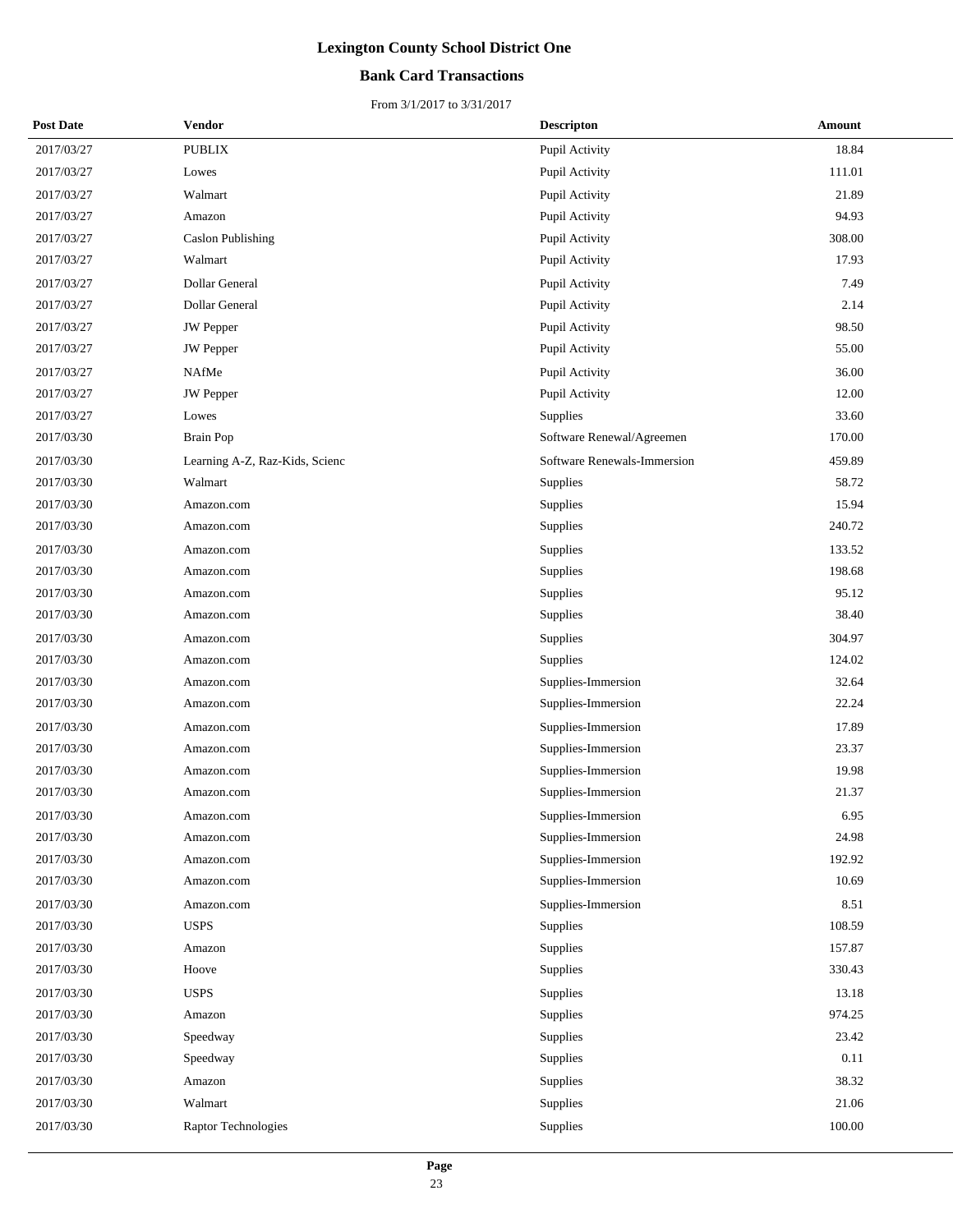## **Bank Card Transactions**

| <b>Post Date</b> | <b>Vendor</b>              | <b>Descripton</b>          | Amount   |
|------------------|----------------------------|----------------------------|----------|
| 2017/03/30       | Dollar Tree -              | Supplies                   | 64.20    |
| 2017/03/30       | Super Duper Publications - | Supplies                   | 140.15   |
| 2017/03/30       | Amazon -                   | Supplies                   | 79.96    |
| 2017/03/30       | Amazon -                   | Supplies                   | 114.48   |
| 2017/03/30       | Sheraton Myrtle Beach      | Travel                     | 774.42   |
| 2017/03/30       | Office Depot               | Supplies                   | 250.07   |
| 2017/03/30       | <b>USPS</b>                | Supplies                   | 196.00   |
| 2017/03/30       | <b>USPS</b>                | Supplies                   | 8.65     |
| 2017/03/30       | MonoPrice, Inc.            | <b>Technology Supplies</b> | 69.64    |
| 2017/03/30       | Amazon.com                 | Supplies                   | 57.68    |
| 2017/03/30       | Amazon.com                 | Supplies                   | 173.04   |
| 2017/03/30       | Amazon.com                 | Supplies                   | 106.28   |
| 2017/03/30       | <b>United Airlines</b>     | Travel                     | 1,661.70 |
| 2017/03/30       | Uber                       | Travel                     | 6.62     |
| 2017/03/30       | <b>Hilton Hotels</b>       | Travel                     | 245.37   |
| 2017/03/30       | Riverside Hotel Boise      | Travel                     | 246.34   |
| 2017/03/30       | Uber                       | Travel                     | 5.83     |
| 2017/03/30       | Uber                       | Travel                     | 5.91     |
| 2017/03/30       | Riverside Hotel Boise      | Travel                     | 246.34   |
| 2017/03/30       | <b>American Airlines</b>   | Travel                     | 466.91   |
| 2017/03/30       | Uber                       | Travel                     | 9.01     |
| 2017/03/30       | Uber                       | Travel                     | 13.90    |
| 2017/03/30       | Uber                       | Travel                     | 9.42     |
| 2017/03/30       | Uber technologies          | Travel                     | 14.38    |
| 2017/03/30       | Office Depot               | Supplies                   | 490.00   |
| 2017/03/30       | Lowe's                     | Supplies                   | 12.35    |
| 2017/03/30       | Amazon.com                 | Supplies                   | 20.97    |
| 2017/03/30       | <b>USPS</b>                | Supplies                   | 272.00   |
| 2017/03/30       | <b>Staples Direct</b>      | Supplies                   | 68.46    |
| 2017/03/30       | Northweat Health & Safety  | Supplies                   | 721.97   |
| 2017/03/30       | Hobby Lobby                | Supplies                   | 4.80     |
| 2017/03/30       | Wal-Mart                   | Supplies                   | 62.89    |
| 2017/03/30       | Amazon.com                 | Supplies                   | 127.50   |
| 2017/03/30       | Target                     | Supplies                   | 38.48    |
| 2017/03/30       | <b>USPS</b>                | Supplies                   | 49.00    |
| 2017/03/30       | Office Max                 | Supplies                   | 117.94   |
| 2017/03/30       | Office Depot               | Supplies                   | 6.39     |
| 2017/03/30       | Office Depot               | Supplies                   | 213.98   |
| 2017/03/30       | Walmart                    | Supplies                   | 10.53    |
| 2017/03/30       | Office Depot               | Supplies                   | 48.98    |
| 2017/03/30       | Walmart                    | Supplies                   | 9.60     |
| 2017/03/30       | Disney Resorts             | Travel                     | 189.00   |
| 2017/03/30       | The Lucerine Hotel         | Travel                     | 890.63   |
| 2017/03/30       | Amnh-Seminars              | Travel                     | 1,700.00 |
| 2017/03/30       | NYC Taxi                   | Travel                     | 48.41    |
|                  |                            |                            |          |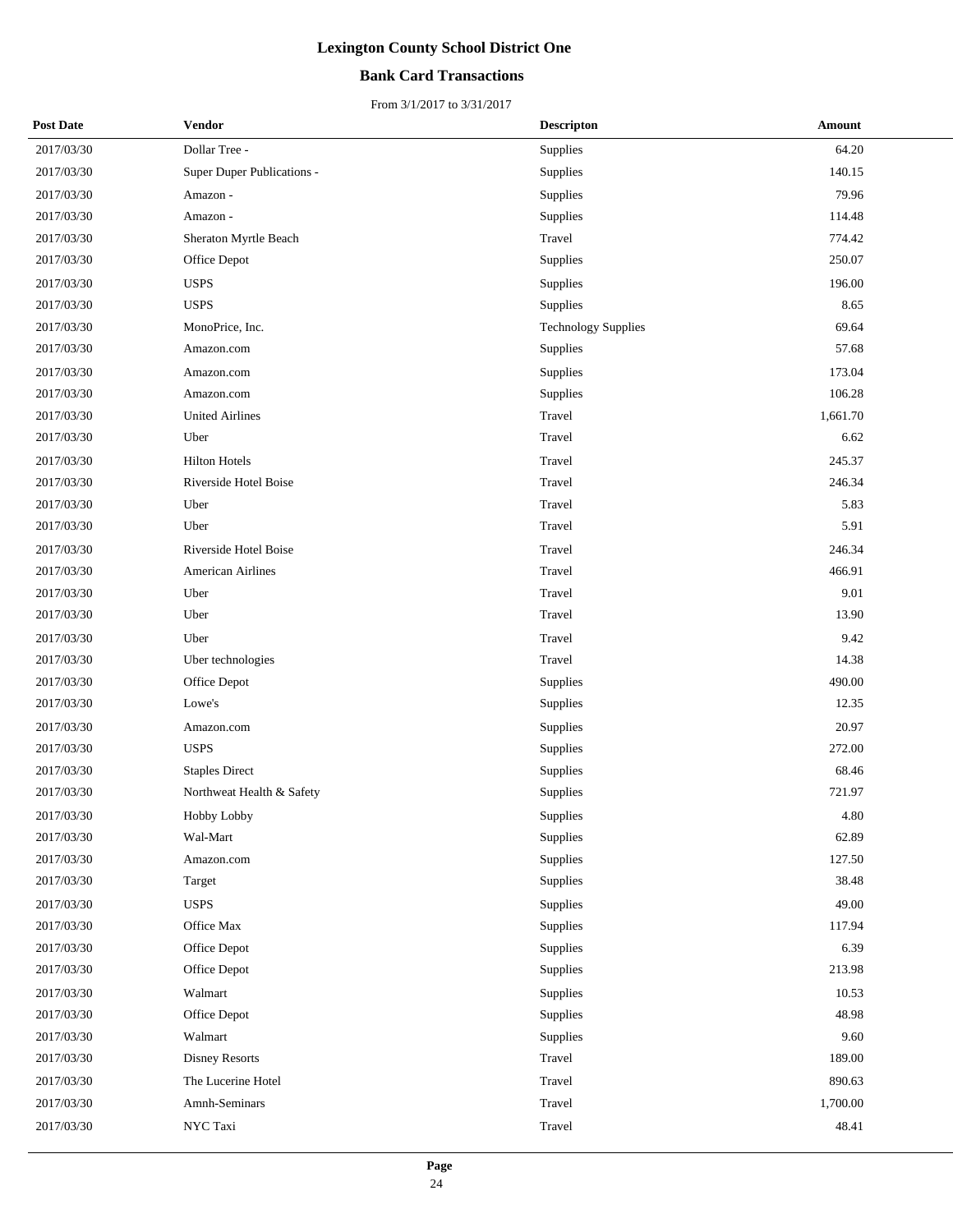## **Bank Card Transactions**

| <b>Post Date</b> | Vendor                         | <b>Descripton</b> | Amount    |
|------------------|--------------------------------|-------------------|-----------|
| 2017/03/30       | NYC taxi                       | Travel            | 50.19     |
| 2017/03/30       | Amazon.com                     | Supplies          | 23.48     |
| 2017/03/30       | Amazon.com                     | Supplies          | 10.69     |
| 2017/03/30       | Amazon.com                     | Supplies          | 27.78     |
| 2017/03/30       | Franklin Covey                 | Supplies          | 34.96     |
| 2017/03/30       | Amazon.com                     | Supplies          | 26.90     |
| 2017/03/30       | Amazon                         | Supplies          | 17.94     |
| 2017/03/30       | Amazon                         | Supplies          | 123.65    |
| 2017/03/30       | Youthlight, Inc.               | Supplies          | 62.43     |
| 2017/03/30       | <b>Hobby Lobby</b>             | Supplies          | 16.23     |
| 2017/03/30       | Morgan's Pharmacy              | Supplies          | 3.20      |
| 2017/03/30       | Walmart                        | Supplies          | 39.78     |
| 2017/03/30       | Walmart                        | Supplies          | 44.48     |
| 2017/03/30       | School Health Corp.            | Supplies          | 195.00    |
| 2017/03/30       | <b>USPS</b>                    | Supplies          | 6.59      |
| 2017/03/30       | <b>Pine Press</b>              | Supplies          | 256.07    |
| 2017/03/30       | Amazon -                       | Supplies          | 33.43     |
| 2017/03/30       | <b>Forest Lake Travel</b>      | Travel            | 3,320.60  |
| 2017/03/30       | <b>SCASA</b>                   | Travel            | 195.00    |
| 2017/03/30       | HILTON HOTELS MYRTLE MYRTLE BE | Travel            | 213.12    |
| 2017/03/30       | HILTON HOTELS MYRTLE MYRTLE BE | Travel            | 676.02    |
| 2017/03/30       | HILTON HOTELS MYRTLE MYRTLE BE | Travel            | 106.56    |
| 2017/03/30       | SOUTH CAROLINA ASSOC 803-92072 | Travel            | 60.00     |
| 2017/03/30       | SOUTH CAROLINA ASSOCIATIO 803- | Travel            | 25.00     |
| 2017/03/30       | HILTON HOTELS MYRTLE MYRTLE BE | Travel            | 106.56    |
| 2017/03/30       | <b>CREDIT VOUCHER</b>          | Travel            | $-106.56$ |
| 2017/03/30       | <b>CREDIT VOUCHER</b>          | Travel            | $-106.56$ |
| 2017/03/30       | SOUTH CAROLINA ASSOCIATIO 803- | Travel            | 25.00     |
| 2017/03/30       | SOUTH CAROLINA ASSOCIATIO 803- | Travel            | 25.00     |
| 2017/03/30       | HILTON HOTELS MYRTLE MYRTLE BE | Travel            | 213.12    |
| 2017/03/30       | GFOASC 888-8916064 SC          | Travel            | 97.38     |
| 2017/03/30       | <b>CREDIT VOUCHER</b>          | Travel            | $-106.56$ |
| 2017/03/30       | SOUTH CAROLINA ASSOC 803-92072 | Travel            | 60.00     |
| 2017/03/30       | <b>CREDIT VOUCHER</b>          | Travel            | $-106.56$ |
| 2017/03/30       | HILTON HOTELS MYRTLE MYRTLE BE | Travel            | 213.12    |
| 2017/03/30       | GFOASC 888-8916064 SC          | Travel            | 97.38     |
| 2017/03/30       | POSTAL EXPRESS LLC LEXINGTON S | Supplies          | 106.00    |
| 2017/03/30       | NATIONAL INSTITUTE OF GOVE 703 | Supplies          | 252.00    |
| 2017/03/30       | POSTAL EXPRESS LLC LEXINGTON S | Supplies          | 7.65      |
| 2017/03/30       | BI-LO GROCERY #5135 LEXINGTON  | Other Objects     | 80.00     |
| 2017/03/30       | Ed Smith Lumber                | Supplies          | 45.99     |
| 2017/03/30       | Lowe's                         | Supplies          | 35.26     |
| 2017/03/30       | Lowe's                         | Supplies          | 26.88     |
| 2017/03/30       | Murphy Express                 | Supplies          | 59.06     |
| 2017/03/30       | Lowes                          | Supplies          | 106.89    |
|                  |                                |                   |           |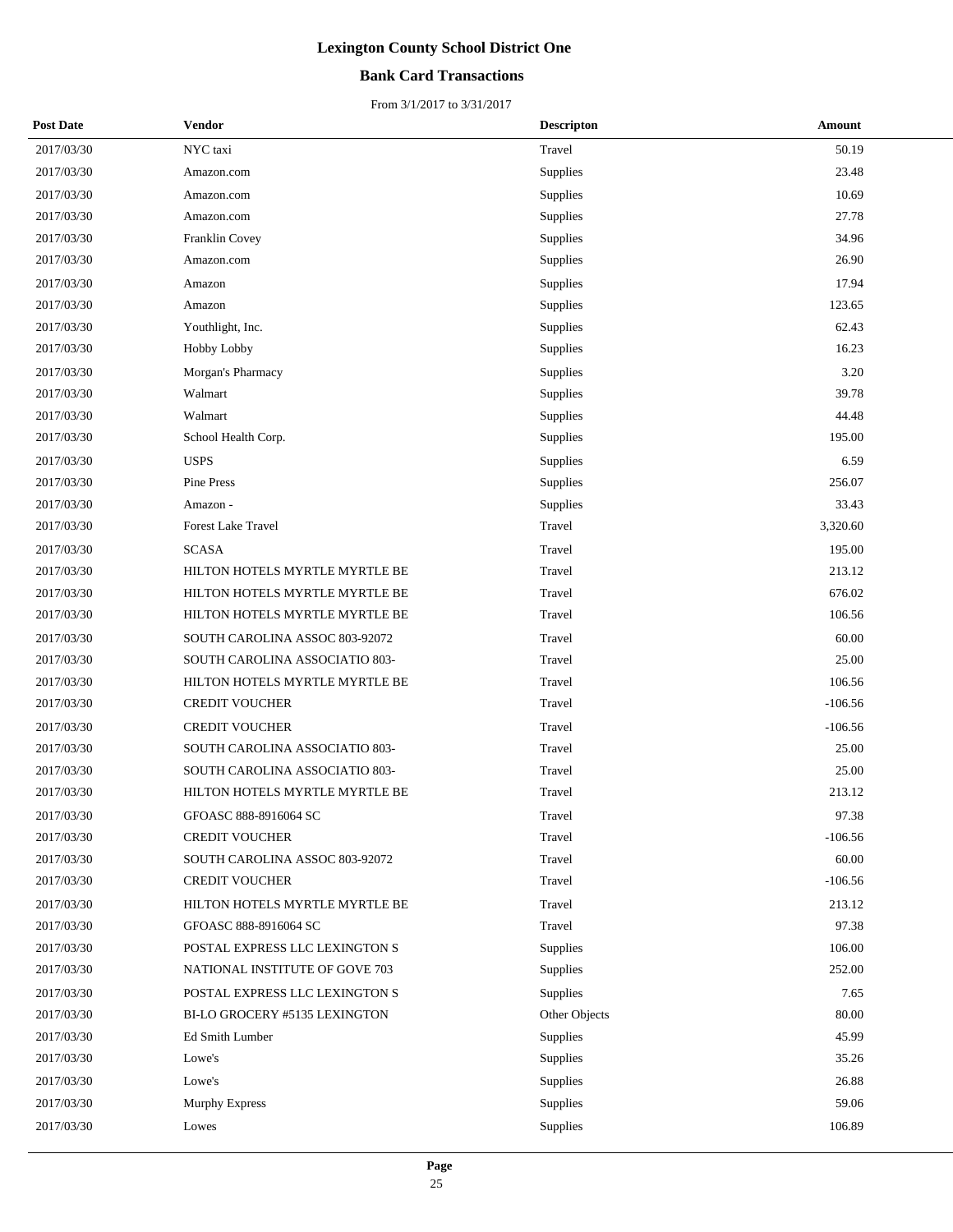## **Bank Card Transactions**

| <b>Post Date</b> | Vendor                         | <b>Descripton</b>         | Amount   |
|------------------|--------------------------------|---------------------------|----------|
| 2017/03/30       | True Value Hardware of Lexingt | Supplies                  | 132.39   |
| 2017/03/30       | <b>Fast Lift Parts</b>         | Supplies                  | 91.35    |
| 2017/03/30       | Lowe's                         | Supplies                  | 55.62    |
| 2017/03/30       | Lowes                          | Supplies                  | 68.23    |
| 2017/03/30       | Lowe's                         | Supplies                  | 69.34    |
| 2017/03/30       | Sparrow & Kennedy              | Supplies                  | 514.65   |
| 2017/03/30       | <b>Murphy Express</b>          | Supplies                  | 39.58    |
| 2017/03/30       | Lowe's                         | Supplies                  | 29.87    |
| 2017/03/30       | <b>Tractor Supply</b>          | Supplies                  | 85.56    |
| 2017/03/30       | Lowe's                         | Supplies                  | 4.17     |
| 2017/03/30       | Lowes                          | Supplies                  | 255.52   |
| 2017/03/30       | Interstate                     | Supplies                  | 87.65    |
| 2017/03/30       | Interstate                     | Supplies                  | 73.54    |
| 2017/03/30       | Interstate                     | Supplies                  | 15.37    |
| 2017/03/30       | Enlows                         | Supplies                  | 260.77   |
| 2017/03/30       | Interstate                     | Supplies                  | 8.47     |
| 2017/03/30       | Enlows                         | Supplies                  | 26.60    |
| 2017/03/30       | <b>LR Hook</b>                 | Supplies                  | 503.81   |
| 2017/03/30       | Enlows                         | Supplies                  | 34.51    |
| 2017/03/30       | Enlows                         | Supplies                  | 214.78   |
| 2017/03/30       | Interstate                     | Supplies                  | 179.90   |
| 2017/03/30       | Enlows                         | Supplies                  | 15.61    |
| 2017/03/30       | Enlows                         | Supplies                  | 53.21    |
| 2017/03/30       | Interstate                     | Supplies                  | 239.80   |
| 2017/03/30       | Interstate                     | Supplies                  | 201.59   |
| 2017/03/30       | Interstate                     | Supplies                  | 150.30   |
| 2017/03/30       | SurveyMonkey                   | Software Renewal/Agreemen | 250.00   |
| 2017/03/30       | Office Depot                   | Supplies                  | 435.38   |
| 2017/03/30       | Office Depot                   | Supplies                  | 24.55    |
| 2017/03/30       | <b>FSI</b>                     | Supplies                  | 142.99   |
| 2017/03/30       | Slideshop.com                  | Supplies                  | 36.00    |
| 2017/03/30       | Office Depot                   | Supplies                  | 86.45    |
| 2017/03/30       | Amazon                         | Supplies                  | 145.05   |
| 2017/03/30       | Amazon                         | Supplies                  | 121.64   |
| 2017/03/30       | Office Depot                   | Supplies                  | 43.86    |
| 2017/03/30       | Amazon                         | Supplies                  | 47.55    |
| 2017/03/30       | Office Depot                   | Supplies                  | 209.92   |
| 2017/03/30       | Office Depot                   | Supplies                  | 43.54    |
| 2017/03/30       | Press Plus                     | Periodicals               | 8.95     |
| 2017/03/30       | AMERICAN AIRLINES              | Travel                    | 608.20   |
| 2017/03/30       | UPSLOPE SOLUTIONS              | Travel                    | 404.30   |
| 2017/03/30       | SHERATON MB RESORT             | Travel                    | 148.97   |
| 2017/03/30       | PINE PRESS PRINTING            | Printing and Binding      | 93.97    |
| 2017/03/30       | 47 SLED BACKGROUND CHECKS      | Other Prof & Tech Service | 1,222.00 |
| 2017/03/30       | <b>PRAXIS</b>                  | Other Prof & Tech Service | 146.00   |
|                  |                                |                           |          |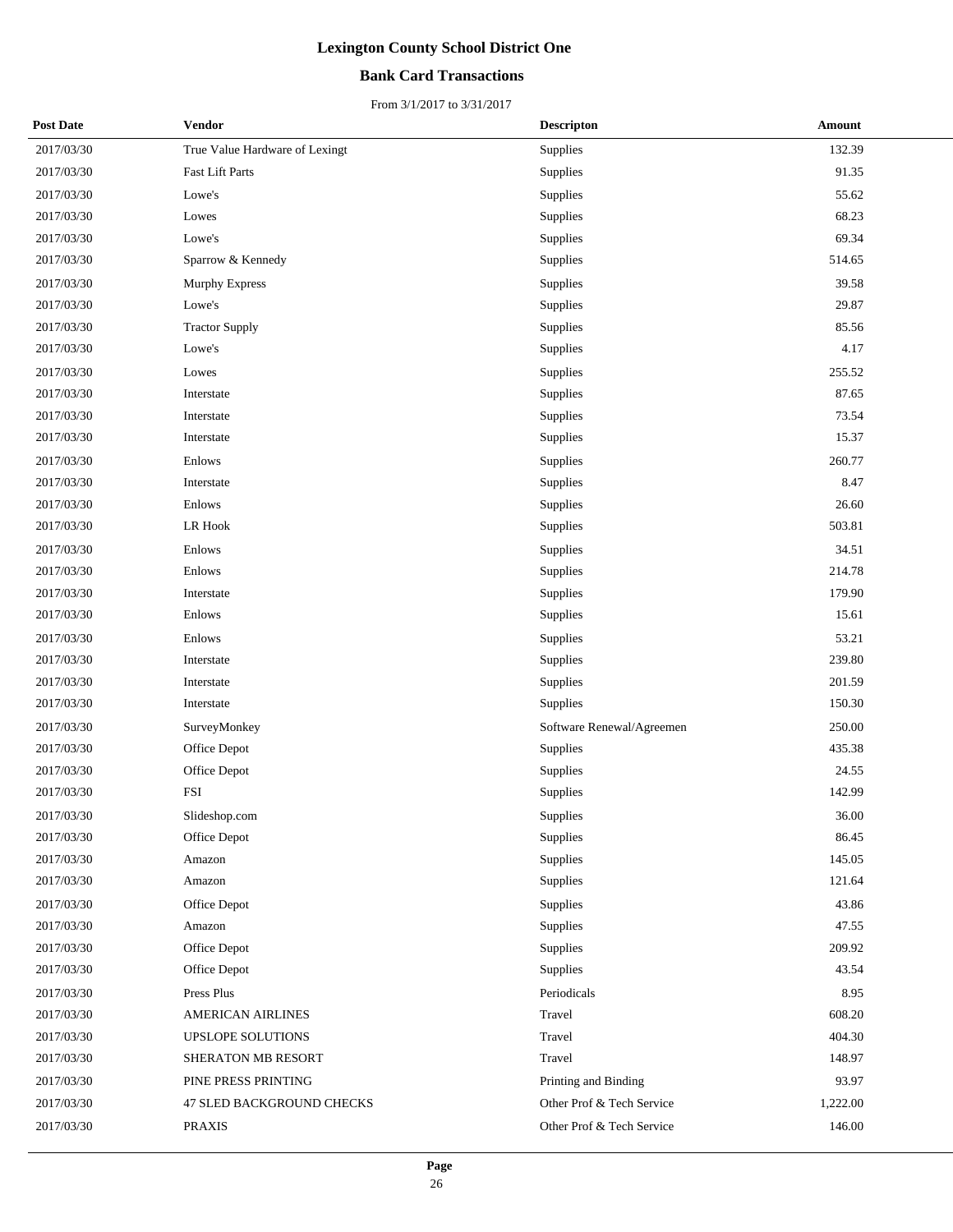## **Bank Card Transactions**

| <b>Post Date</b> | <b>Vendor</b>                | <b>Descripton</b>          | <b>Amount</b> |
|------------------|------------------------------|----------------------------|---------------|
| 2017/03/30       | AMAZON.COM                   | <b>Supplies</b>            | 19.61         |
| 2017/03/30       | AMAZON.COM                   | Supplies                   | 160.76        |
| 2017/03/30       | CANVA.COM                    | Supplies                   | 20.00         |
| 2017/03/30       | AMAZON.COM                   | Supplies                   | 10.49         |
| 2017/03/30       | AMAZON.COM                   | Supplies                   | 16.72         |
| 2017/03/30       | AMAZON.COM                   | Supplies                   | 10.56         |
| 2017/03/30       | COSTCO                       | Supplies                   | 53.99         |
| 2017/03/30       | AMAZON.COM                   | Supplies                   | 17.30         |
| 2017/03/30       | AMAZON.COM                   | Supplies                   | 135.23        |
| 2017/03/30       | AMAZON.COM                   | Supplies                   | 33.46         |
| 2017/03/30       | AMAZON.COM                   | Supplies                   | 23.94         |
| 2017/03/30       | ADOBE ACROBAT PRO            | <b>Technology Supplies</b> | 14.99         |
| 2017/03/30       | <b>USPS</b>                  | <b>Technology Supplies</b> | 23.75         |
| 2017/03/30       | Teachers Pay teachers        | Supplies                   | 13.50         |
| 2017/03/30       | <b>Teachers Pay Teachers</b> | Supplies                   | 33.74         |
| 2017/03/30       | Teachers Pay Teachers        | Supplies                   | 30.69         |
| 2017/03/30       | Teachers Pay Teachers        | Supplies                   | 10.20         |
| 2017/03/30       | Amazon.com                   | Supplies                   | 179.94        |
| 2017/03/30       | Wal Mart                     | Supplies                   | 61.40         |
| 2017/03/30       | Bi Lo                        | Supplies                   | 12.17         |
| 2017/03/30       | Raptor                       | Supplies                   | 200.00        |
| 2017/03/30       | Wal Mart                     | Supplies                   | 9.15          |
| 2017/03/30       | Walmart                      | Supplies                   | 78.29         |
| 2017/03/30       | Walmart                      | Supplies                   | 54.51         |
| 2017/03/30       | Walmart                      | Supplies                   | 35.69         |
| 2017/03/30       | Amazon.com                   | Supplies                   | 175.08        |
| 2017/03/30       | Marriott Spartanburg         | Travel                     | 175.94        |
| 2017/03/30       | Marriott Spartanburg         | Travel                     | 175.94        |
| 2017/03/30       | Mariott Spartanburg          | Travel                     | 175.96        |
| 2017/03/30       | <b>Marriott Spartanburg</b>  | Travel                     | 175.96        |
| 2017/03/30       | Amazon.com                   | Supplies                   | 79.13         |
| 2017/03/30       | Wal Mart                     | Supplies                   | 31.25         |
| 2017/03/30       | Wal Mart                     | Supplies                   | 85.86         |
| 2017/03/30       | Amazon.com                   | Supplies                   | 142.22        |
| 2017/03/30       | Home Depot -                 | Supplies                   | 346.57        |
| 2017/03/30       | Lowes -                      | Supplies                   | 350.96        |
| 2017/03/30       | Scholastic                   | Pupil Activity             | 250.00        |
| 2017/03/30       | <b>JW</b> Pepper             | Pupil Activity             | 268.69        |
| 2017/03/30       | <b>JW</b> Pepper             | Pupil Activity             | 148.80        |
| 2017/03/30       | Amazon                       | Pupil Activity             | 9.95          |
| 2017/03/30       | Michaels                     | Pupil Activity             | 116.16        |
| 2017/03/30       | Amazon Market Place          | Pupil Activity             | 108.98        |
| 2017/03/30       | Amazon                       | Pupil Activity             | 356.74        |
| 2017/03/30       | Amazon                       | Pupil Activity             | 108.84        |
| 2017/03/30       | Amazon                       | Pupil Activity             | 114.68        |
|                  |                              |                            |               |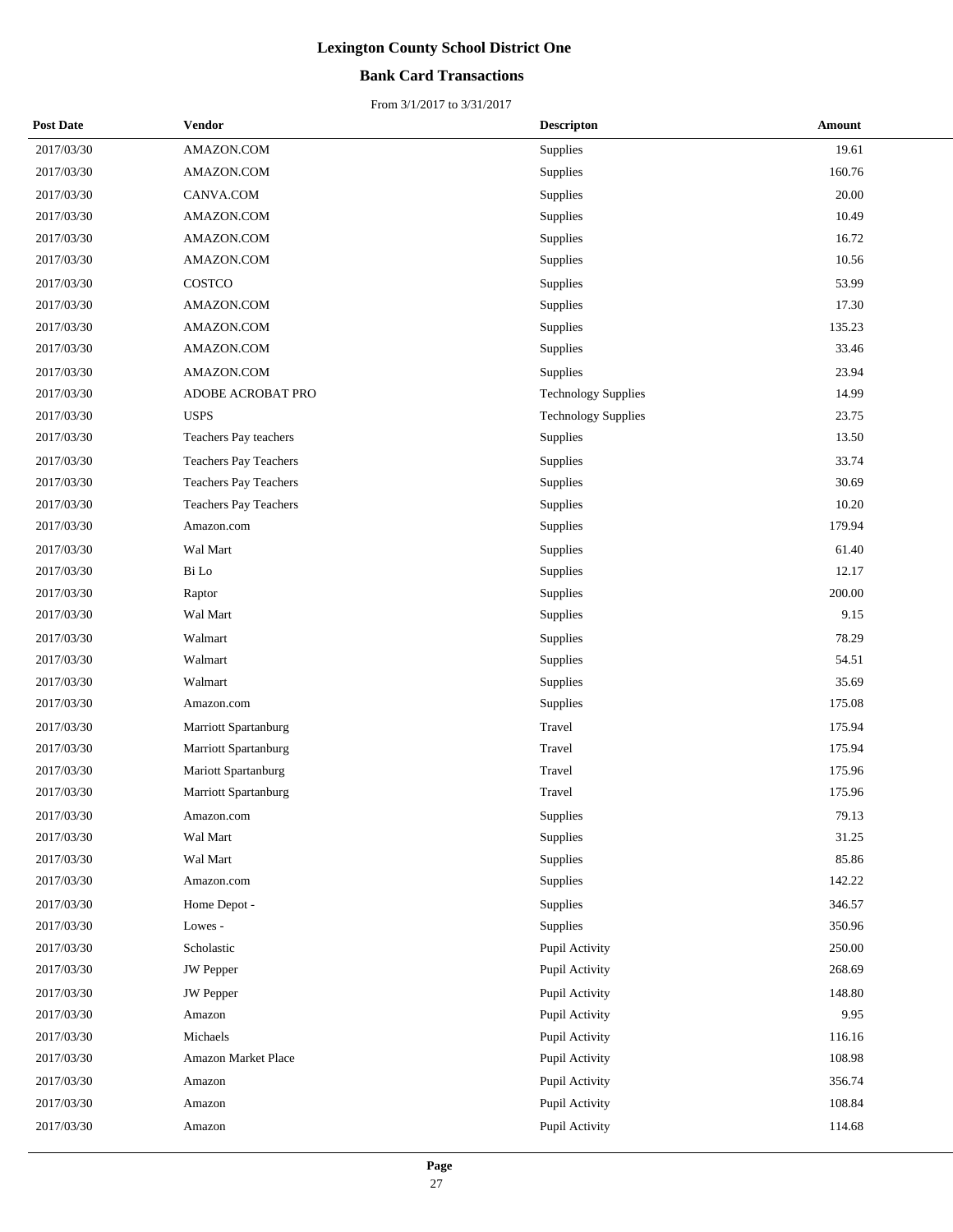## **Bank Card Transactions**

| <b>Post Date</b> | Vendor                              | <b>Descripton</b> | Amount   |
|------------------|-------------------------------------|-------------------|----------|
| 2017/03/30       | Amazon                              | Pupil Activity    | 14.34    |
| 2017/03/30       | Silver Lead Co                      | Pupil Activity    | 70.15    |
| 2017/03/30       | Walmart                             | Pupil Activity    | 17.06    |
| 2017/03/30       | <b>BILO</b>                         | Pupil Activity    | 204.75   |
| 2017/03/30       | WALMART                             | Pupil Activity    | 210.59   |
| 2017/03/30       | Learning A-Z                        | Pupil Activity    | 117.65   |
| 2017/03/30       | Amazon.com                          | Pupil Activity    | 29.88    |
| 2017/03/30       | <b>Educators Publishing Service</b> | Pupil Activity    | 322.39   |
| 2017/03/30       | Walmart                             | Pupil Activity    | 6.20     |
| 2017/03/30       | <b>WPS</b>                          | Pupil Activity    | 88.00    |
| 2017/03/30       | Amazon.com                          | Pupil Activity    | 8.64     |
| 2017/03/30       | Scholastic                          | Pupil Activity    | 200.00   |
| 2017/03/30       | Scholastic                          | Pupil Activity    | 99.00    |
| 2017/03/30       | <b>USPS</b>                         | Pupil Activity    | 98.00    |
| 2017/03/30       | Office Depot                        | Pupil Activity    | 985.44   |
| 2017/03/30       | Amazon                              | Pupil Activity    | 264.39   |
| 2017/03/30       | Amazon                              | Pupil Activity    | 109.53   |
| 2017/03/30       | HP                                  | Pupil Activity    | 237.53   |
| 2017/03/30       | Food Lion                           | Pupil Activity    | 32.77    |
| 2017/03/30       | Food lion                           | Pupil Activity    | 56.36    |
| 2017/03/30       | Walmart                             | Pupil Activity    | 65.40    |
| 2017/03/30       | Walmart                             | Pupil Activity    | 70.85    |
| 2017/03/30       | Amazon.com                          | Pupil Activity    | 16.98    |
| 2017/03/30       | JW Pepper                           | Pupil Activity    | 48.00    |
| 2017/03/30       | Walmart                             | Pupil Activity    | 190.14   |
| 2017/03/30       | Daktronics                          | Pupil Activity    | 42.80    |
| 2017/03/30       | Amazon                              | Pupil Activity    | 429.90   |
| 2017/03/30       | Amazon.com                          | Pupil Activity    | 368.90   |
| 2017/03/30       | Shell Oil                           | Pupil Activity    | 35.00    |
| 2017/03/30       | Pine Press Printing                 | Pupil Activity    | 24.61    |
| 2017/03/30       | Home Depot                          | Pupil Activity    | 10.72    |
| 2017/03/30       | Home Depot                          | Pupil Activity    | 7.38     |
| 2017/03/30       | Trophy and Awards                   | Pupil Activity    | 240.75   |
| 2017/03/30       | South Carolina Athletic A           | Pupil Activity    | 245.00   |
| 2017/03/30       | South Carolina Athletic A           | Pupil Activity    | 190.00   |
| 2017/03/30       | South Carolina Athletic A           | Pupil Activity    | 165.00   |
| 2017/03/30       | Enterprise                          | Pupil Activity    | $-83.68$ |
| 2017/03/30       | Enterprise                          | Pupil Activity    | 332.47   |
| 2017/03/30       | 7-Eleven                            | Pupil Activity    | 17.01    |
| 2017/03/30       | Shutterfly                          | Pupil Activity    | 178.26   |
| 2017/03/30       | Pineview Florist                    | Pupil Activity    | 16.05    |
| 2017/03/30       | Columbia Flag & Sign                | Pupil Activity    | 55.37    |
| 2017/03/30       | Exxon Mobile                        | Pupil Activity    | 37.84    |
| 2017/03/30       | Pine Press                          | Pupil Activity    | 60.06    |
| 2017/03/30       | Amazon Prime                        | Pupil Activity    | 105.93   |
|                  |                                     |                   |          |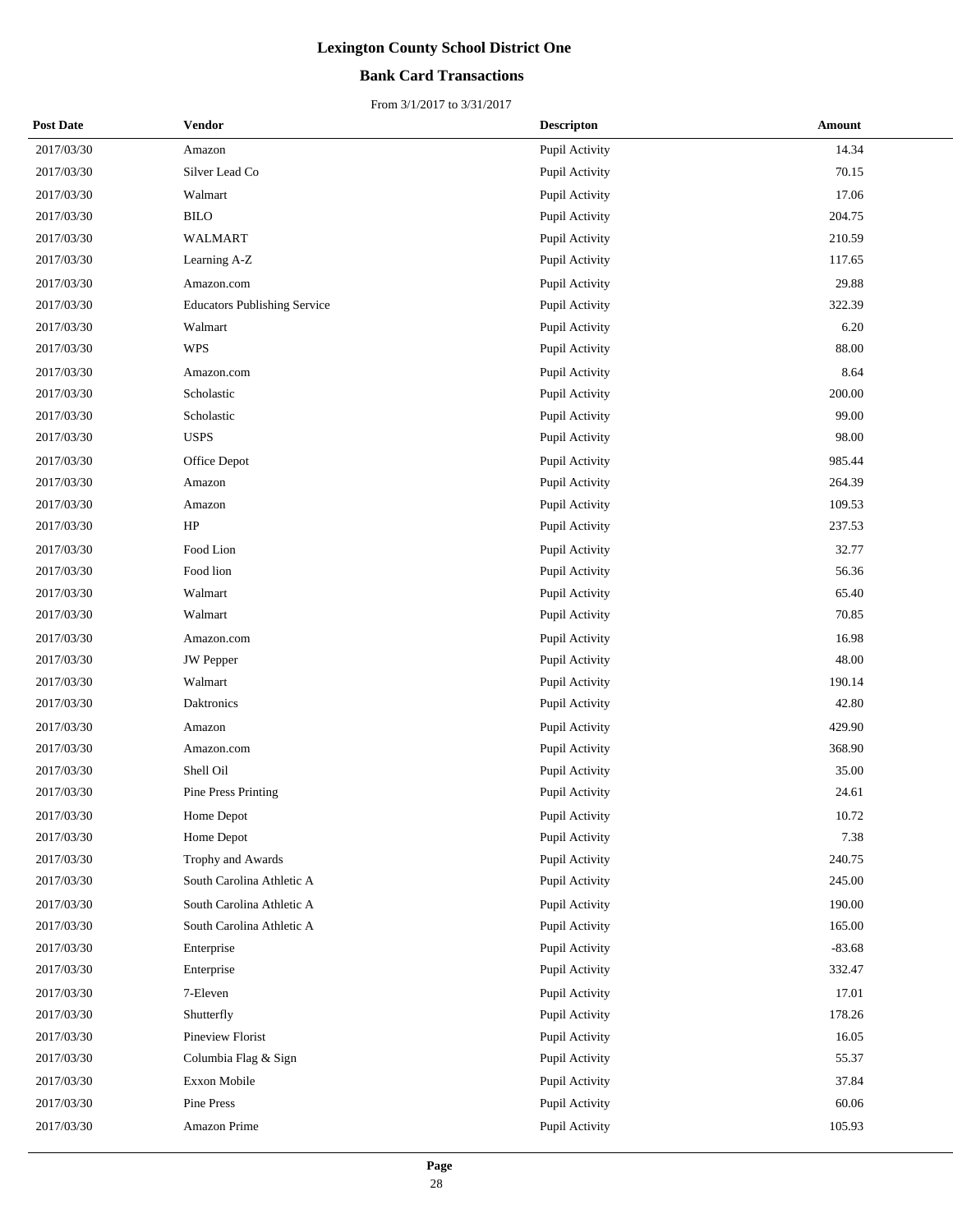## **Bank Card Transactions**

| <b>Post Date</b> | <b>Vendor</b>         | <b>Descripton</b>     | Amount    |
|------------------|-----------------------|-----------------------|-----------|
| 2017/03/30       | <b>USA Football</b>   | Pupil Activity        | 286.00    |
| 2017/03/30       | Signarama             | Pupil Activity        | 134.82    |
| 2017/03/30       | King of Carts         | Pupil Activity        | 612.74    |
| 2017/03/30       | <b>BSN</b>            | Pupil Activity        | 790.40    |
| 2017/03/30       | Hi-Pod                | Pupil Activity        | 355.00    |
| 2017/03/30       | <b>BSN</b>            | Pupil Activity        | 121.30    |
| 2017/03/30       | Parkers of Lexington  | Pupil Activity        | 522.16    |
| 2017/03/30       | Pilot                 | Pupil Activity        | 68.16     |
| 2017/03/30       | Pizza Hut             | Pupil Activity        | 83.15     |
| 2017/03/30       | Scottie's Caf??       | Pupil Activity        | 97.40     |
| 2017/03/30       | Hobby Lobby           | Pupil Activity        | 25.17     |
| 2017/03/30       | Parkers of Lexington  | Pupil Activity        | 205.44    |
| 2017/03/30       | Parkers of Lexington  | Pupil Activity        | 124.12    |
| 2017/03/30       | ProTuff Decal         | Pupil Activity        | 162.00    |
| 2017/03/30       | Walmart               | Pupil Activity        | 8.46      |
| 2017/03/30       | Murphy Express        | Pupil Activity        | 23.57     |
| 2017/03/30       | <b>Murphy Express</b> | Pupil Activity        | 29.24     |
| 2017/03/30       | Enterprise            | Pupil Activity        | 122.47    |
| 2017/03/30       | Springhill Suites     | Pupil Activity        | 155.68    |
| 2017/03/30       | Springhill Suites     | Pupil Activity        | 155.68    |
| 2017/03/30       | <b>Murphy Express</b> | Pupil Activity        | 10.00     |
| 2017/03/30       | Enterprise            | Pupil Activity        | 166.24    |
| 2017/03/30       | Springhill Suites     | Pupil Activity        | 155.68    |
| 2017/03/30       | Springhill Suites     | Pupil Activity        | 155.68    |
| 2017/03/30       | Springhill Suites     | Pupil Activity        | 155.68    |
| 2017/03/30       | Enterprise            | Pupil Activity        | $-82.93$  |
| 2017/03/30       | Hy-Tek                | Pupil Activity        | 435.39    |
| 2017/03/30       | Trophy and Awards     | Pupil Activity        | 387.00    |
| 2017/03/30       | Ribbons Galore        | Pupil Activity        | 120.35    |
| 2017/03/30       | <b>VS Athletics</b>   | <b>Pupil Activity</b> | 285.46    |
| 2017/03/30       | Trophy and Awards     | Pupil Activity        | 58.32     |
| 2017/03/30       | JOES NEW YORK PIZZA   | Pupil Activity        | 208.08    |
| 2017/03/30       | <b>OLIVE GARDEN</b>   | Pupil Activity        | 431.36    |
| 2017/03/30       | Storey's Florist      | Pupil Activity        | 25.00     |
| 2017/03/30       | Mylockernet           | Pupil Activity        | 1,670.72  |
| 2017/03/30       | Holiday Inn Express   | Pupil Activity        | 85.60     |
| 2017/03/30       | Holiday Inn Express   | Pupil Activity        | 286.38    |
| 2017/03/30       | Holiday Inn Express   | Pupil Activity        | 286.38    |
| 2017/03/30       | Holiday Inn Express   | Pupil Activity        | 286.38    |
| 2017/03/30       | GSports               | Pupil Activity        | 179.00    |
| 2017/03/30       | $_{\rm BSN}$          | Pupil Activity        | 225.20    |
| 2017/03/30       | Epic Sport            | Pupil Activity        | 218.37    |
| 2017/03/30       | Hampton Inn           | Pupil Activity        | 139.47    |
| 2017/03/30       | Parker's of Lexington | Pupil Activity        | 303.88    |
| 2017/03/30       | Best Buy              | Pupil Activity        | $-106.99$ |
|                  |                       |                       |           |